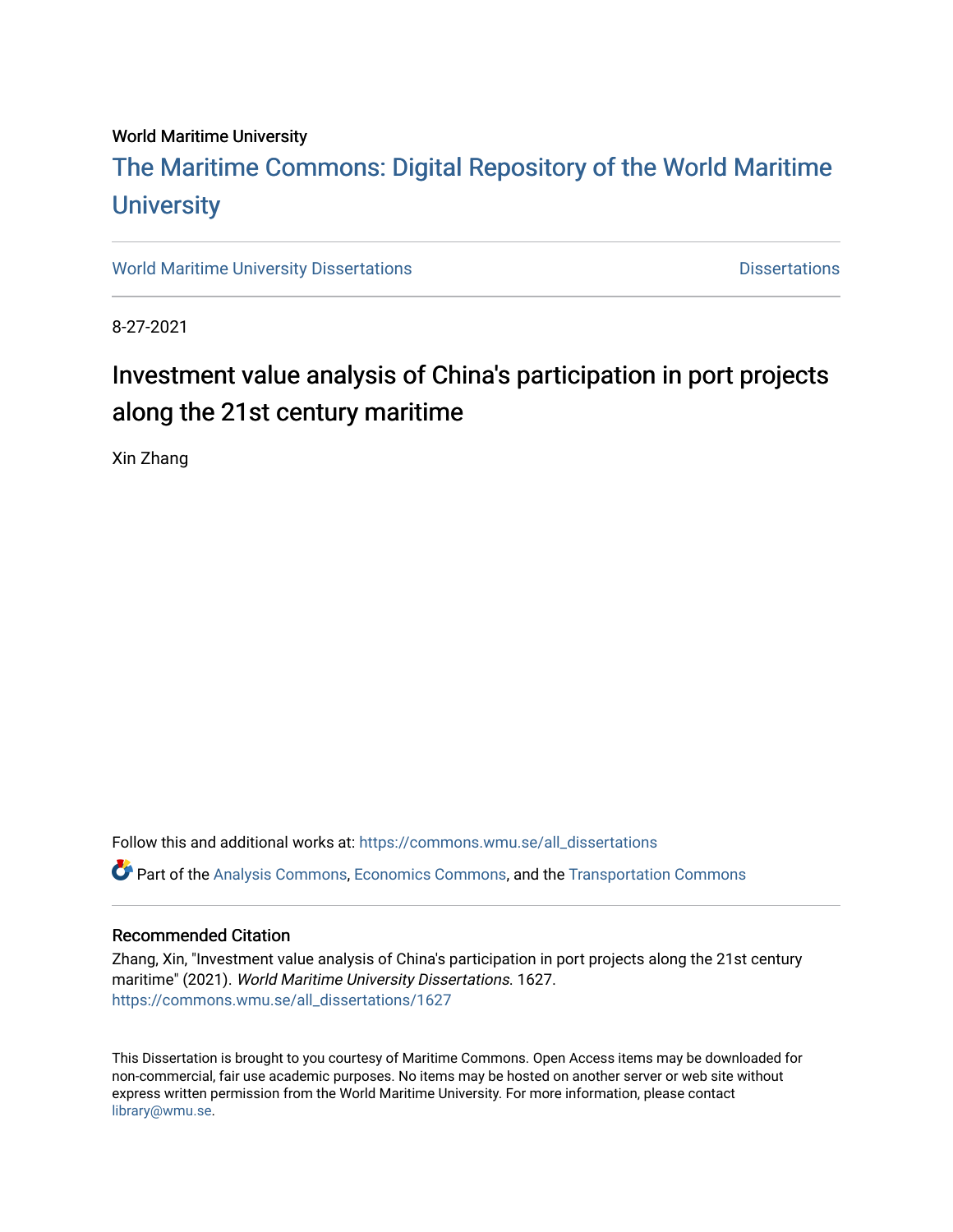

## **WORLD MARITIME UNIVERSITY**

Shanghai, China

# **Investment value Analysis ofChina's Participation in Port Projects along the 21st Century Maritime Silk Road**

By

## **ZHANG XIN**

**China**

A research paper submitted to the World Maritime University in partial Fulfillment of the requirements for the award of the degree of

## **MASTER OF SCIENCE**

## **INTERNATIONAL TRANSPORT AND LOGISTICS**

**2021**

Copyright Zhang Xin,2021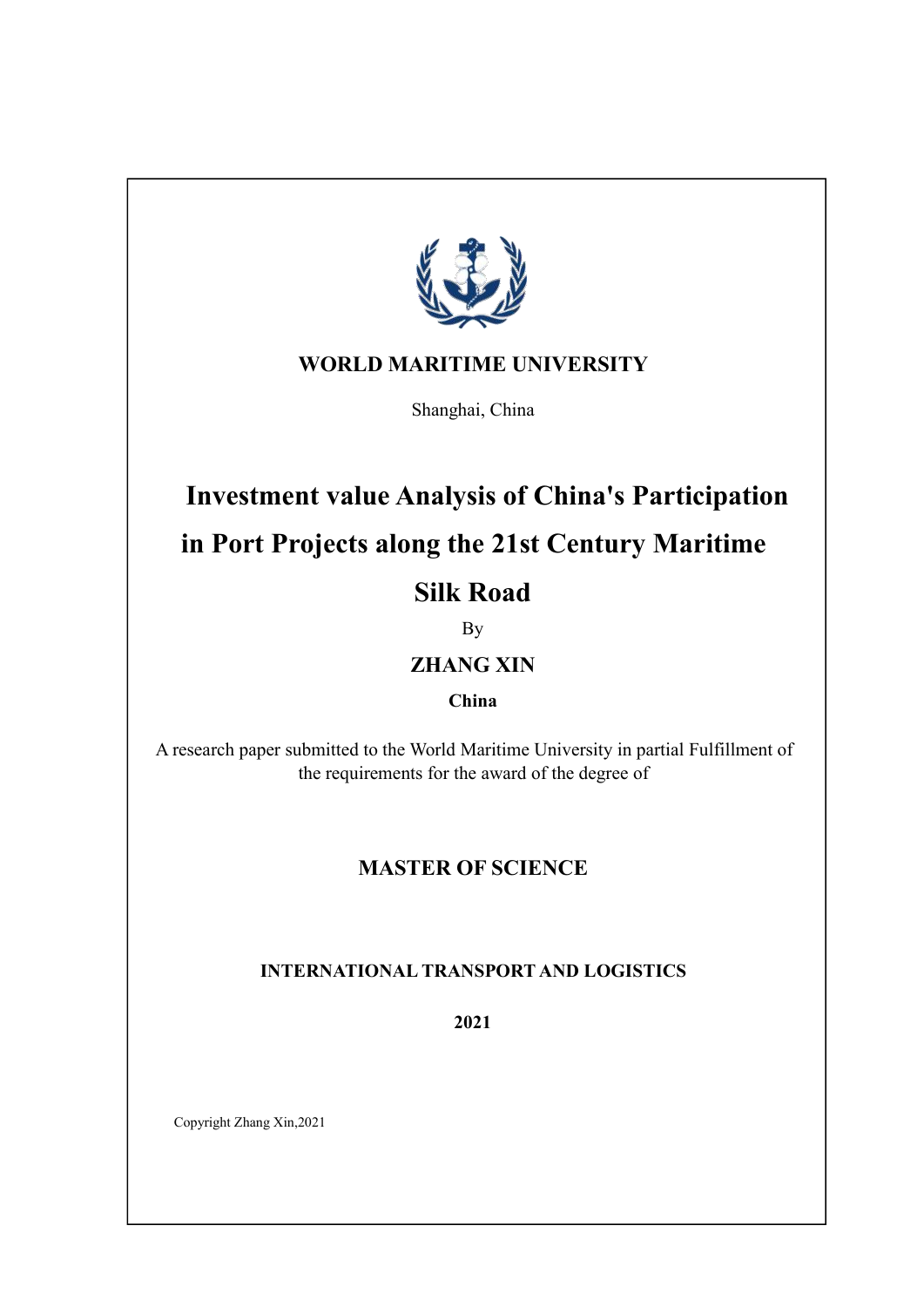## <span id="page-2-0"></span>**DECLARATION**

I certify that all the material in this research paper that is not my own work has been identified, and that no material is included for which a degree has previously been conferred on me.

The contents of this research paper reflect my own personal views, and are not necessarily endorsed by the University.

(Signature): Zhang Xin

(Date): 2021.6.24

Supervised by Professor Liu Wei Shanghai Maritime University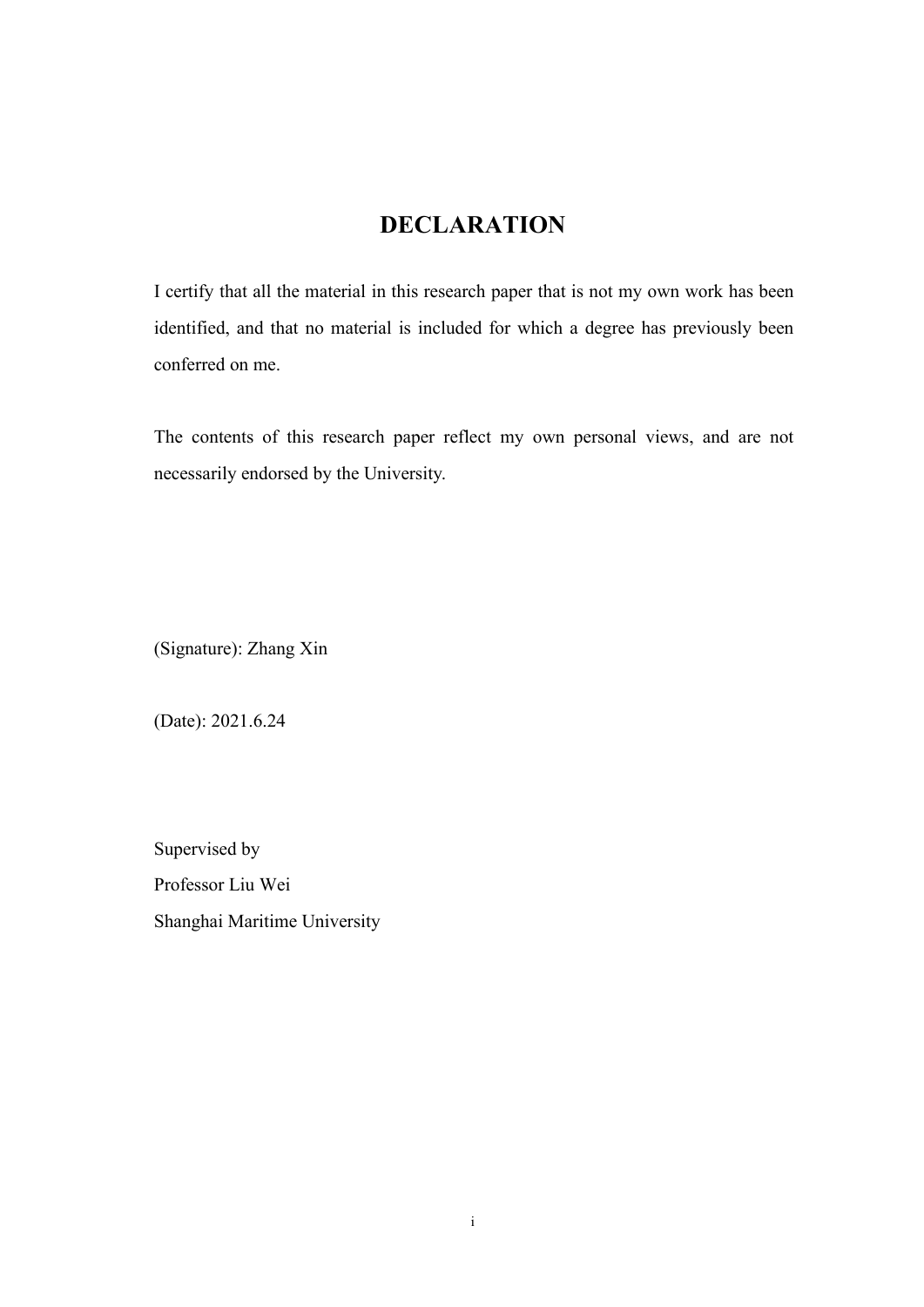## <span id="page-3-0"></span>**ACKNOWLEDGEMENTS**

I would like to express my deepest appreciation for Professor Ma Shuo, Professor Shi Xin and their support staff who make great efforts year after year for the ITL program's smooth conduct.

I am thankful to my supervisor, Professor Liu Wei for his prompt and valuable guidance and suggestions throughout the research.

I have gained immense knowledge through the course of the program which has helped me no end in completing this research paper. For this I would like to thank all the professors for their earnest efforts.

In addition, I would like to thank all the teachers, thank you for their teaching and help in the professional courses, and let me know one after another.

Finally,thank all the classmates and family members who have helped me.They give me full support and encouragement all the time during study at SMU and WMU.

This study is funded by the Major Project of National Social Science Fund of China (Grant Number: 20&ZD070).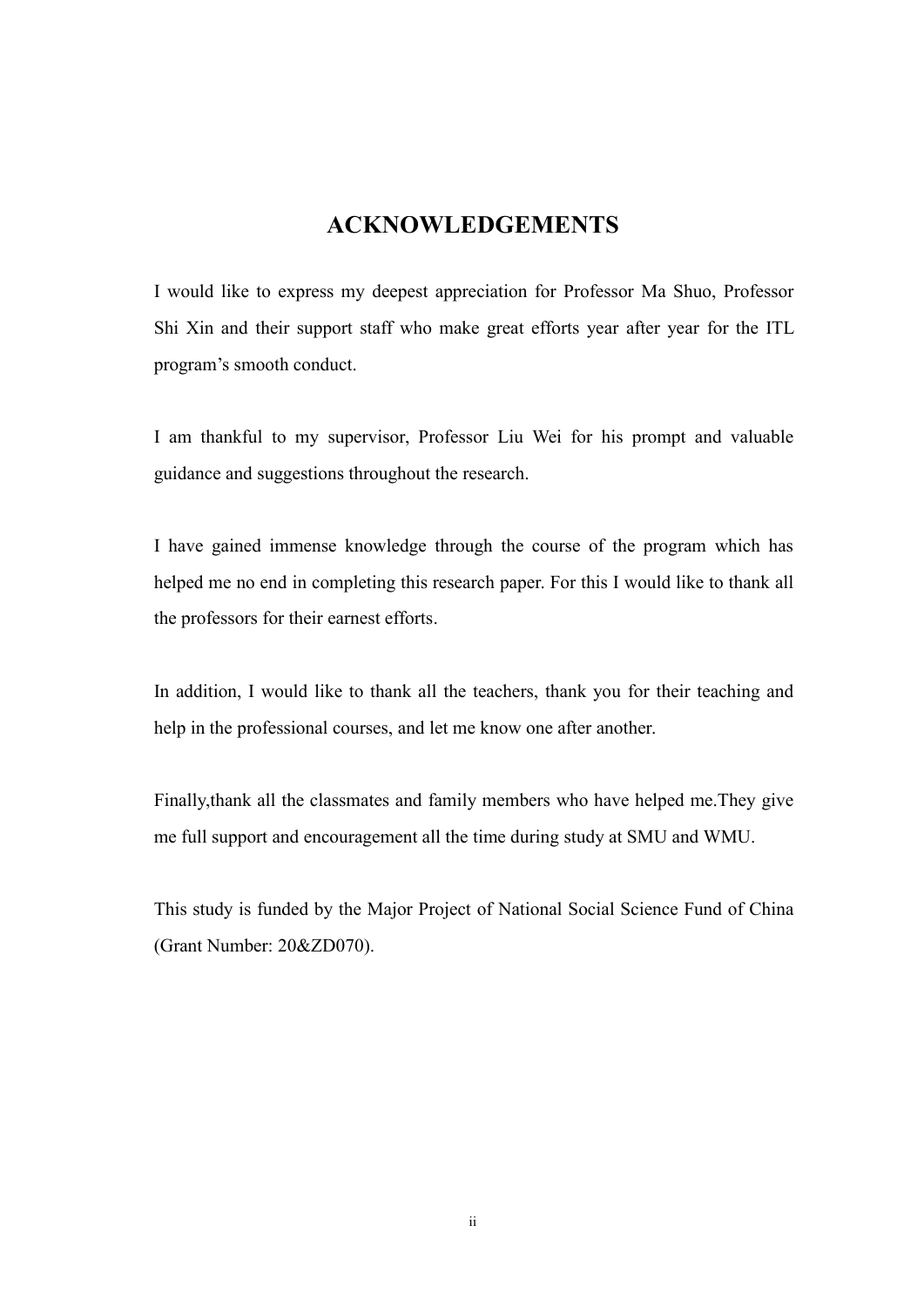## <span id="page-4-0"></span>**ABSTRACT**

Title of Research paper: Investment value Analysis of China's Participation in Port Projects along the 21st Century Maritime Silk Road Degree: MSc

Since the initiative of "21st century Maritime Silk Road", China has been cooperating with overseas countries to build a modern port operation system. At present, China has carried out various modes of investment and construction in ports of more than ten overseas countries. In this context, what is the overall Investment value of the ports China participates in? Does the port have development prospects? How to further improve the comprehensive competitiveness of the port? As an enterprise, should the invested projects be withdrawn or continue to develop?

This paper studies the Investment value of ports in more than ten major countries along the 21st century Maritime Silk Road, including Southeast Asia, South Asia, Middle East,Africa and Europe. In this paper, through the establishment of port Investment value evaluation index system, the principal component analysis method is used to calculate the Investment value of ports in countries along the maritime Silk Road. The main conclusions are as follows:The Investment value of a port mainly depends on its geographical location,port infrastructure level,economic factors and political environment of the host country; The method to improve the Investment value of port in a short time is to improve the level of infrastructure construction; China's port investment along the 21st century Maritime Silk Road is full of risks. Before investment, investment enterprises should fully understand the political situation, economic situation, legal policies and other factors that will affect the port investment and construction.

Key Words:The 21st century Maritime Silk Road; Port Investment value; Principal component analysis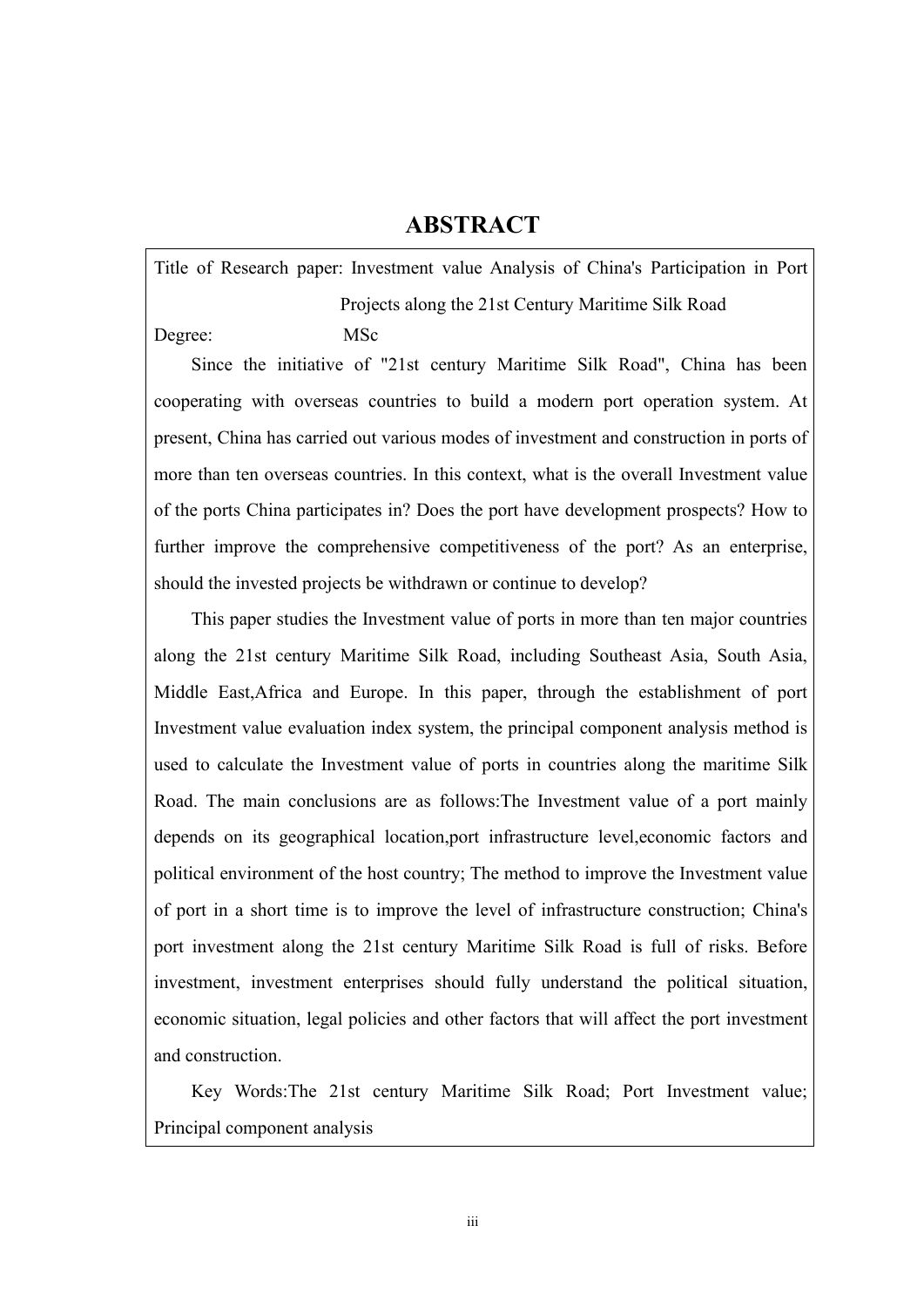## **TABLE OF CONTENTS**

| Chapter 2: Analysis on the current status of ports along the maritime Silk Road 9 |
|-----------------------------------------------------------------------------------|
|                                                                                   |
|                                                                                   |
|                                                                                   |
|                                                                                   |
|                                                                                   |
|                                                                                   |
|                                                                                   |
|                                                                                   |
|                                                                                   |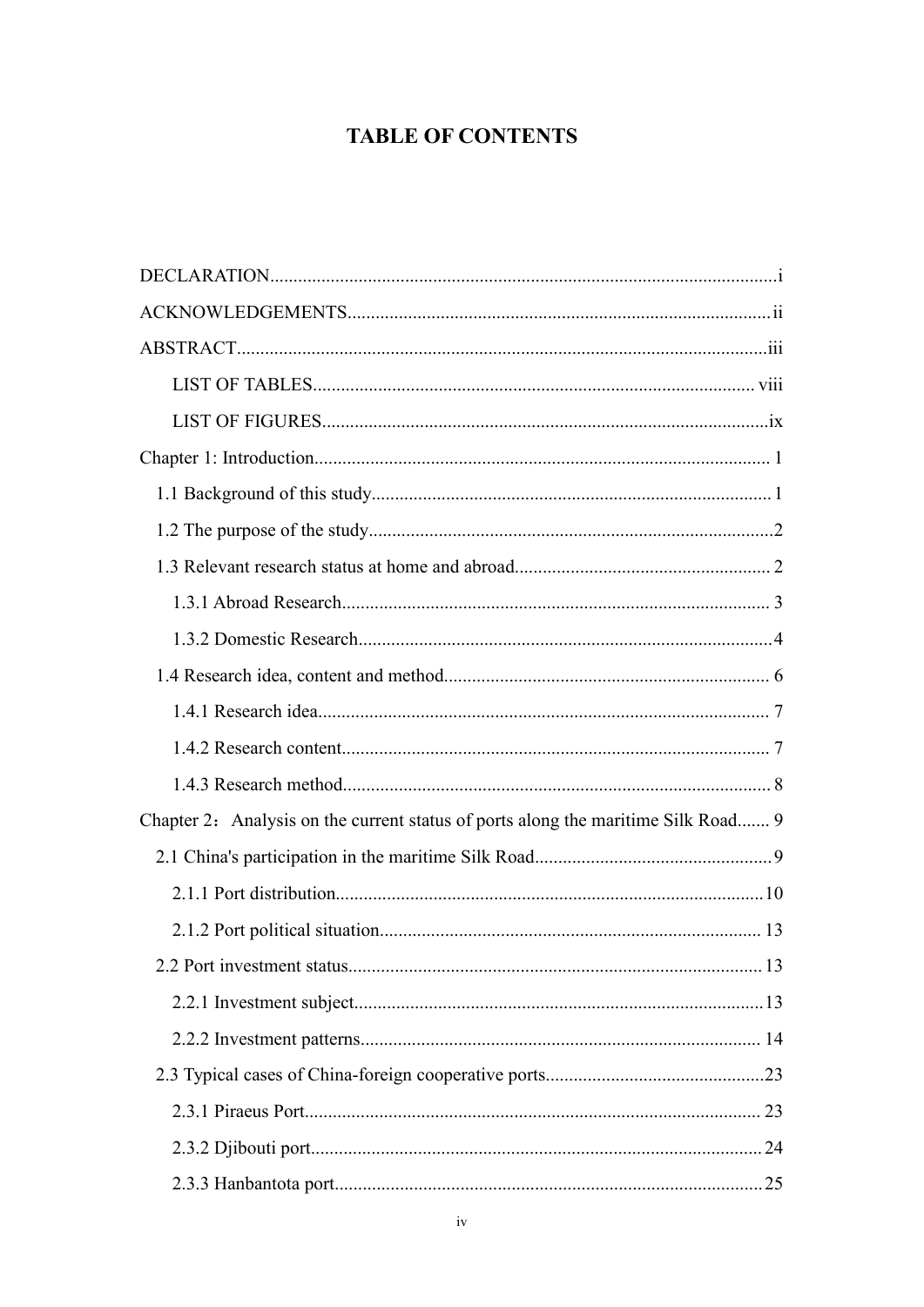| 2.4.2 Container throughput of countries along the maritime Silk Road in the 21st |  |
|----------------------------------------------------------------------------------|--|
|                                                                                  |  |
|                                                                                  |  |
| Chapter3: Research on Investment value Evaluation Based on Principal Component   |  |
|                                                                                  |  |
|                                                                                  |  |
|                                                                                  |  |
| 3.1.2 Principles for Constructing the Evaluation Index System of Port Investment |  |
|                                                                                  |  |
|                                                                                  |  |
|                                                                                  |  |
| 3.3 Port Investment value based on principal component analysis 44               |  |
|                                                                                  |  |
|                                                                                  |  |
|                                                                                  |  |
|                                                                                  |  |
| Chapter 4: Evaluation and comparative analysis of port Investment value52        |  |
|                                                                                  |  |
| 4.1.1 Comparative analysis of Investment value of each region55                  |  |
|                                                                                  |  |
|                                                                                  |  |
|                                                                                  |  |
|                                                                                  |  |
|                                                                                  |  |
|                                                                                  |  |
|                                                                                  |  |
|                                                                                  |  |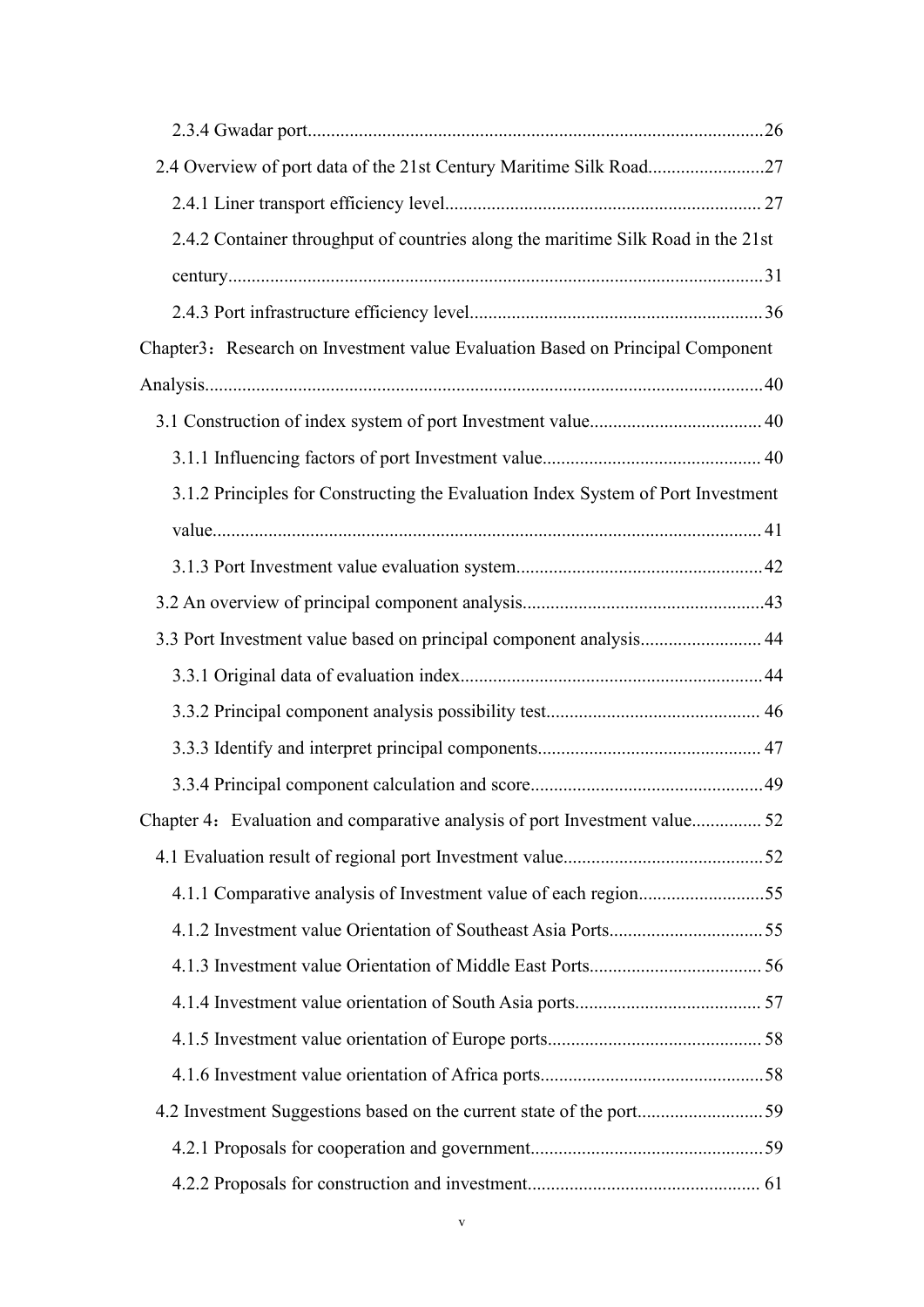| Appendix 1:Standardized data of 2018 port Investment value evaluation 67 |  |
|--------------------------------------------------------------------------|--|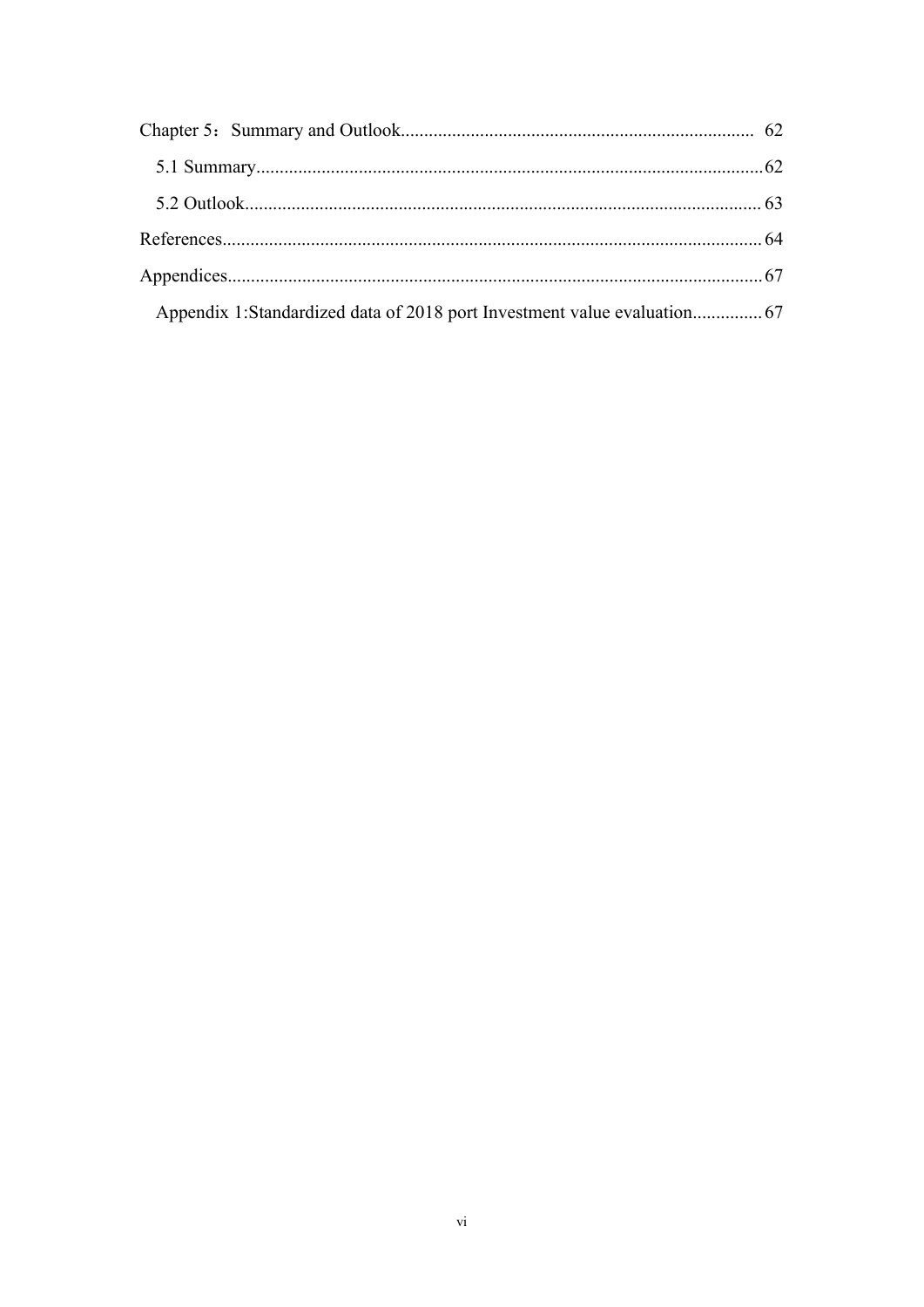## <span id="page-8-0"></span>**LIST OF TABLES**

| Table 1: Cooperative countries and ports of China's participation in the 21st century |  |
|---------------------------------------------------------------------------------------|--|
|                                                                                       |  |
|                                                                                       |  |
|                                                                                       |  |
|                                                                                       |  |
|                                                                                       |  |
|                                                                                       |  |
|                                                                                       |  |
|                                                                                       |  |
|                                                                                       |  |
|                                                                                       |  |
|                                                                                       |  |
| Table 12:Port infrastructure efficiency level (China and Southeast Asia) 36           |  |
|                                                                                       |  |
|                                                                                       |  |
|                                                                                       |  |
|                                                                                       |  |
| Table 17: The 21st Century Maritime Silk Road Port Investment value Evaluation        |  |
|                                                                                       |  |
| Table 18: Data sources of port Investment value evaluation index system 44            |  |
|                                                                                       |  |
|                                                                                       |  |
|                                                                                       |  |
|                                                                                       |  |
|                                                                                       |  |
|                                                                                       |  |
|                                                                                       |  |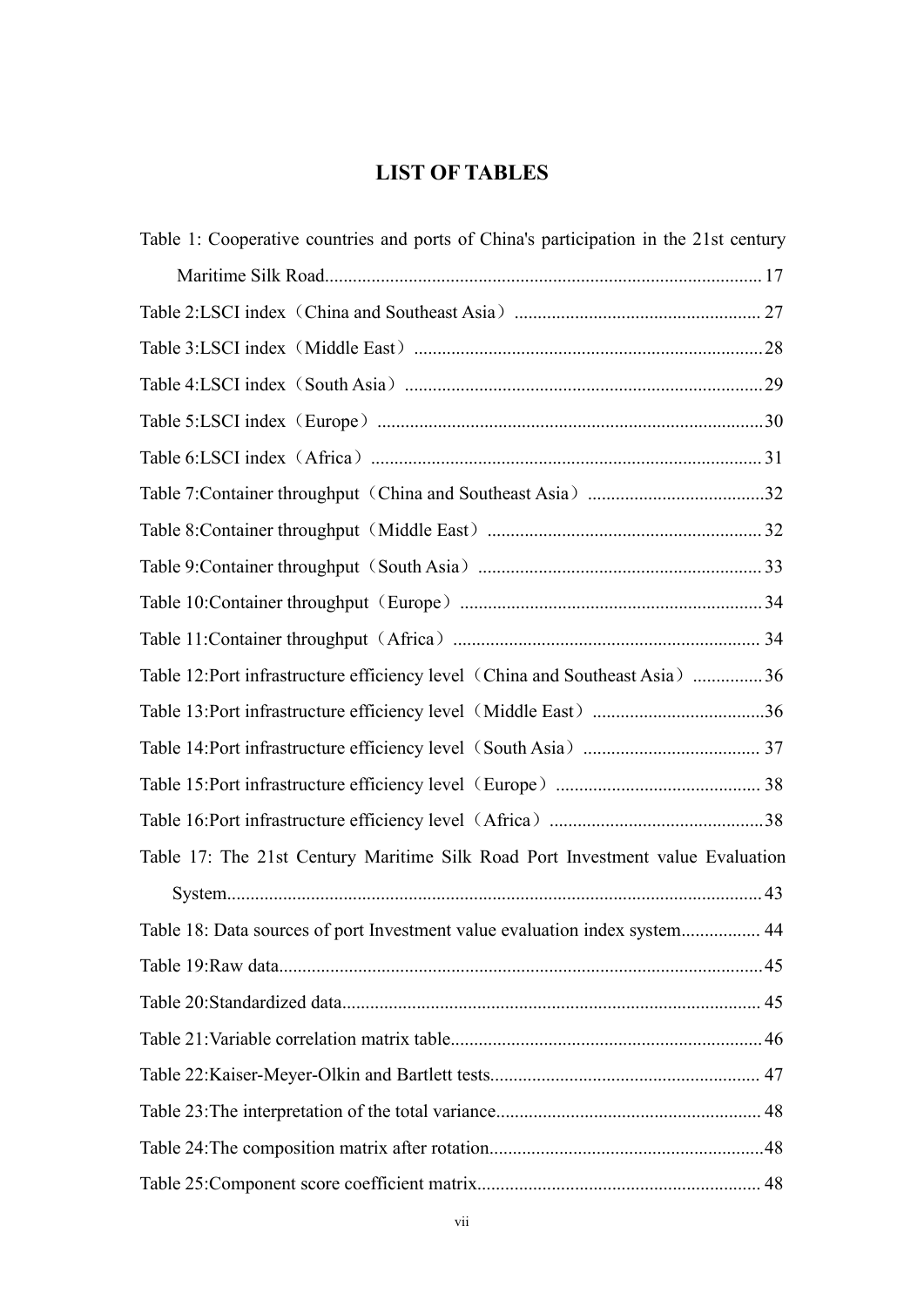| Table 27: The Investment value of ports along the 21st Century Maritime Silk Road |  |
|-----------------------------------------------------------------------------------|--|
|                                                                                   |  |
|                                                                                   |  |
|                                                                                   |  |
|                                                                                   |  |
|                                                                                   |  |
|                                                                                   |  |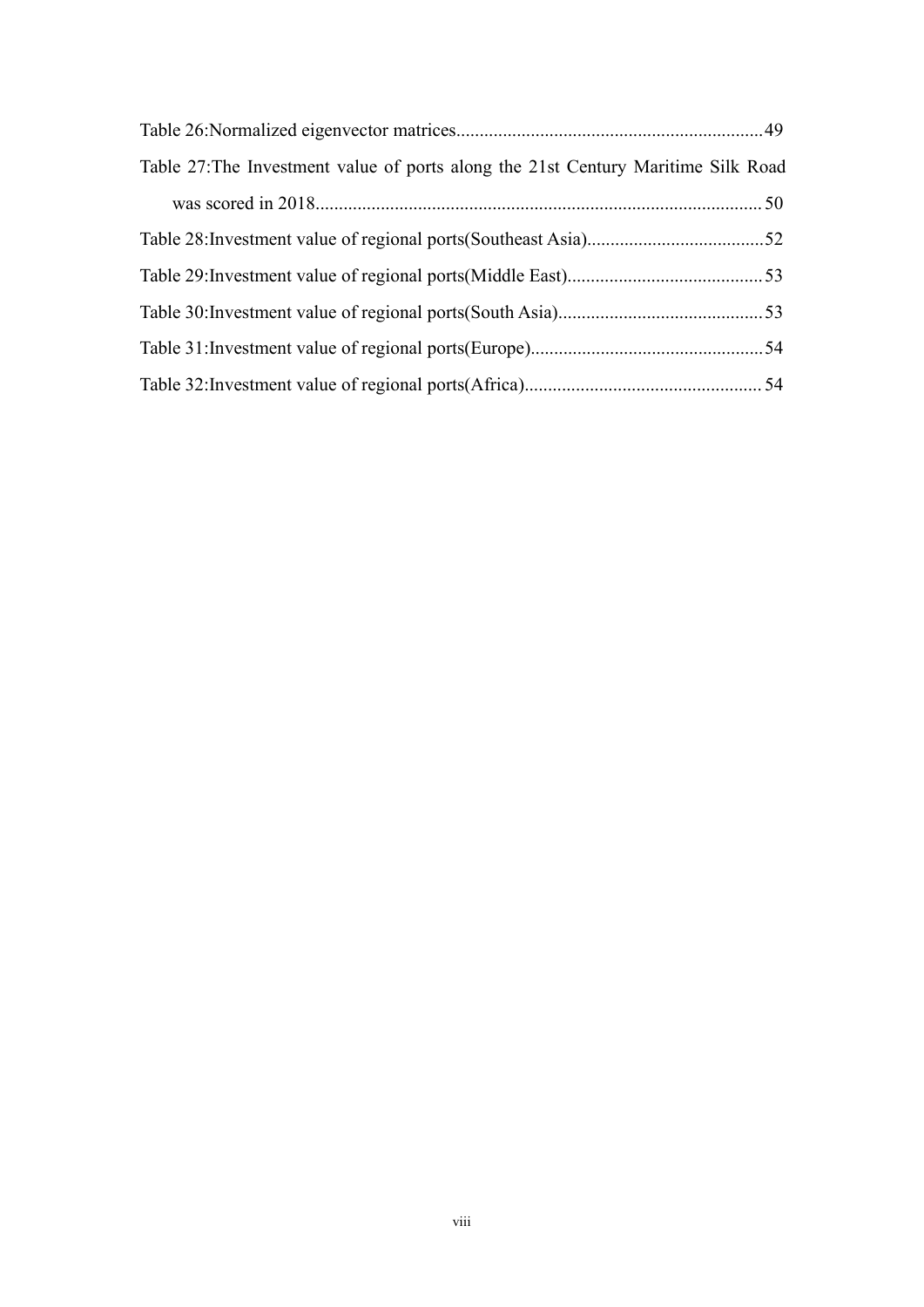### <span id="page-10-0"></span>**LIST OF FIGURES**

| Figure 2-4: Location of Hanbantota portrainscripts and all the control of Hanbantota portrains and all the control of $26$ |  |
|----------------------------------------------------------------------------------------------------------------------------|--|
|                                                                                                                            |  |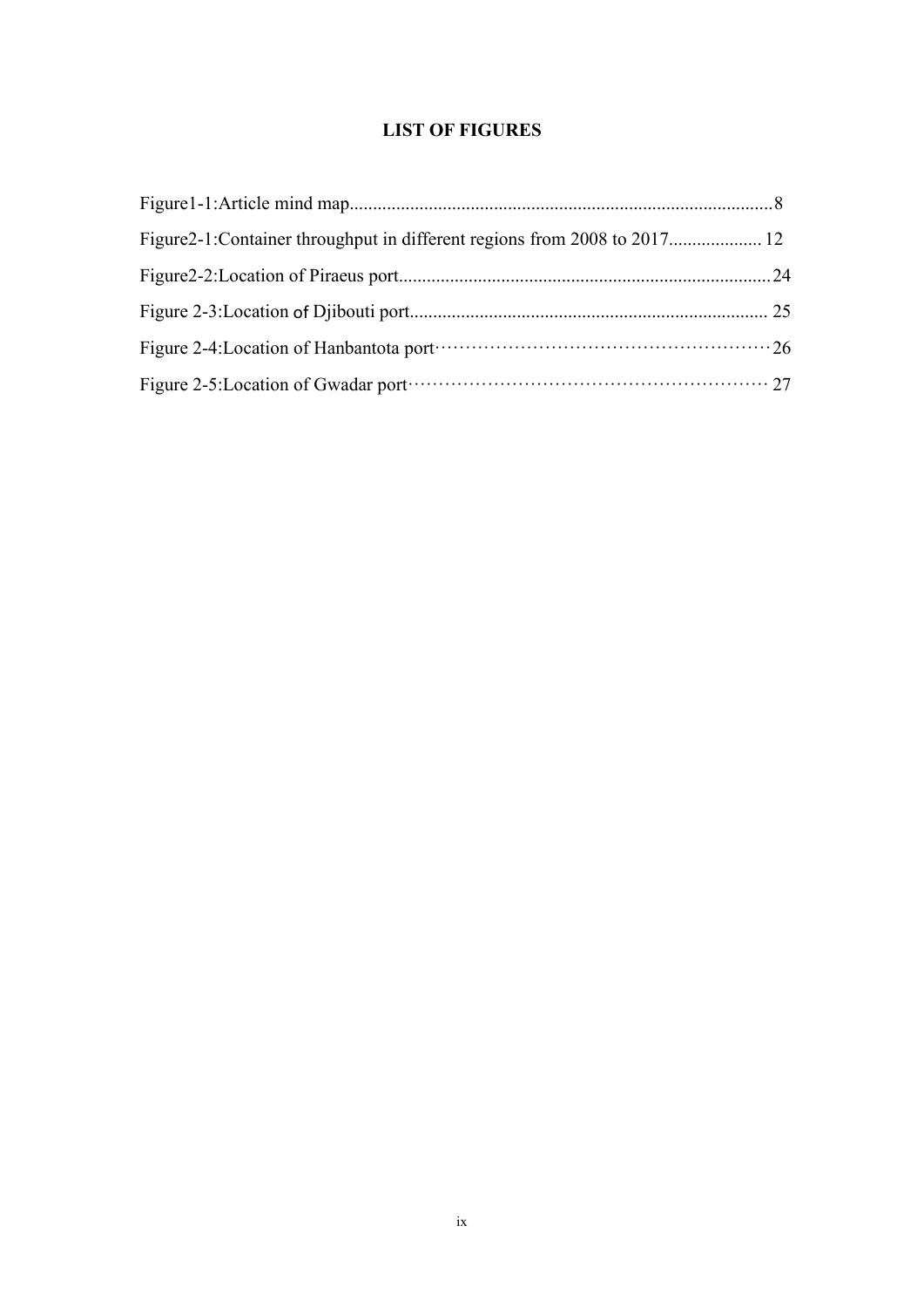## <span id="page-11-0"></span>**Chapter 1: Introduction**

#### <span id="page-11-1"></span>**1.1 Background of this study**

The concept of the Silk Road, which originated in ancient China, was an important road for political, economic and cultural exchanges between China and the West. The 21st century is an era of close connections between countries. Win-win cooperation is the theme of today's world. That's why Chinese President Xi Jinping put forward the initiative of building the 21st Century Maritime Silk Road in 2013. The maritime silk road in the 21st century strategic partners and not only limit and the association of south-east Asian nations (Association of South East Asian Nations), but in point of belt line, in line with the surface, improve the surrounding countries and regions, the string connected association of South East Asian Nations, South Asia, west Asia, north Africa, Europe and other major economic sector of the market chain, developing strategic cooperation for the south China sea, the Pacific and Indian Ocean economic belt, with Asia-Europe economic trade integration for the development of long-term goal. The Vision and Actions for Jointly Building the Silk Road Economic Belt and the 21st Century Maritime Silk Road issued by China in 2015 proposed to strengthen the construction of port infrastructure, improve the degree of communication and cooperation between ports of countries along the maritime Silk Road, and build a development community with a shared future for ports of countries along the maritime Silk Road.



Figure1-1:Maritime Silk Road Map Source: http://www.cssn.cn

In the process of One Belt And One Road development, the investment of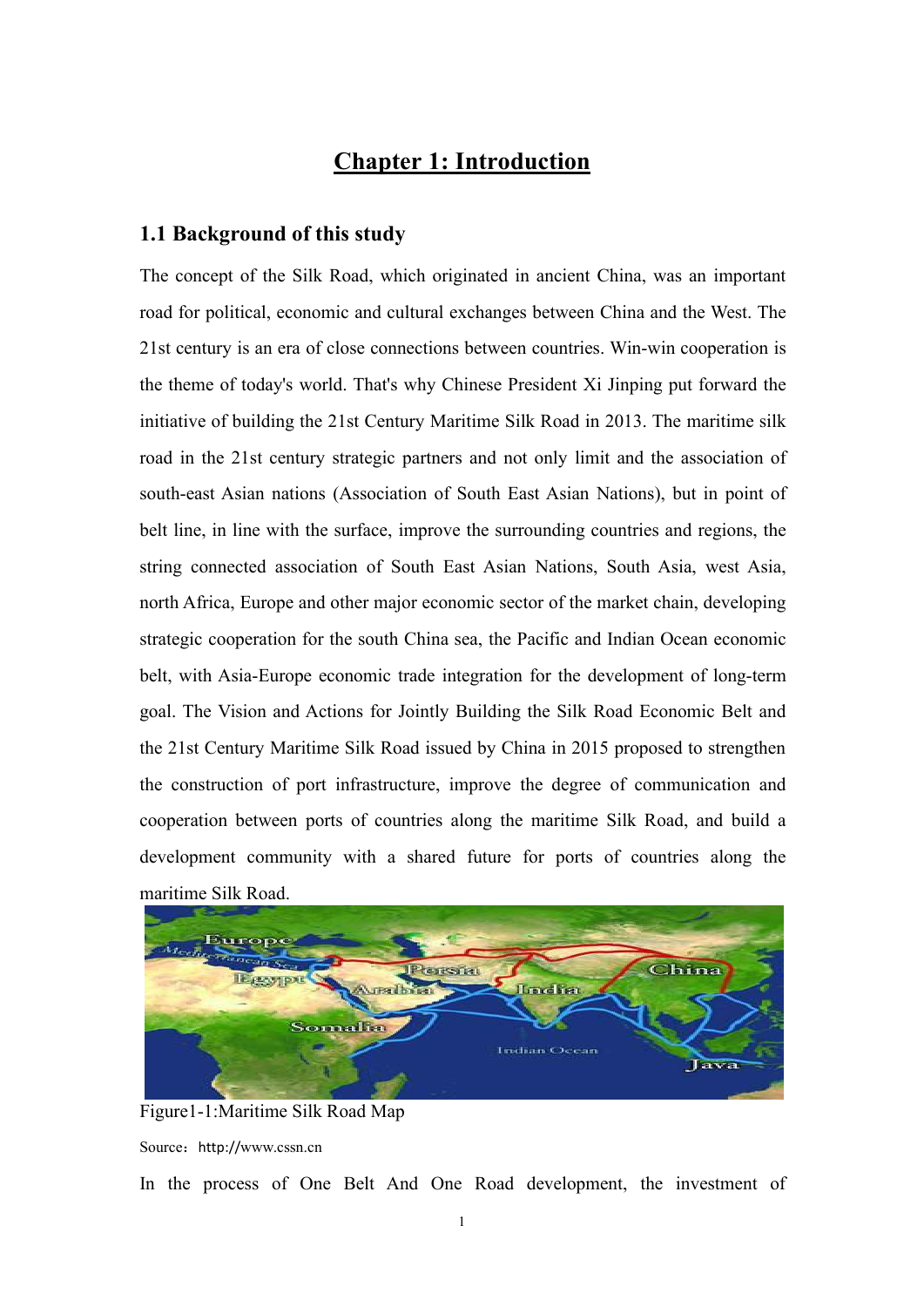infrastructure construction funds plays a particularly key role. Port is the hub of traffic and transportation in maritime trade, which is the gathering and distributing center of goods as well as the storage and transportation center. It is the most important infrastructure. Therefore, in recent years, China has invested in ports in coastal areas of Asia, Africa and Europe in a variety of ways, including wharf operation, wharf construction, investment and investment, etc. Chinese enterprises have cooperated smoothly in projects such as the Royal Port in Malaysia, Singapore Port in Singapore and Busan Port in the Republic of Korea. China has established contacts with more than 600 ports in more than 200 countries, and more cooperation projects are in the pipeline. With closer links between China and countries along the Maritime Silk Road, more and more Chinese enterprises have participated in the investment and construction of foreign ports.

#### <span id="page-12-0"></span>**1.2 The purpose of the study**

Since the "Maritime Silk Road" initiative was put forward in 2013, more and more Chinese enterprises have invested in the construction of foreign ports. With the further development of this initiative, China will participate in the construction and investment of more ports. As an international power, China has the ability to invest in ports from both technical and financial aspects. So, for now the investment and the upcoming cooperation overseas ports to establish a practical index system, make reasonable evaluation, and to determine construction investment priority for countries and enterprises for overseas ports of strategic development focus adjustment has a certain reference Investment value, makes the port construction, investment, have a clear direction, let the "maritime silk road in the 21st century" fast and steady development of the strategy.

#### <span id="page-12-1"></span>**1.3 Relevant research status athome and abroad**

Port plays an important role in the development of the 21st century Maritime Silk Road. Port cooperation and trade are the key development direction of the "21st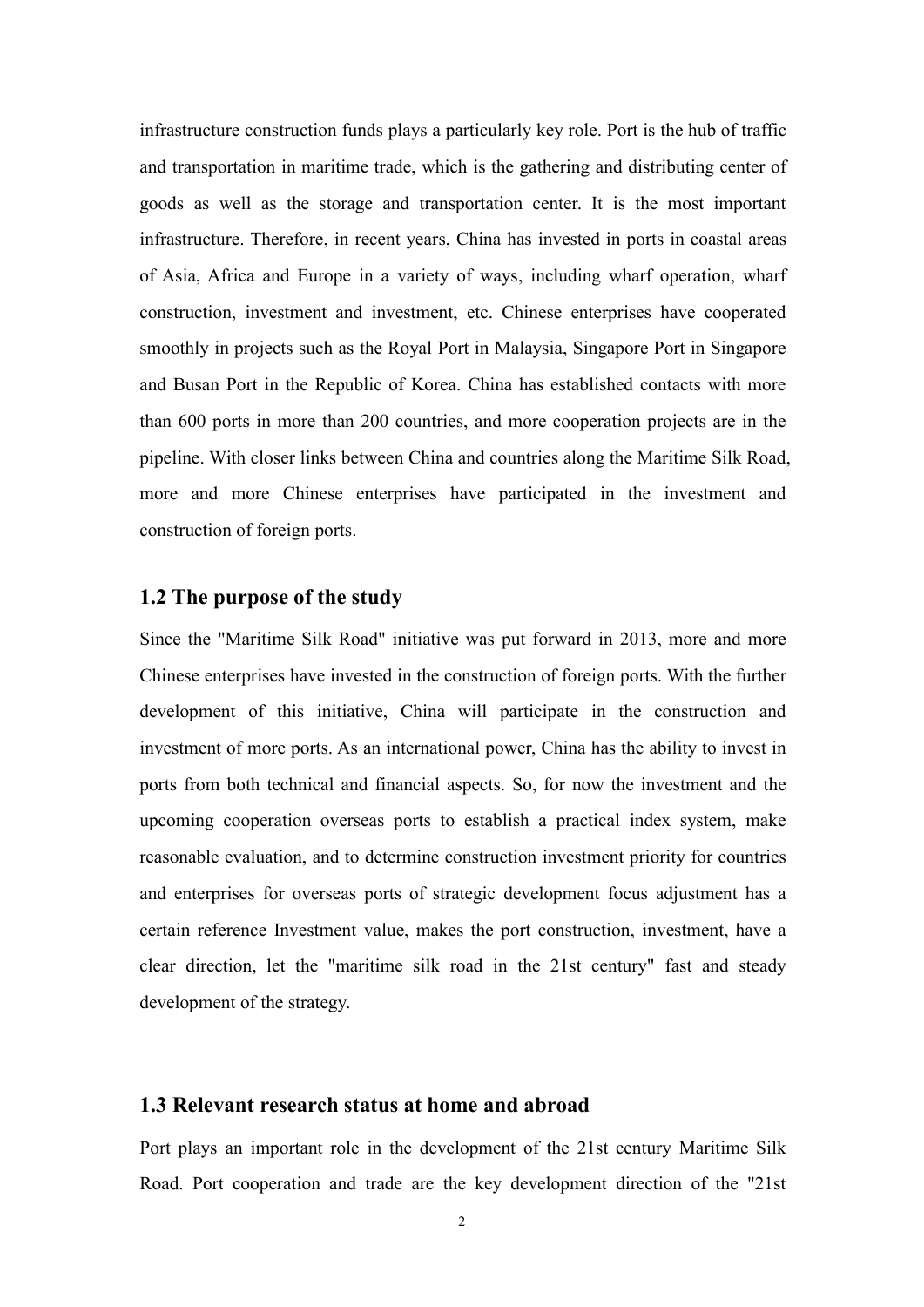century Maritime Silk Road" strategy. A large number of scholars at home and abroad have carried out academic research on the comprehensive competitiveness and Investment value of the port.

#### <span id="page-13-0"></span>**1.3.1 Abroad Research**

Jasmine Siu Lee Lam, Kevin Patrick Brendan Cullinane and Paul Tae-Woo Lee put forward that there exists a challenge in that ports must prepare for changes in the way they compete, which may lead to increases in cargo volume for some, and less for others.Ports must find their own strategic advantages if they want to develop on the maritime Silk Road.Therefore, the natural conditions, shipping conditions and external conditions of the port are included in the evaluation criteria of port competitiveness.Moreover, they put forward another important dimension is logistics performance. This involves inland accessibility, transportation infrastructure, information and communication, Investment value-added services, etc. [1]

Peng Peng, Yu yang, Feng Lua,Shifen,chenga,Naixia,moufren Yang established the comprehensive competitiveness evaluation model by using the entropy analytic hierarchy process, which comprehensively considered the four factors of port conditions, capacity, potential and efficiency. It is pointed out that the construction of roads and railways inside a port will further increase the flow of goods and significantly improve the location advantage of the port. [2]

Marcella de Martino and Alfonso Morvillo pointed out that although port competitiveness is still closely related to structural type variables (GEO economic background, institutional model and connecting infrastructure), it is increasingly dependent on the software components of port business, including the scope of services provided, the existence of information and communication technology systems for information exchange between the same port community and other port community actors, and the specialization of maritime industry The level and intensity of the relationship between knowledge and actors. [3]

Chi Lok, Andrew Yuen, aming Zhang and waiman Cheung proposed that the competitiveness of ports in different port user groups is different, "costs at port" is the most important factor for shipping liners, while "port location" is the most important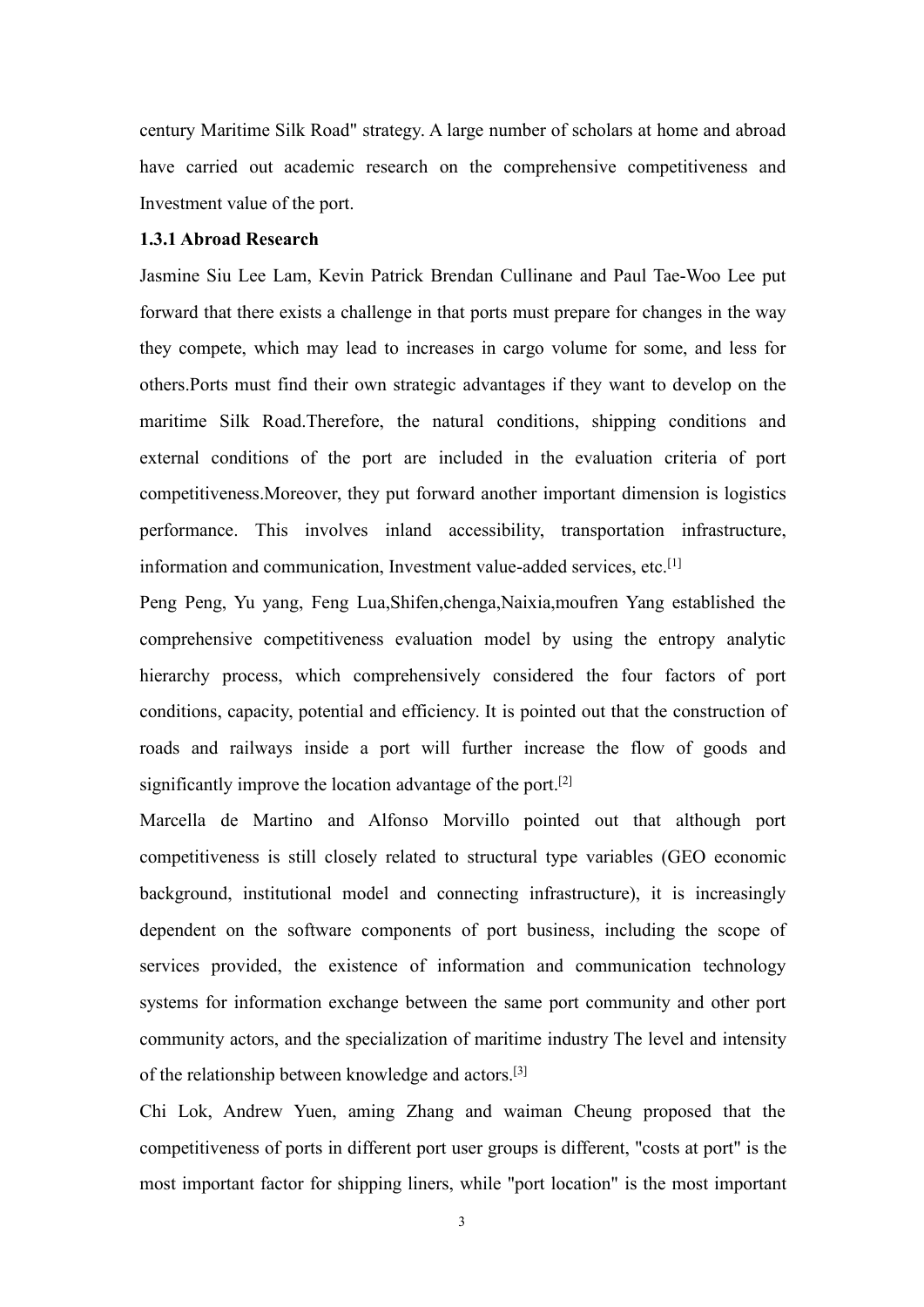factor for both forwarders and shippers.<sup>[4]</sup>

#### <span id="page-14-0"></span>**1.3.2 Domestic Research**

In the evaluation of port competitiveness,Chen Yingying,Zhang Jiantong use Entropy TOPSIS method to evaluate the port from the five aspects of port infrastructure, production capacity, business environment, development potential, collection and distribution capacity and carrying capacity. From the results, they conclude that the port infrastructure and port productivity play a decisive role in the port competition. [5] Ding Changyuan pointed out in the research on the competitiveness of Dalian port in the Bohai Rim port group that the natural environment, production and operation status, infrastructure level, operation and management level, operation efficiency and production capacity of the port are the main factors affecting the competitiveness of the port.<sup>[6]</sup>

Wang Aihu comprehensively evaluated the index calculation method of port competitiveness from subjective and objective dimensions. He believed that the establishment of evaluation method should adhere to three index factors: multi-agent decision-making method, systematicness and shared hinterland. [7]

Kuang Haibo and Chen Shuwen established an evaluation index system based on port throughput, port operation capacity and other factors, and comprehensively evaluated the comprehensive competitiveness of Dalian port, Shanghai port and other domestic ports by Using Entropy TOPSIS method. [8]

Cao Xiaofa proposed that based on the application reliability and validity analysis dimension, the humanities and social science environment of port development should be considered, including the socialand economic environment of port hinterland, the economic development strategy of hinterland, the total economic volume of port hinterland, the port infrastructure, the degree of legal perfection, the number of talents and technical safety.<sup>[9]</sup>

Zhang Pengfei used China's one belt, one road, 35 Asian countries' transportation infrastructure data for 2010-2015 years. Under the extended gravity model, we found that the transportation and communication infrastructure had positive effects on bilateral trade between China and the countries along the line, and the promotion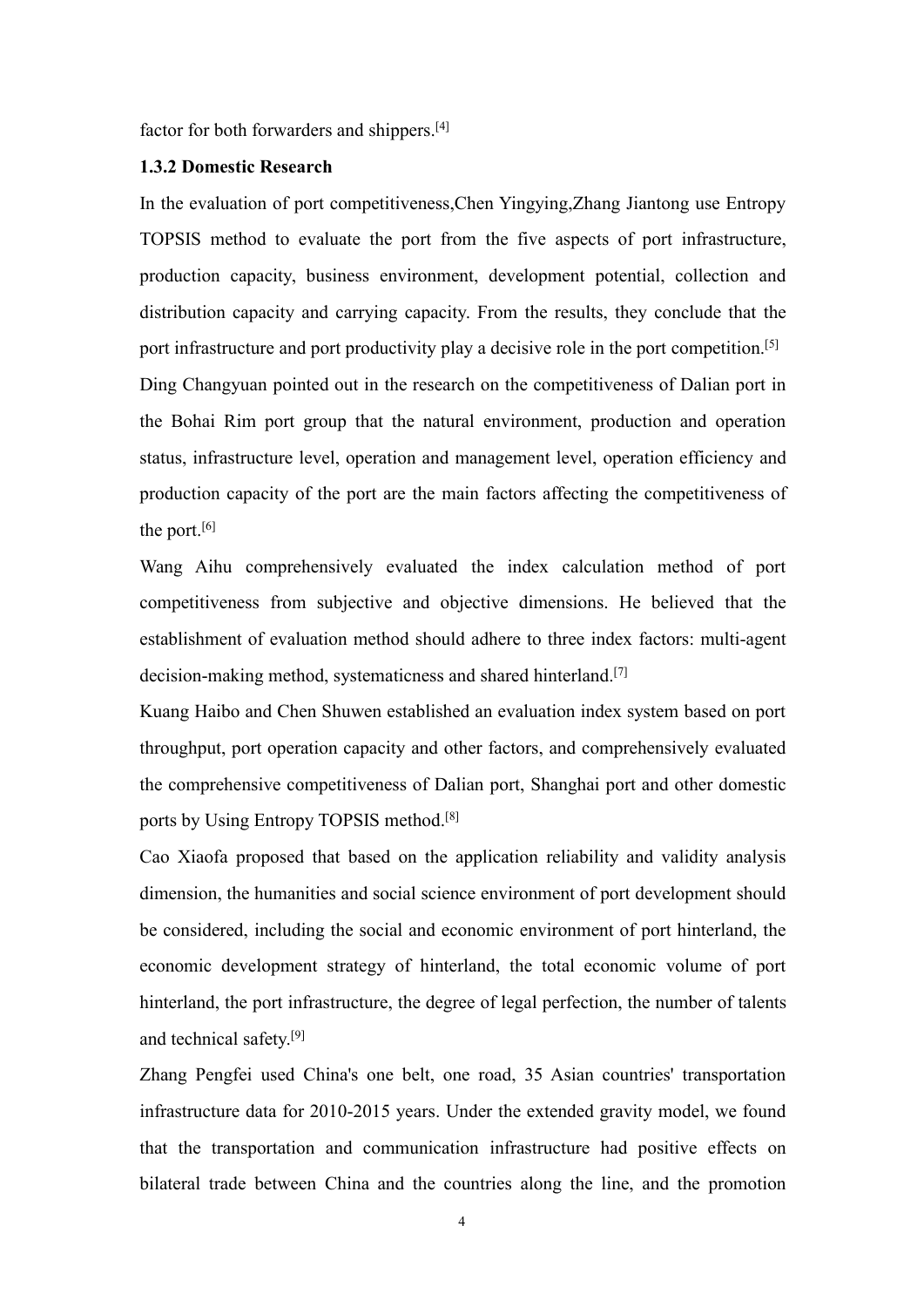effect was different from the income level of the countries of the import and export.<sup>[10]</sup> Zhong Hao analyzed the current situation of ports of major countries along the 21st Century Maritime Silk Road, including the general situation of ports of major countries along the road. The operation of ports in countries along the Belt and Road.<sup>[11]</sup>

Huang Qingbo and Lin Hanlong discussed the risks of China's investment in ports of countries along the Maritime Silk Road from the perspectives of government, enterprises and international environment, and put forward some policy suggestions to avoid risks. [12]

Li Wei studied six ASEAN countries along the maritime Silk Road, including Indonesia, Thailand, Malaysia, Philippines, Vietnam and Cambodia. Based on their own economic development level and the actual situation of port infrastructure, he constructed a set of strategies that can fully reflect the level of cooperation between ASEAN countries and China in the political, economic, cultural and other fields, as well as fully reflect the development trend of ASEAN countries Evaluation index system of domestic participation in the construction of "21st century Maritime Silk Road". [13]

Zhang Shucun pointed out that the risks and challenges of China's investment in countries along the "Belt and Road" mainly come from social turmoil, political turmoil, and intense economic volatility. [14]

Zhou Zhiqiang believes that the biggest risk facing the Maritime Silk Road ports is political risk, and 80 percent of failed projects are due to political conflicts between countries. Political instability, environmental protection, labor disputes and major power games may pose major challenges to the safety and sustainability of port investment projects. [15]

Lv Yongbo established the evaluation index system of port comprehensive competitiveness from the aspects of port geographical location, port operation level and efficiency, port cargo throughput and growth rate, port infrastructure improvement degree and port informatization level. [16]

Song Bingliang used the probabilistic traffic volume allocation model to calculate the

5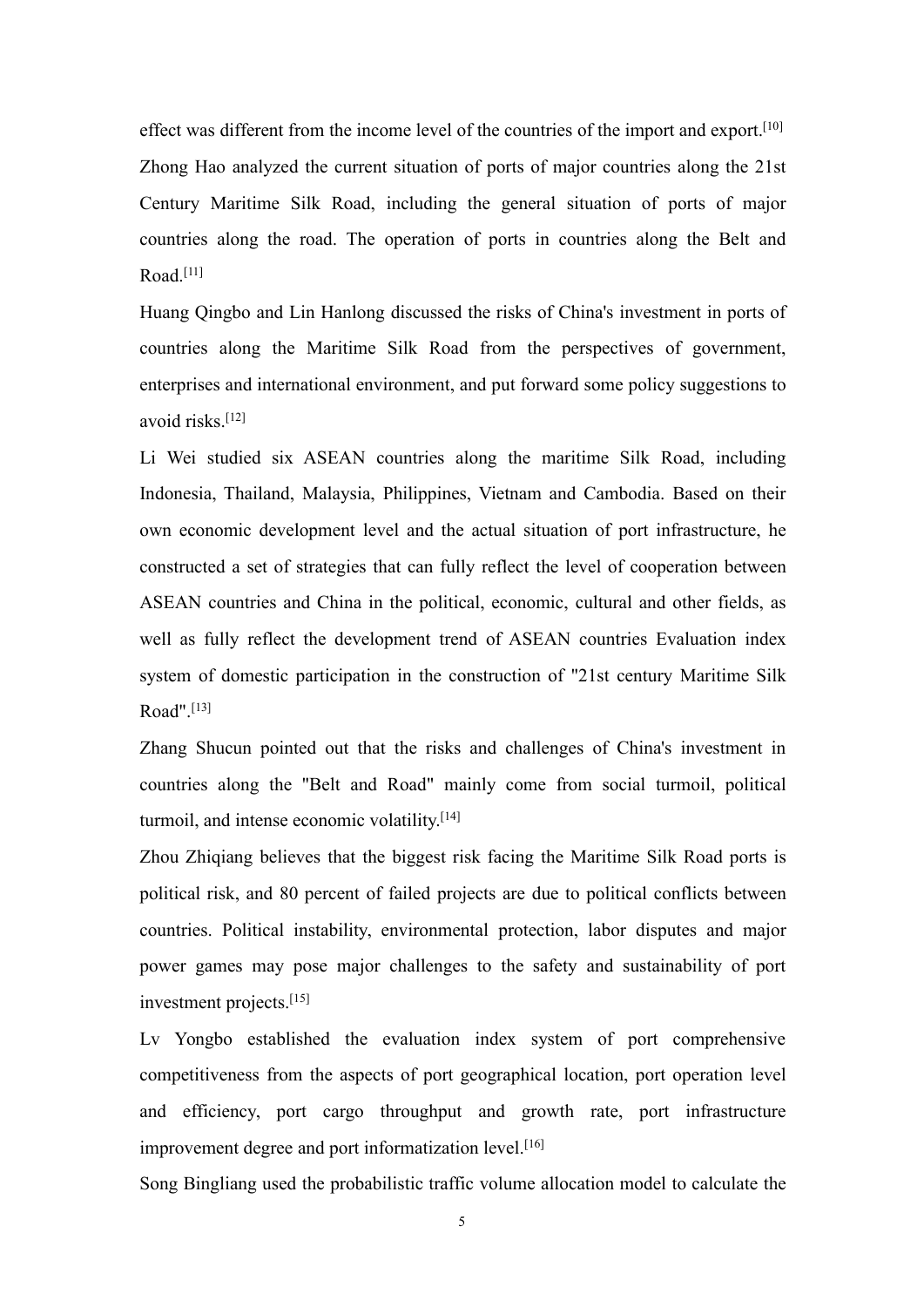generalized transportation routes of Shanghai port, Qingdao port and Lianyungang port, and conducted an empirical study on the competitiveness of ports in the southeast coastal areas. [17]

Taking Ningbo Zhoushan Port as the main research object, Wu Zujun made an empirical analysis on the competitiveness of Ningbo Port, Shanghai Port, Guangzhou Port, Qingdao Port and Tianjin Port through factor analysis, put forward the advantages and disadvantages of the development of Ningbo Zhoushan Port, and further put forward countermeasures and suggestions to improve the competitiveness of Ningbo Zhoushan Port. [18]

Du Mingjun thinks that the intelligent and information construction level of the port is the core element to improve the comprehensive competitiveness of the port.<sup>[19]</sup>

Guo Zhen pointed out that service efficiency and innovation ability are the core factors that directly affect port competitiveness. [20]

The author believes that the elements of Investment value of ports have been well explored at home and abroad, such as port infrastructure, production capacity, collection and distribution capacity, carrying capacity, hinterland economy and other indicators. However, factors that cannot be qualitatively measured, such as politics, culture, and law, are not considered. Therefore, the author believes that when evaluating the Investment value of a port, the quantitative port Investment value should be combined with political, cultural, legal and other potential factors to comprehensively evaluate the Investment value of a certain country's port.

#### <span id="page-16-0"></span>**1.4 Research idea, content and method**

This article uses qualitative and quantitative perspectives to study the Investment value of ports, so the following two research methods are used to explore.

#### <span id="page-16-1"></span>**1.4.1 Research idea**

The author takes the Investment value of the ports along the 21st century maritime silk road that China has invested and is expected to invest as the research object, and constructs the evaluation index system of the Investment value of the ports of the main countries along the maritime Silk Road Based on the data of the ports of the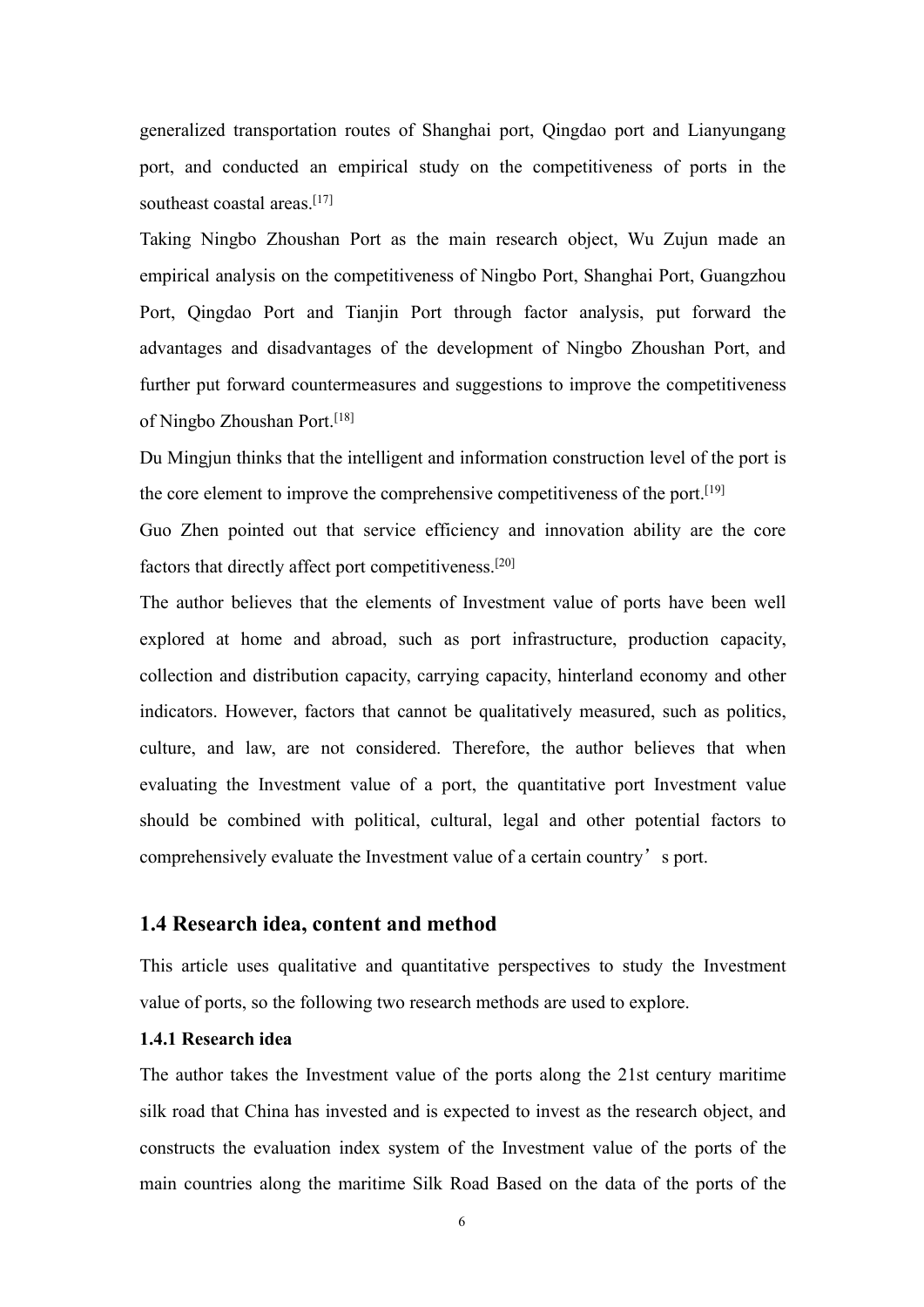main countries along the maritime Silk Road, Finally, the future investment direction of China is discussed according to the results.

#### <span id="page-17-0"></span>**1.4.2 Research content**

This article is divided into five parts. The first part is the introduction, which mainly includes the background, significance and exploration of port Investment value analysis at home and abroad. This paper mainly introduces the trade cooperation between China and foreign countries since the 21st century Maritime Silk Road initiative.

The second chapter analyzes the current situation of the main ports along the 21st century Maritime Silk Road. It mainly includes the geographical location and policies of the port countries along the 21st silk road; Port infrastructure level, container throughput, liner linear correlation index; Cooperation mode and successful cases between countries.

The third chapter is to build the evaluation index system of the Investment value of the ports of the main countries along the 21st century Maritime Silk Road. By using the principal component analysis method to calculate and sort the Investment value of the selected national ports, we can see the Investment value of each port more intuitively.

The fourth chapter analyzes the Investment value orientation of port investment in various regions on the basis of the third chapter. And for the port Investment value evaluation index comparative analysis. Finally, the paper summarizes the situation and gives the investment suggestions based on the current situation of the port.

The fifth chapter is based on the calculation results of the third and fourth chapters, puts forward the measures to improve the Investment value of the port and the general direction of China's investment in overseas ports.

#### <span id="page-17-1"></span>**1.4.3 Research method**

(1)Literature research method.By combing the relevant literature, we can understand the research status of China's participation in the port development of the 21st century Maritime Silk Road, and systematically study the Investment value of the 21st century Maritime Silk Road.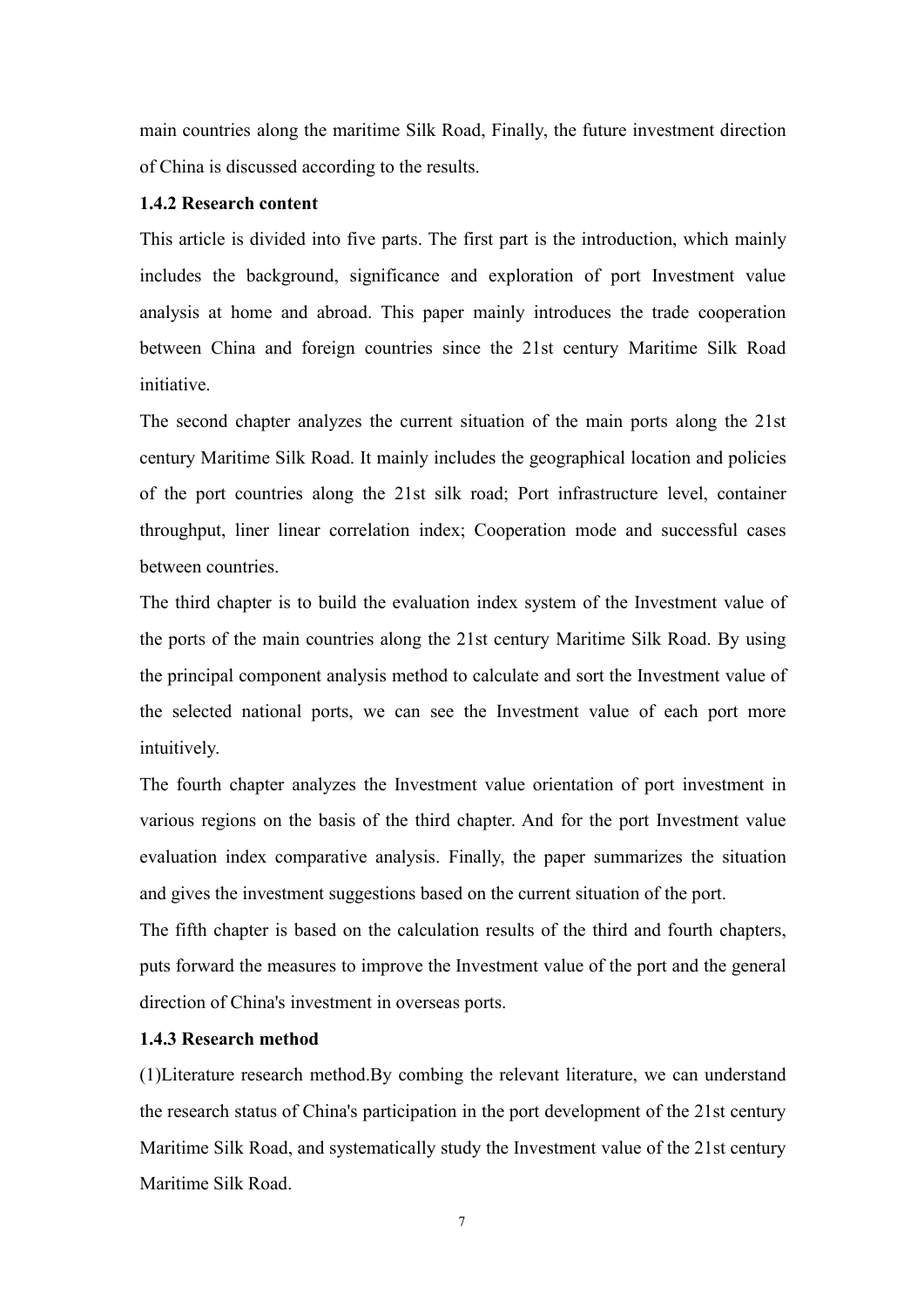(2)Principal component analysis. Through the establishment of the evaluation index system of the Investment value of the ports of the main countries along the 21st century Maritime Silk Road, based on the collected data, the Investment value of the ports of the main countries is calculated.



<span id="page-18-0"></span>Figure 1-1:Article mind map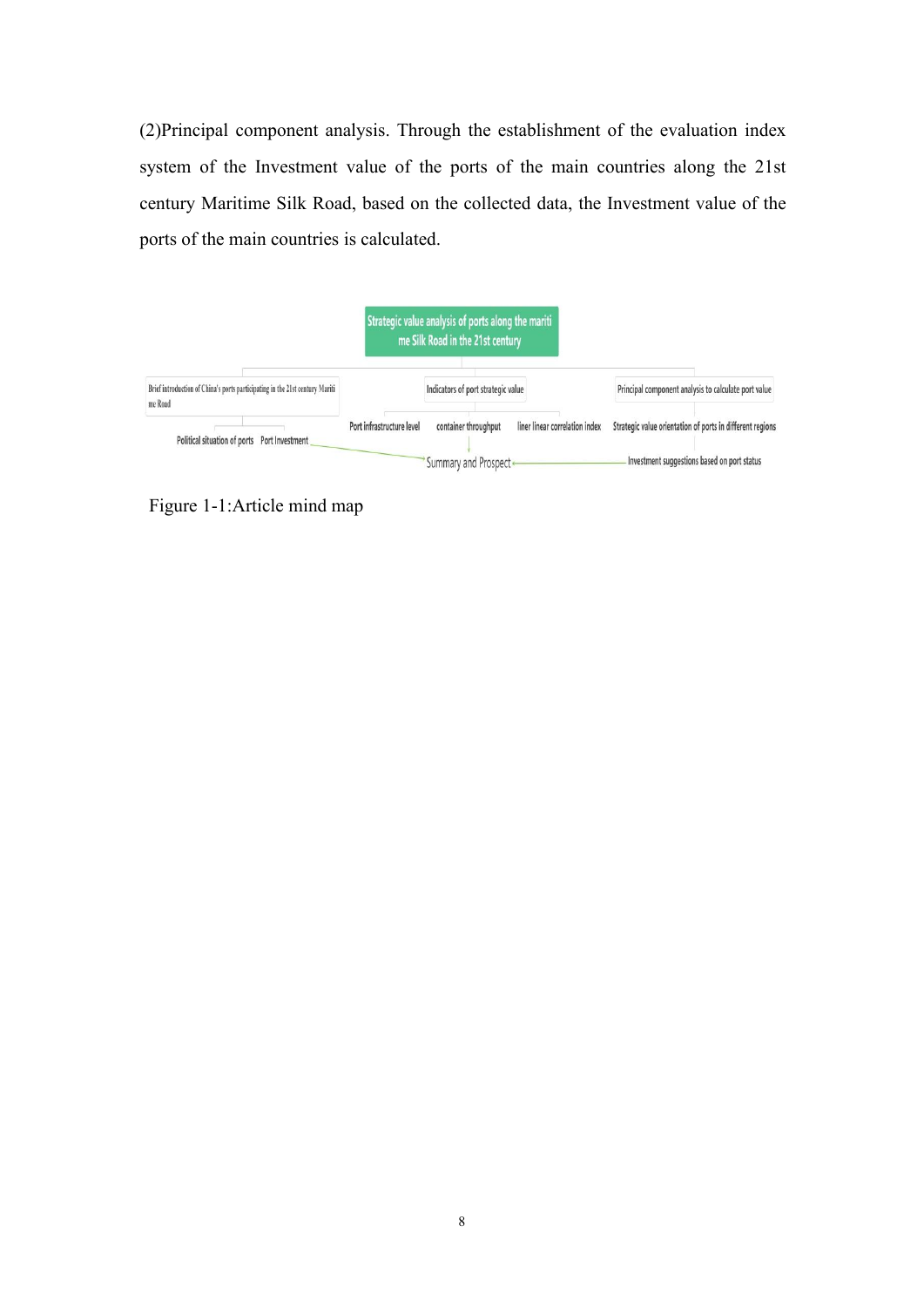# <span id="page-19-0"></span>**Chapter 2**:**Analysis on the current status of ports along the maritime Silk Road**

The second chapter firstly introduces the construction and investment status of China's Maritime Silk Road, then analyzes the typical cases of successful cooperation between China and foreign countries, and finally introduces three quantitative parameters to measure the Investment value of the port.

#### <span id="page-19-1"></span>**2.1 China's participation in the maritime Silk Road**

Judging from the overseas investment, construction and operation of Chinese enterprises in recent years, 65% of them are located along the 21st century Maritime Silk Road, and Chinese enterprises have participated in more than ten national port projects along the maritime Silk Road. In the first two one of the "one belt, one road" initiative, most of the port construction enterprises "go out" mainly export the technology of terminal construction and give the capital support for the construction of wharf. In the past two years, port operation enterprises have accelerated the layout of going out, including Qingdao port group, Guangxi Beibu Gulf port group, Yantai Port Group, China Merchants port, COSCO Shipping Port and other enterprises.

Although most of the countries along the maritime Silk Road in the 21st century are developing countries with unsatisfactory infrastructure and port conditions, with the steady development of economy and trade in recent years, significant progress has been made in port and wharf infrastructure, especially in Indonesia, Malaysia, Thailand, the Philippines and other countries in Southeast Asia, as well as India, Pakistan, Thailand and the Philippines in South Asia Sri Lanka and other countries have made great achievements in speeding up port construction and opening up maritime trade channels, and the port carrying capacity and collection and distribution conditions have been greatly improved. [22]For example, Indonesia proposes to build a regional shipping center, which will use US \$6-7 billion to transform 20-25 existing ports in Indonesia and build 10 new ports. In contrast, the construction progress of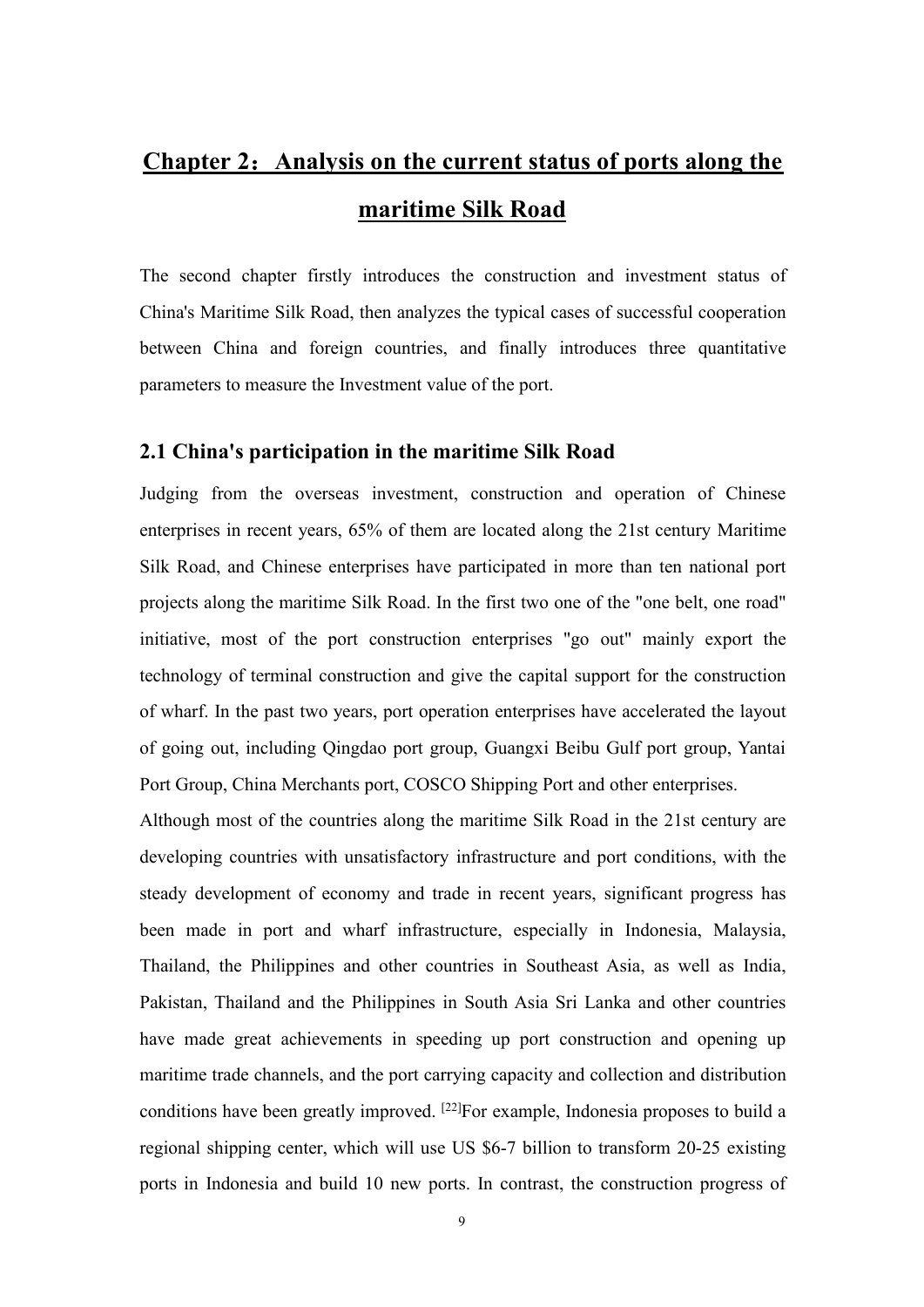ports in West Asia where the United Arab Emirates, Turkey, Iran and Saudi Arabia are located and in northeast Africa where Egypt, Sudan and Djibouti are located is relatively slow, the contradiction of production capacity is gradually revealed, and there is a certain investment demand.

#### <span id="page-20-0"></span>**2.1.1 Port distribution**

There are two major trends of the maritime Silk Road in the 21st century. 1. From China's coastal ports through the South China Sea, through the Strait of Malacca to the Indian Ocean, to Europe. 2. From China's coastal ports across the South China Sea to the South Pacific.

China's port investment areas mainly include Southeast Asia, South Asia, Middle East, Africa and Europe.

Among the Southeast Asian port countries with China's investment and cooperation, Myanmar, Singapore, Indonesia, Cambodia, Thailand, Malaysia, etc. most of the ports are located in the Strait of Malacca. The Malacca Strait accounts for  $1 / 4$  of the world's maritime trade, and 1 / 4 of the world's oil tankers pass through the Malacca Strait, which is three times as many as the Suez Canal and five times as many as the Panama Canal.<sup>[23]</sup> China is the largest user of the Strait of Malacca. 60% of the ships passing through the Strait Travel to and from China every day. 80% of China's oil imports and 50% of its goods and materials are transported through the Strait. Among them, the port cooperation between China and Malaysia is the closest: Guangxi Beibu Gulf officially participated in the construction of Malaysia's Guandan port in 2013, Shenzhen port and basheng port concluded a friendly port in 2015, Guangxi Beibu Gulf port and basheng port concluded a friendly port in 2015, and China Power Construction Group invested in the construction of Huangjing port in 2016, In the same year, Malaysia's Klang Port Free Trade Zone signed a strategic cooperation agreement with China's taifuji. The two sides will cooperate in the investment and construction of the cold chain project of the Klang Port Free Trade Zone by reloading port equipment abroad.

China's investment in South Asian ports mainly includes Bangladesh, Pakistan and Sri Lanka, among which China and Sri Lanka have close cooperation. In 2011, China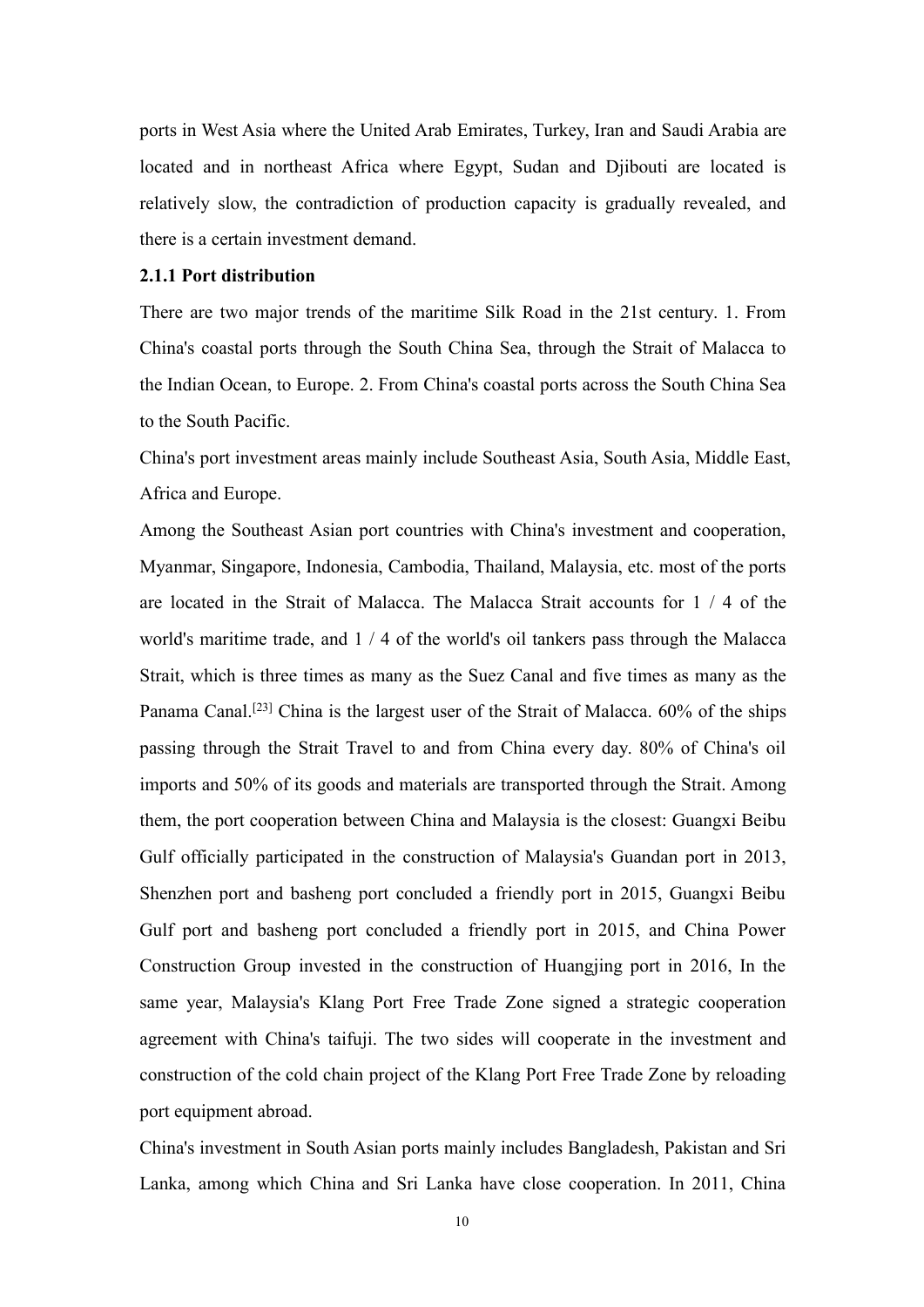Merchants obtained the 35 year operation right of the container terminal of Colombo port, in 2014, China Communications Construction invested in the development of Colombo port city, and in 2017, China Merchants obtained the 99 year operation right of hanbantot port of Sri Lanka.

Among the ports in the Middle East that China has invested in, there are mainly Israel, Djibouti, UAE, Iran, Saudi Arabia, Qatar and Turkey, among which the most recent port cooperation project with Israel is the one. In 2014, China Bay built a \$950 million port in Ashdod on Israel's Mediterranean coast; In 2015, Shanghai Port obtained a 25-year lease of Haifa port in Israel.

Among the African ports that China has participated in the investment, Nigeria, Tanzania, Cote d'Ivoire, Togo,Algeria and Guinea are the main ones, among which the port cooperation with Nigeria is the closest. In 2010, China Merchants Group set up a joint venture to acquire Nigeria container terminal; In 2012, the EPC project of Nigeria's Leki deepwater port was officially signed by China harbor and Leki port company; In 2018, the construction of laichi deep water port project in Nigeria was started.

Among the European ports in which China participates in investment, there are mainly Ukraine, Greece, the Netherlands, Italy, Spain and other countries. In recent years, port investment and cooperation projects between China and Italy are the closest. In 2016, Qingdao port acquired 9.9% of the equity of Vado port in Italy, and COSCO invested in the construction of Vado container terminal in Italy in 2016.

The figure below shows the growth of container throughput in each region from 2008 to 2017: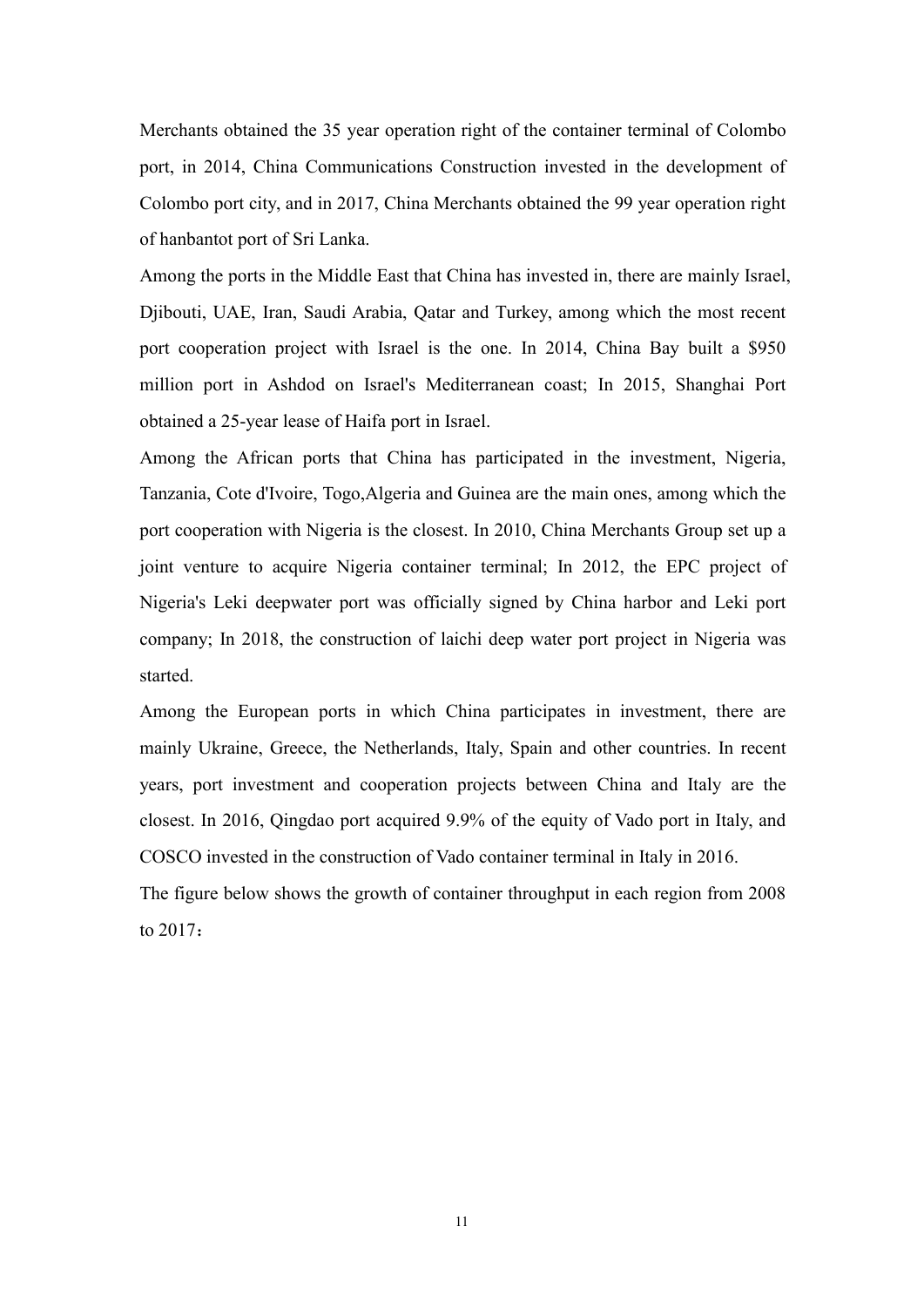

<span id="page-22-1"></span>Figure 2-1: Container throughput in different regions of the world from 2008 to 2017 Source: http://www.cssn.cn

Ports in South Asia are growing rapidly. South Asia is the region with the best port production growth in recent years, and the trade scale is in the initial stage, but it grows rapidly. Even in the financial crisis, Europe and the United States, Northeast Asia, Southeast Asia, Africa and other regions have different degrees of negative growth, the ports in South Asia basically maintain a good growth trend. The main ports of Pakistan, Sri Lanka and Bangladesh have maintained an average annual growth rate of nearly double-digit.

The performance of ports in Western Asia is different. Among the major ports in West Asia, Dubai, as a regional hub port in transition, has maintained steady and rapid growth in recent years, but the growth rate has declined year by year in recent two years. The main ports of Turkey, Iran and Oman have been affected by economic weakness and political turmoil in recent two years. The port production situation is not optimistic and the negative growth phenomenon is obvious.

The port growth in northeast Africa is unstable. The belt and road initiative, is connected to the Mediterranean region. Although the initial port operation is small, the industry has shown strong growth momentum in the past two years. However, due to various factors such as economy, politics and market, the port area in northeast Africa has a large fluctuation in its production and a low degree of stability.

#### <span id="page-22-0"></span>**2.1.2 Port political situation**

The port political situation is an objective factor that affects the Investment value of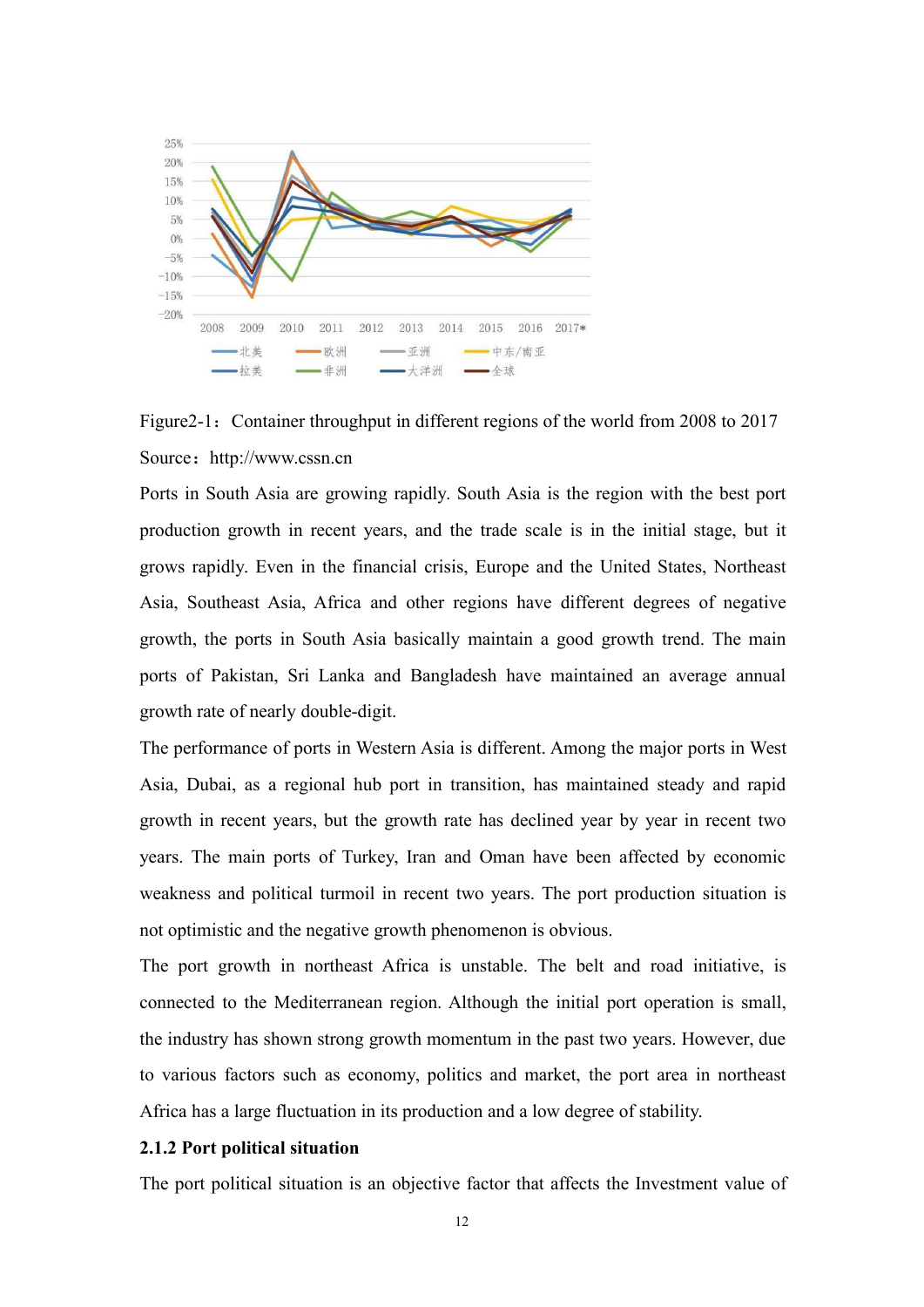the port.Generally speaking, the political situation of overseas ports will change for the following three reasons:

1.The risk of port politicization caused by domestic political changes in port owner countries:On the one hand, due to the change of the ruling parties in China, some projects that have started cooperation before may become more difficult or stop due to the adjustment of policies by other political parties. On the other hand, port construction may involve a series of environmental and legal issues, and domestic public opinion may have a significant impact on investment projects.<sup>[24]</sup>

2.The political changes caused by the interest competition between neighboring countries.In the 21st century, the relations between neighboring countries along the maritime Silk Road are tense, and there are still hot conflicts involving many countries in the Middle East and Africa. For example, China's participation in the construction of Ashdod port and the Red Sea Mediterranean railway in Israel has caused tension and opposition in Egypt, which is worried that the status of the Suez Canal will be affected. In Southeast Asia, Singapore has expressed serious concern about China's participation in the construction of Malaysia's Huangjing port, fearing that its position as a global hub port will be weakened.

#### <span id="page-23-0"></span>**2.2 Port investment status**

Since China participated in the 21st Century Maritime Silk Road, there have been many overseas ports. At present, the main investors are state-owned enterprises, and the investment mode is mostly port construction investment.

#### <span id="page-23-1"></span>**2.2.1 Investment subject**

Since China took part in the 21st century Maritime Silk Road, it has invested a lot of capital and manpower.China has provided port investment cooperation in all aspects from the aspects of laws and policies, technical level, capital guarantee, etc. At present, China's overseas port cooperation enterprises are mainly large state-owned enterprises such as port engineering construction enterprises, survey planning and design enterprises, port machinery manufacturing enterprises, etc. Among them, the most typical are China Merchants port and COSCO Shipping Port. [25]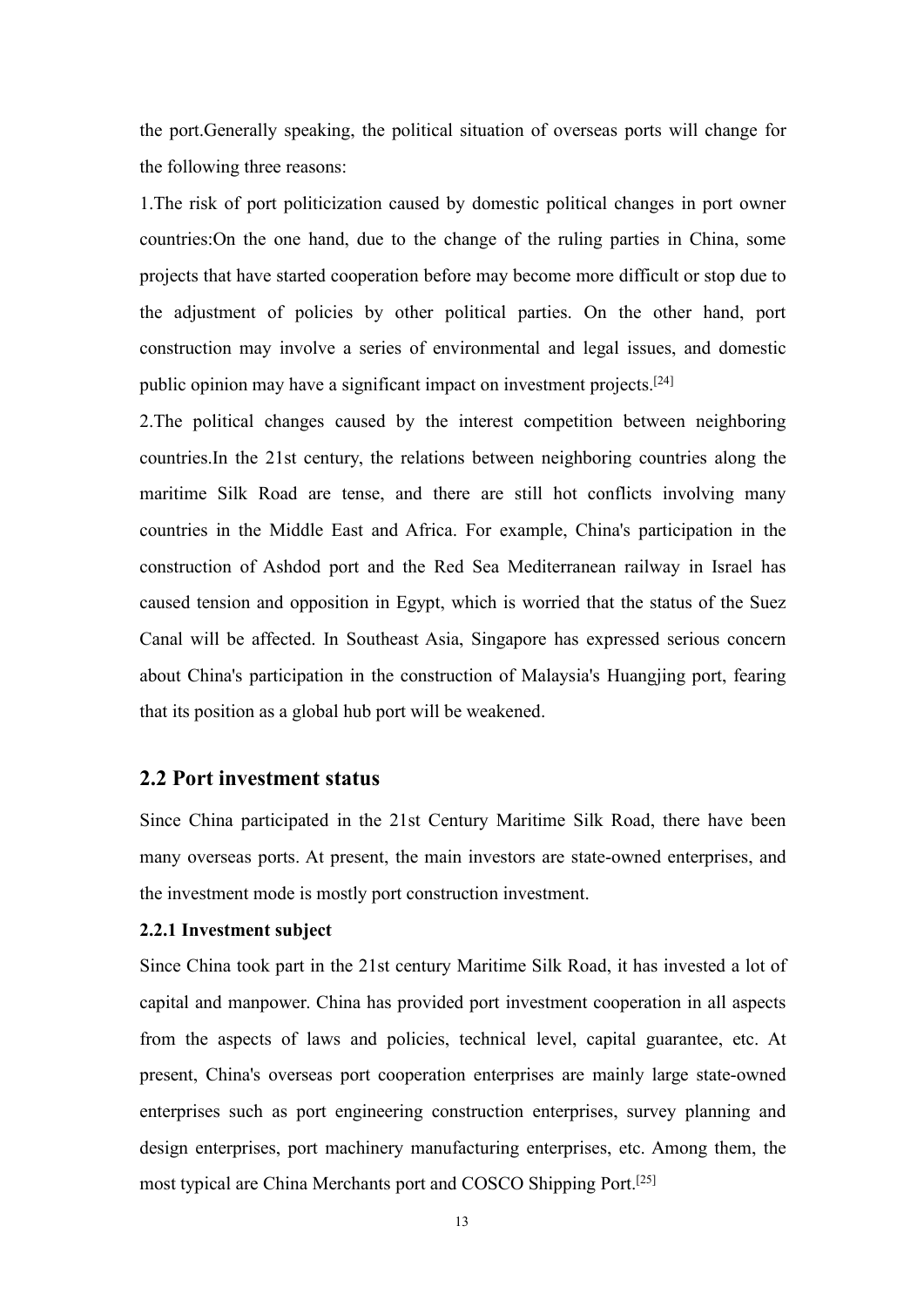By the end of 2020, China Merchants will have invested more than US \$2 billion in overseas ports, with 49 ports in 19 countries and regions. One belt, one road, is the most important port along the "one belt" road, for example: the international container terminal in Colombo, the port of hanto toto in the south, the port of Djibouti in the Red Sea entrance, the port B at Nigeria, Lagos, the second largest West African dock, the Togo Lome container terminal, and the Turkey quintown dock.

Among the nearly 30 ports invested by COSCO in the world, there are 11 wharves along the 21st century Maritime Silk Road, most of which are in European countries. Since 2015, the container terminals that have been operated include Istanbul port in Turkey, Piraeus port, the largest port in Greece, euromax container terminal in Rotterdam, the Netherlands, large container terminal in Singapore jointly invested with Singapore port group, and phase II container terminal of caliphate port in Abu Dhabi in the United Arab Emirates.

#### <span id="page-24-0"></span>**2.2.2 Investment patterns**

The cooperation modes of the 21st century Maritime Silk Road ports can be simply divided into five categories: investment in port construction, investment and equity participation, equity control, Port Alliance and Infrastructure investment.

(1)Investment in port construction:Investment in port construction is the key direction of China's participation in the 21st century Maritime Silk Road overseas port cooperation. China's promotion of ports along the maritime silk road is mainly based on the port infrastructure enterprises of China's large state-owned enterprises. Through overseas port investment and construction, the port layout of China's Maritime Silk Road in the 21st century can be realized. Ports are distributed in Asia, such as Huangjing port in Malaysia, Gwadar Port in Pakistan and Bagamoyo new port in Tanzania.

These ports generally have the following three characteristics: 1. The target port has a prominent geographical location and is located at the key throat of the world shipping waterway. According to the U.S. energy information administration, there are seven major oil fjords in the world, the most important of which are the Strait of Hormuz and Malacca, and the other five are the Suez Canal, Mander Strait, Denmark Strait,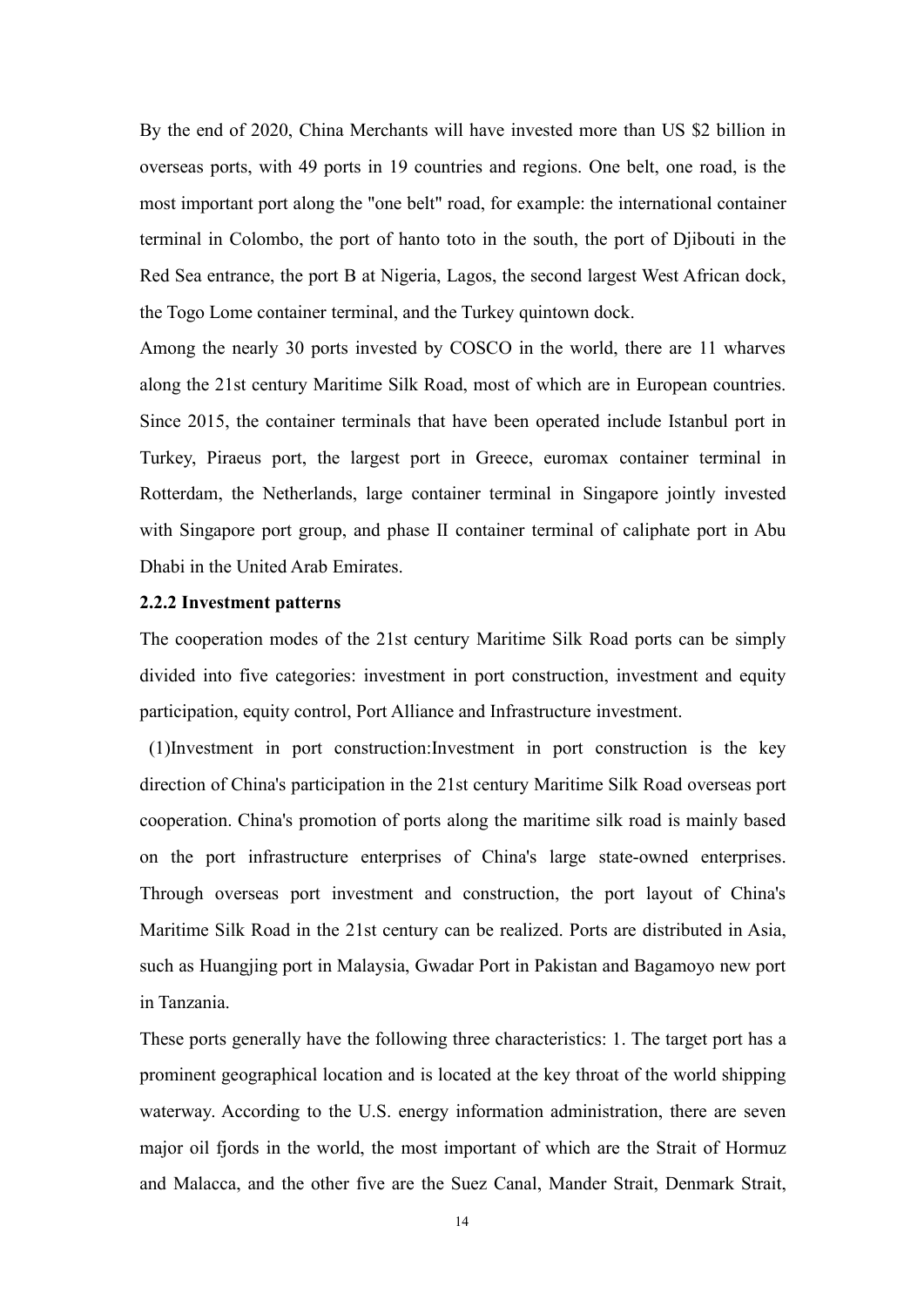Turkey Strait, and Panama Canal. Malacca Strait, the second most important channel, is located between the Malay Peninsula and Sumatra island in Southeast Asia. It is the shortest route from the Middle East to Asia and the most important throat in Asia. Chinese enterprises have invested about 80 billion yuan in Malaysia this year to build a new deep-water port, Huangjing port, in the Strait of Malacca. Last year, China also signed an agreement to invest in three new large berths at Singapore port. 2.The influencing factors of overseas investment in port construction are complex, involving economic, physical geography and political relations.3.The overseas layout of investment in port construction mainly focuses on the important hub ports and trunk ports along the 21st century Maritime Silk Road.

(2) Investment and equity participation is a common mode of port layout along the maritime silk line for Chinese port enterprises, mainly through investment in shares and participation in port operation. Investment shares account for a small proportion in the share of equity. Generally, both parties set up a consortium company to jointly invest in the construction project. After the project is completed, the consortium company will operate the project, and both parties willenjoy the income right according to the proportion of investment. Compared with the two cooperation modes of investment in Hong Kong and equity control, the resistance of investment and equity participation is relatively small.The modes of investment and equity participation are mainly concentrated in Singapore, Italy and Bangladesh.<sup>[26]</sup> Compared with other countries in the region, the three countries have maintained a relatively stable friendly and cooperative relationship with China for a long time.

(3)Equity control is a measure for Chinese port enterprises to participate in the layout of overseas ports along the 21st century Maritime Silk Road and obtain substantial control. The mode of equity control is mainly through the acquisition of port shares, so as to obtain the operation and management right or lease right of the target port. The mode of equity control is mainly concentrated in European countries, which is characterized by developed hinterland economy, large port cargo throughput, perfect infrastructure and operation network. With the implementation of the 21st century Maritime Silk Road initiative, the entry of Chinese port enterprises has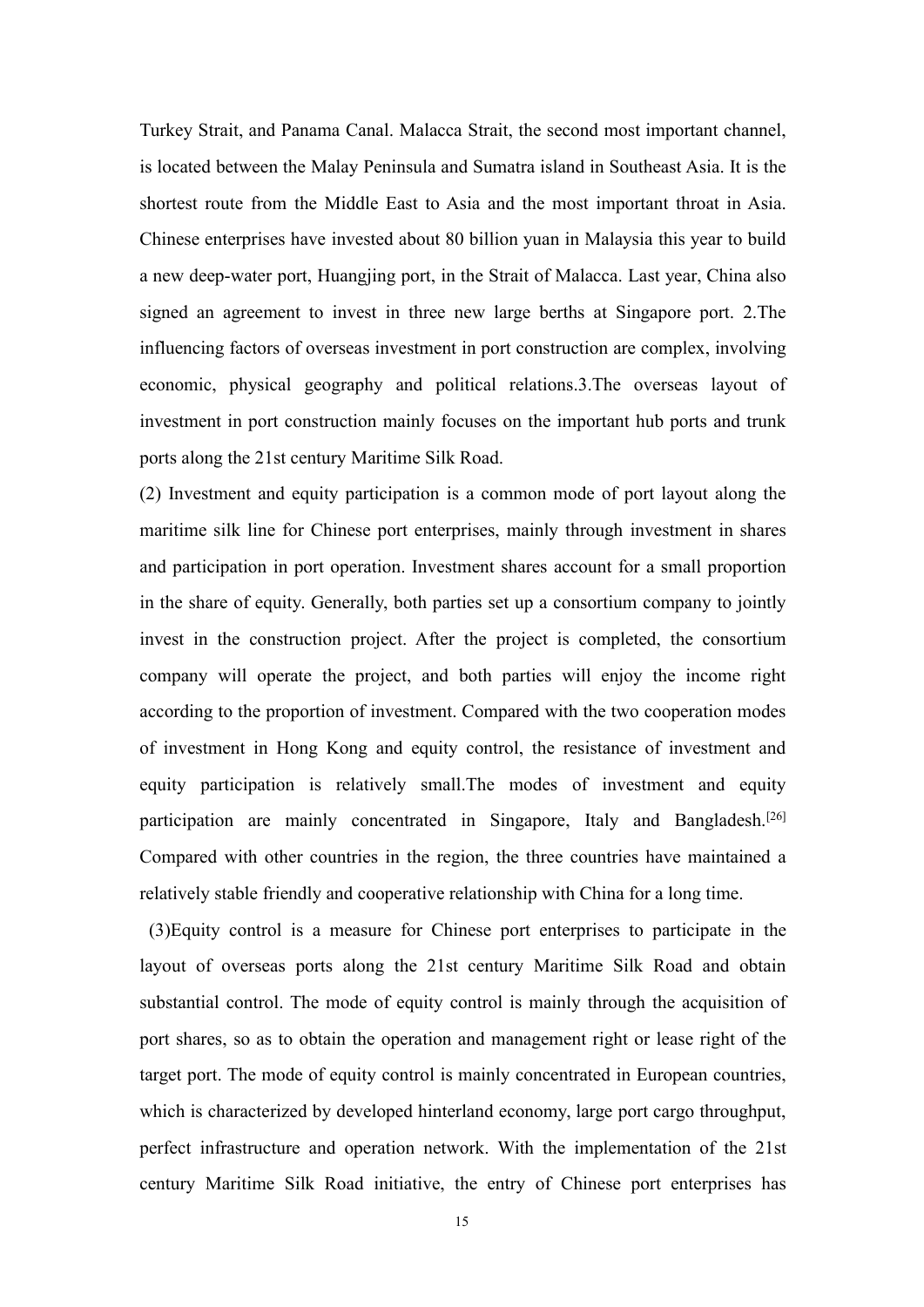brought capital and vitality to the ports of European developed countries, mainly in the field of ports and other infrastructure, and the key field is the cooperation of port management rights.

(4)Port Alliance refers to the bilateral friendly cooperation agreement or contract signed between ports, stipulating the mutual benefit of bilateral ports in port logistics, port operation, port information exchange, infrastructure cooperation, etc. The cooperation mode of Port Alliance is an important way to continuously deepen the 21st century Maritime Silk Road. [27] The cooperation mode between China and the Port Association of countries along the maritime silk road is mainly concentrated in Southeast Asian countries. Port Alliance is the need to increase the negotiation ability with shipping alliance. In order to reverse the imbalance between ships and ports caused by shipping alliance, the establishment of appropriate port alliance among ports in the same region can improve the market competitiveness and have greater bargaining power in the game; Port Alliance is the need to limit vicious competition. By formulating unified operation rules and carrying out specialized division of labor according to cargo type, ship type and wharf capacity, regional ports can effectively regulate market order and greatly reduce the common losses brought by vicious competition to port industry; The port alliance can improve the utilization rate of resources, establish the port alliance, determine the overall strategic goal of the development of the port industry in the region through consultation and coordination, and on this basis, appropriately allocate the port resources such as coastline, berths, large special equipment, etc., so as to make the Limited investment play the best economic benefits and form the complementary advantages of each port, Large scale operation pattern of mutual support; Port Alliance is the need to enhance the competitive advantage of regional economy. The economically developed regions often regard the construction of developed ports as an important strategic choice, and regard ports and shipping as an important support to accelerate economic growth; Port Alliance is the need of technological innovation in port industry. The establishment of Port Alliance can share huge scientific research expenses and achieve the goal of sharing the technological development achievements.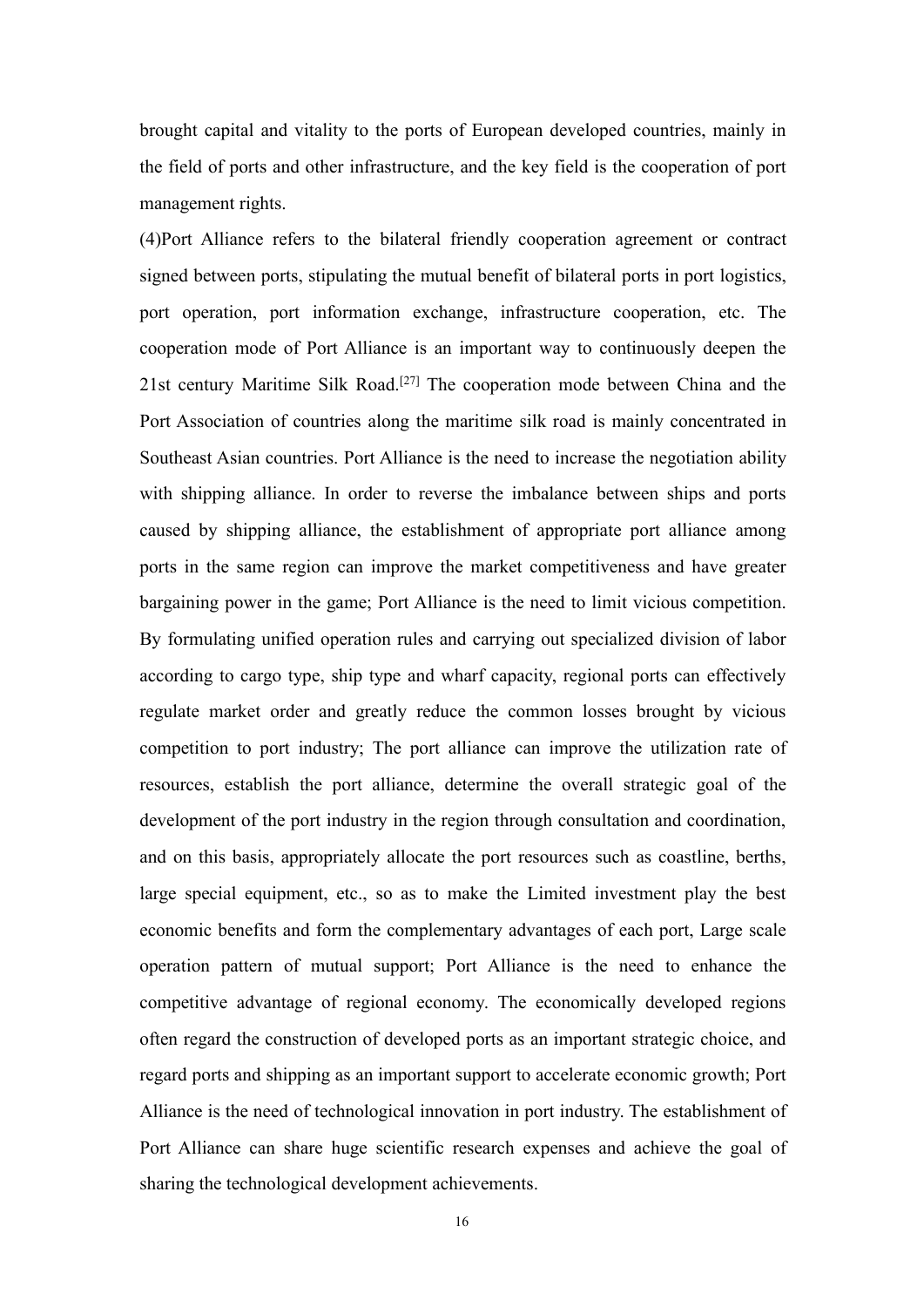$(5)$ Infrastructure project construction is an important part of the 21st century maritime silk road infrastructure interconnection. By the end of 2020, China's central enterprises have undertaken more than 3000 projects in countries along the maritime Silk Road, including infrastructure construction, energy resources development and international capacity cooperation. In 2015, China Bay undertook the construction of Doha New Port Phase I terminal project, in 2016, China invested in the construction of Iran's geshem island oil terminal, in 2017, China invested in the expansion project of Indonesia's tanjungbulu port, and in 2018, China Bay undertook the construction of Nigeria's Leki deepwater port project. The above investment is the cooperation mode of infrastructure projects.<br>The figure below is a summary of port cooperation projects between China and

countries along the maritime Silk Road.

<span id="page-27-0"></span>Table 1: Cooperative countries and ports of China's participation in the 21st century Maritime Silk Road

| region         | country | Cooperation<br>mode                                          | <b>Cooperation time and Port project</b>                                                                                                                                                                                   |
|----------------|---------|--------------------------------------------------------------|----------------------------------------------------------------------------------------------------------------------------------------------------------------------------------------------------------------------------|
|                |         | Infrastructure<br>investment<br>Infrastructure<br>investment | In 2016, China participated in the construction of<br>an oil terminal on the northern side of the Strait<br>of Hormuz on the Iranian island of Kashmir                                                                     |
|                | Iran    |                                                              | In 2013, China provided Iran with 60 million<br>euros for upgrading the chabahar port on the<br>border between Iran and Pakistan.                                                                                          |
| Middle<br>East | Israel  | Equity control                                               | In 2015, Israel port development and assets<br>company signed an agreement with Shanghai<br>international port group, officially granting<br>Shanghai port group a 25 year franchise of Israel<br>Haifa new port terminal. |
|                |         | Infrastructure<br>investment                                 | In June 2014, China Bay won the bid for Ashdod<br>port project, which will build a port worth 950                                                                                                                          |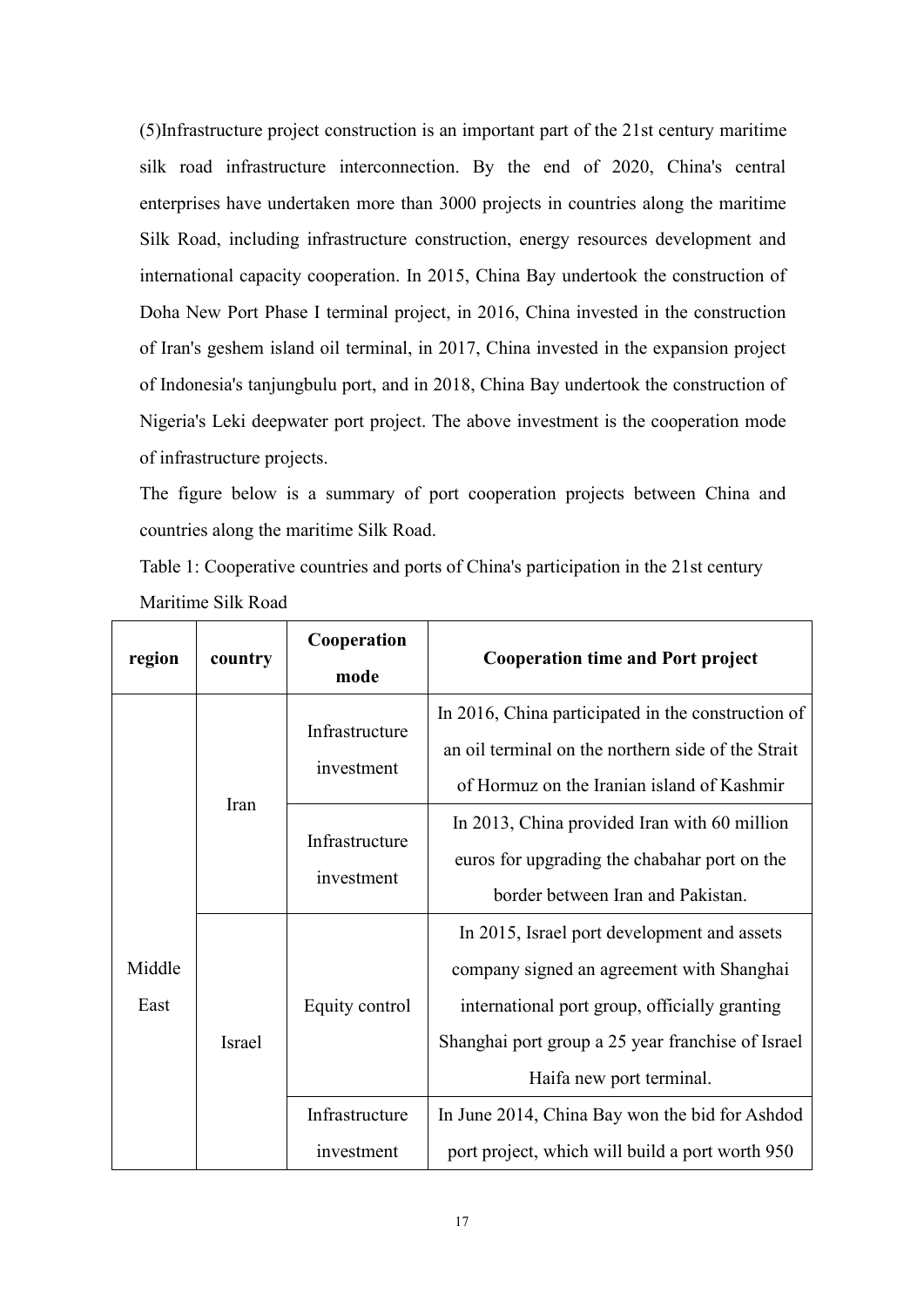|                                   |                                       | million US dollars in Ashdod, Israel, on the                                                                             |
|-----------------------------------|---------------------------------------|--------------------------------------------------------------------------------------------------------------------------|
|                                   |                                       | Mediterranean coast.                                                                                                     |
| The<br>United<br>Arab<br>Emirates | Equity control                        | In 2016, COSCO Shipping obtained the operation<br>right of phase II container terminal of Harry<br>port.                 |
| Djibouti                          | Investment in<br>port<br>construction | In 2013, China Merchants invested in the<br>construction of Djibouti port, with an operation<br>period of 99 years.      |
| Qatar                             | Infrastructure<br>investment          | In 2015, the first phase of Doha new port wharf<br>project contracted by China Harbour was<br>launched.                  |
| Turkey                            | Equity control                        | In 2015, China Merchants Group acquired about<br>65% of the shares of kunport wharf.                                     |
| Saudi<br>Arabia                   | Infrastructure<br>investment          | In 2018, China Power Construction won the bid<br>for King Salman international comprehensive<br>port facilities project. |

|               | Sri Lanka | Investment in port<br>construction | In August 2011, China Merchants Group         |
|---------------|-----------|------------------------------------|-----------------------------------------------|
|               |           |                                    | signed a bot agreement with Sri Lanka for     |
|               |           |                                    | the South container terminal project of       |
|               |           |                                    | Colombo port, with a total investment of      |
|               |           |                                    | more than US \$500 million.                   |
| South<br>Asia |           |                                    | In 2017, China Merchants Port Holdings        |
|               |           | Investment in port                 | Co., Ltd. agreed to invest up to US \$1.12    |
|               |           | construction                       | billion in port and maritime related business |
|               |           |                                    | of Hambantota port.                           |
|               | Pakistan  | Investment in port                 | In March 2016, Pakistan awarded a total       |
|               |           | construction                       | Investment value of 238 million US dollars    |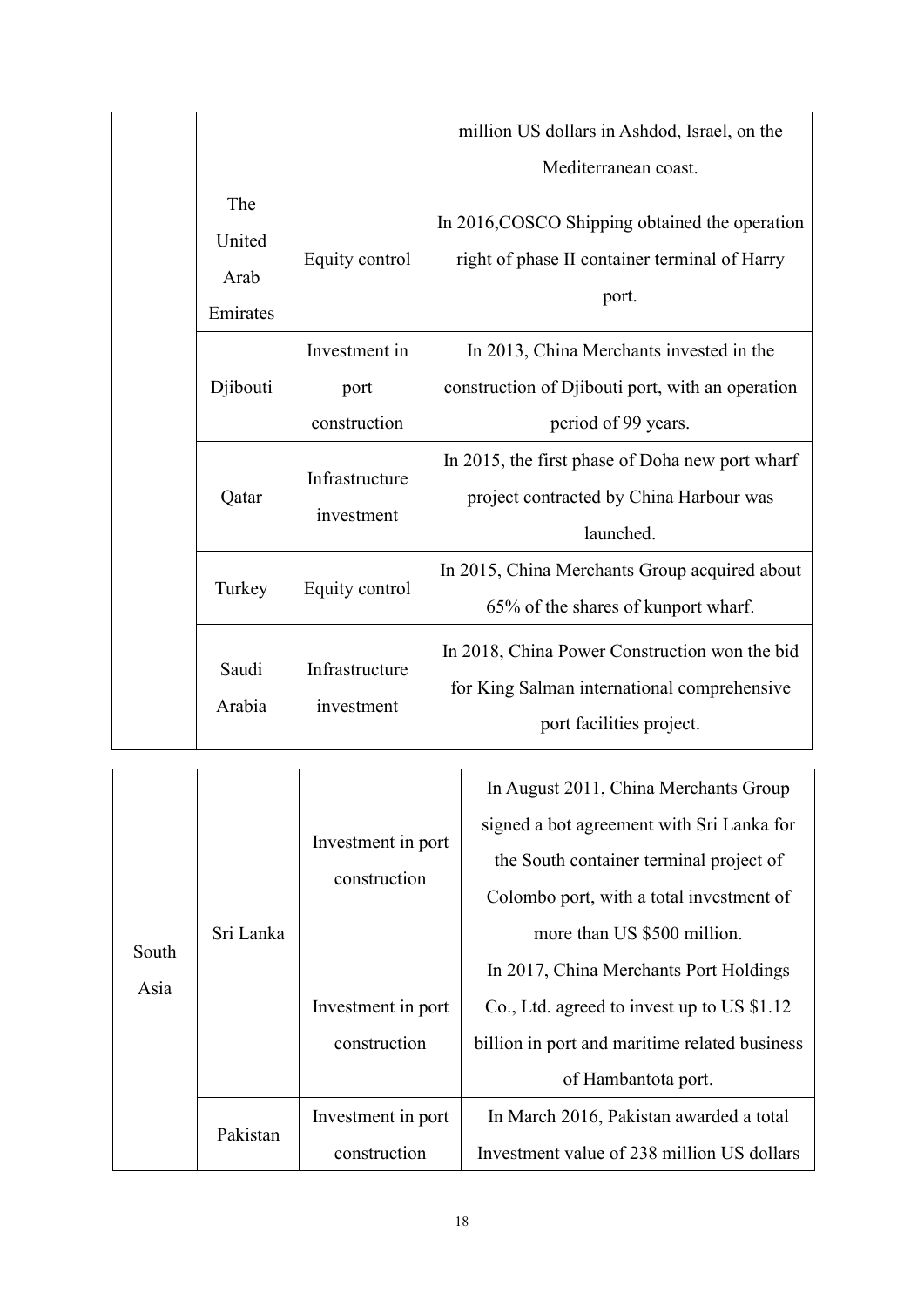|        |          |                                    | in coal-fired loading and unloading dock and |
|--------|----------|------------------------------------|----------------------------------------------|
|        |          |                                    | other projects to China Hydropower port and  |
|        |          |                                    | Waterway Construction Corporation.           |
|        |          |                                    | In February 2013, Pakistan officially        |
|        |          | Investment in port                 | transferred the operation right of Gwadar    |
|        |          | construction                       | Port to China overseas port holding          |
|        |          |                                    | company.                                     |
|        |          |                                    | In March 2019, China harbor invested in the  |
|        |          | Investment and                     | China Economic and industrial park project   |
|        | Bengal   | equity                             | in daguigang, Bangladesh, with a total       |
|        |          | participation                      | investment of US \$100 million, and obtained |
|        |          |                                    | 70% equity of the project company.           |
|        |          |                                    | At the beginning of 2013, China Hong Kong    |
|        |          |                                    | company of China Communications              |
|        |          | Investment in port<br>construction | Construction Co., Ltd. and Abidjan port      |
|        | Ivory    |                                    | authority of Ivory Coast signed an EPC       |
|        | Coast    |                                    | business contract for Abidjan port expansion |
|        |          |                                    | project, with a contract Investment value of |
|        |          |                                    | about US \$933 million.                      |
|        |          |                                    | In January 2014, the signing ceremony of the |
| Africa | Tanzania |                                    | implementation agreement for the             |
|        |          | Investment in port                 | development project of Bagamoyo port and     |
|        |          | construction                       | Port Industrial Zone in Tanzania invested    |
|        |          |                                    | and constructed by Chinese companies was     |
|        |          |                                    | held.                                        |
|        | Angola   |                                    | In August 2014, the opening ceremony of      |
|        |          | Investment in port                 | Lobito port expansion project in Angola was  |
|        |          | construction                       | held.                                        |
|        |          |                                    |                                              |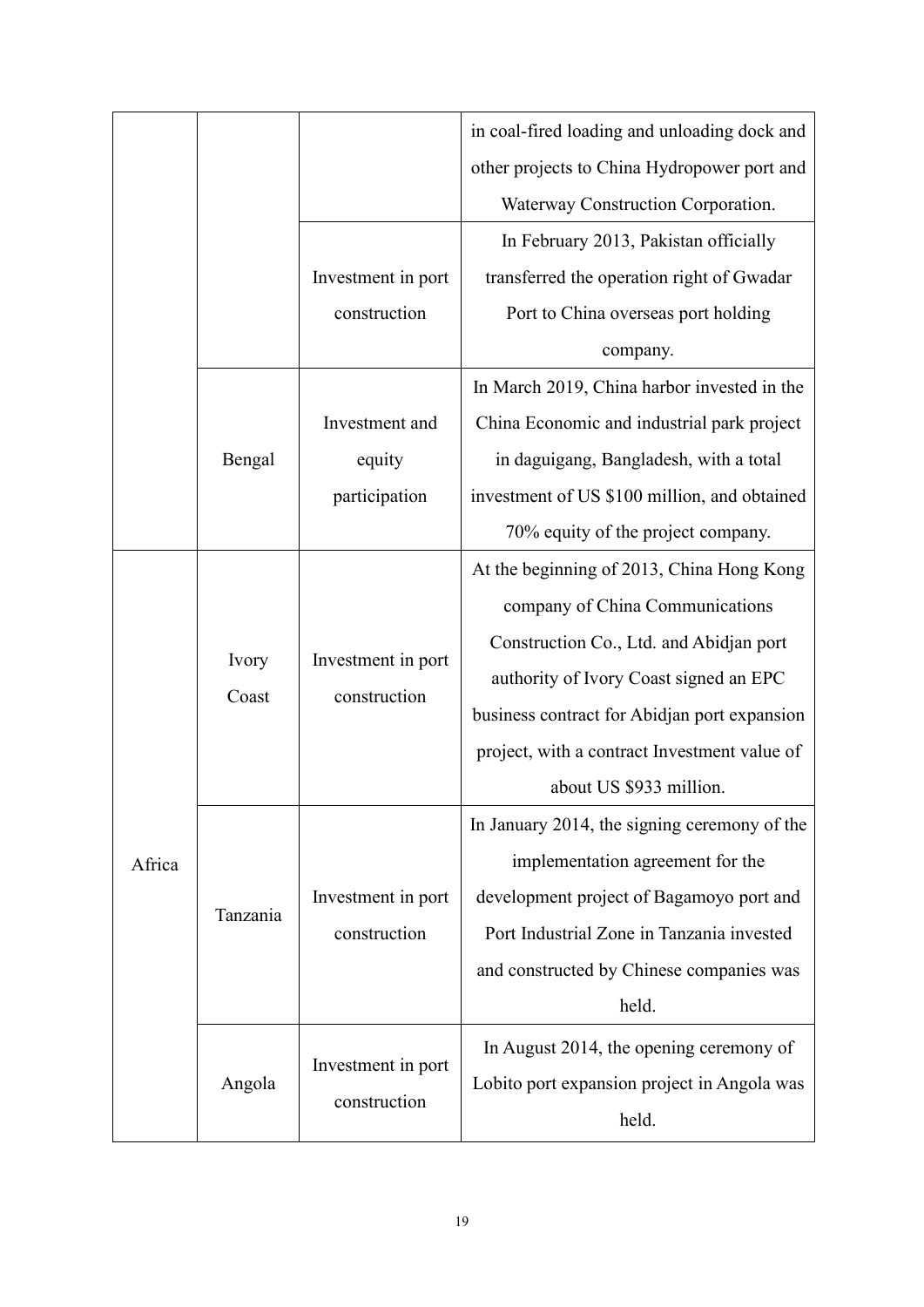|        |         | Investment in port<br>construction | In June 2015, the phase I project of Luanda<br>fishing port oil depot expansion project in<br>Angola contracted by the pipeline bureau has<br>started, and the project has entered the full<br>implementation stage. |
|--------|---------|------------------------------------|----------------------------------------------------------------------------------------------------------------------------------------------------------------------------------------------------------------------|
|        |         | Investment and                     | In May 2012, the EPC project of Nigeria's                                                                                                                                                                            |
|        |         | equity                             | Leki deepwater port was officially signed by                                                                                                                                                                         |
| Africa |         | participation                      | China harbor and Leki port company.                                                                                                                                                                                  |
|        | Nigeria |                                    | In October 2019, China Bay invested US                                                                                                                                                                               |
|        |         | Infrastructure                     | \$500 million in the Leki deepwater port                                                                                                                                                                             |
|        |         | investment                         | project in Nigeria.                                                                                                                                                                                                  |
|        |         |                                    | The matadi mbengu International Port Phase                                                                                                                                                                           |
|        |         |                                    | 1 project in Congo is designed and                                                                                                                                                                                   |
|        |         |                                    | constructed by China Railway seventh                                                                                                                                                                                 |
|        |         | Investment in port                 | group, with a total cost of 56.5 million US                                                                                                                                                                          |
|        |         | construction                       | dollars and a total construction period of 23                                                                                                                                                                        |
|        |         |                                    | months. The project started on February 4,                                                                                                                                                                           |
|        |         |                                    | 2015.                                                                                                                                                                                                                |
|        | Congo   |                                    | In february2016, China road bridge,                                                                                                                                                                                  |
|        |         |                                    | affiliated to CCCC group, signed a business                                                                                                                                                                          |
|        |         | Investment in port                 | contract for the new port project in Heijiao                                                                                                                                                                         |
|        |         |                                    | with the Ministry of land and resources                                                                                                                                                                              |
|        |         | construction                       | management and large-scale engineering of                                                                                                                                                                            |
|        |         |                                    | Congo (BU), with a contract Investment                                                                                                                                                                               |
|        |         |                                    | value of US \$2.3 billion.                                                                                                                                                                                           |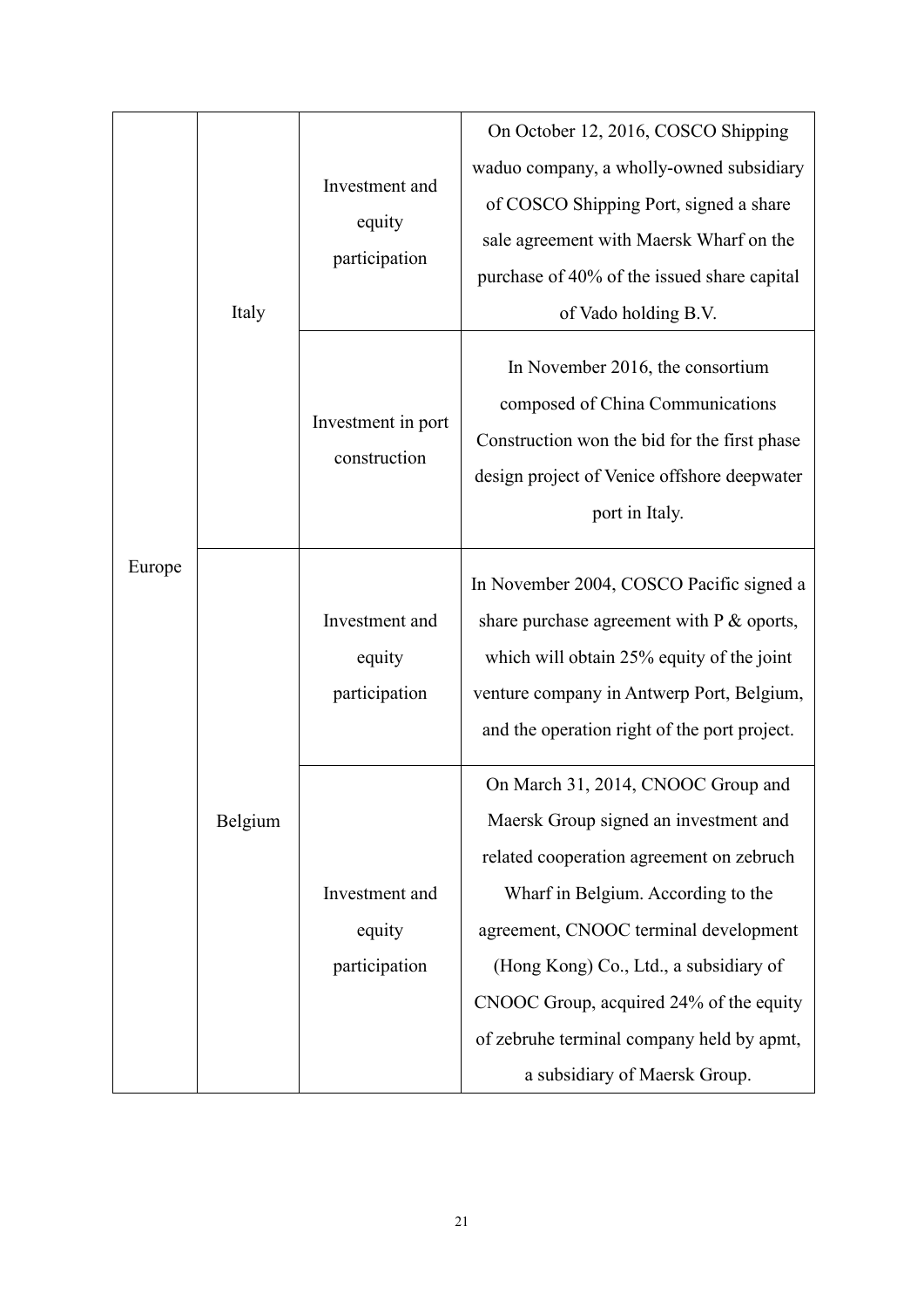| Europe             | Ukraine         | Infrastructure<br>investment              | In 2018, China Bay won the bid to construct<br>the dredging project of Ukraine's black<br>harbor.                                                                                                                                                                              |
|--------------------|-----------------|-------------------------------------------|--------------------------------------------------------------------------------------------------------------------------------------------------------------------------------------------------------------------------------------------------------------------------------|
|                    | Greece          | Equity control                            | In 2008, COSCO Shipping obtains 50 years'<br>operation right of Piraeus port in Greece.                                                                                                                                                                                        |
|                    | Spain           | Equity control                            | In 2017, COSCO Shipping acquired 51% of<br>the equity of Spain's naotum port.                                                                                                                                                                                                  |
|                    | Netherland<br>S | Port Alliance                             | In 2015, Guangxi Beibu Gulf port and<br>basheng port became friendly ports.                                                                                                                                                                                                    |
| Southeas<br>t Asia | Malaysia        | Port Alliance                             | In 2015, Shenzhen port and basheng port<br>became friendly ports.                                                                                                                                                                                                              |
|                    |                 | Port Alliance                             | In 2013, Guangxi Beibu Gulf officially<br>participated in the construction of Guandan<br>port in Malaysia.                                                                                                                                                                     |
|                    | Indonesia       | Infrastructure<br>investment              | In 2016, Hebei Port invested in Indonesia<br>Zhanbi Iron and Steel Industrial Park<br>International Port Project.                                                                                                                                                              |
| Southeast<br>Asia  | Singapore       | Investment and<br>equity<br>participation | Cosco Pacific and PSA formed Cosco<br>Newport Terminals (CPT) in 2003 to jointly<br>operate two berths at the Singapore terminal,<br>with 49 per cent and 51 per cent stakes<br>respectively. It is the first successful<br>investment in a terminal project outside<br>China. |
|                    |                 |                                           |                                                                                                                                                                                                                                                                                |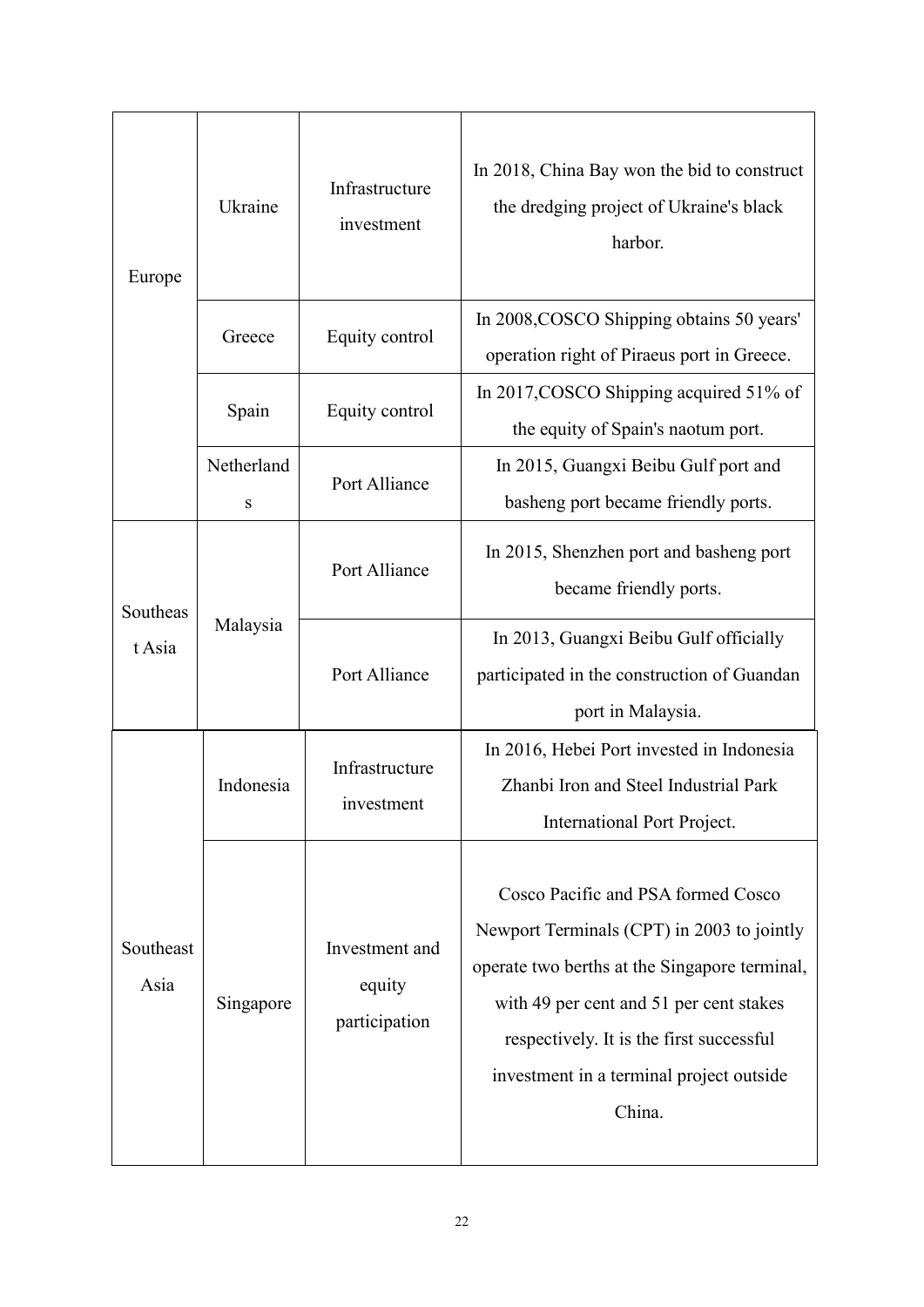|           |          |                                    | On January 17, 2019, COSCO Marine Ports       |
|-----------|----------|------------------------------------|-----------------------------------------------|
|           |          |                                    | Co., Ltd. and PSA PSA officially held a       |
|           |          | Investment in port<br>construction | signing ceremony for the addition of two      |
|           |          |                                    | berths at Singapore COSCO Newport             |
|           |          |                                    | Terminal in Boao, Hainan.                     |
| Southeast | Thailand | Port Alliance                      | In 2015, Guangzhou Port and Lin Chaban        |
| Asia      |          |                                    | Port signed a letter of intent to establish a |
|           |          |                                    | sister port.                                  |
|           | Cambodia | Port Alliance                      | In 2015, Qingdao Port and Sinuhak Port        |
|           |          |                                    | signed the Friendship Port Agreement.         |
|           |          | Port Alliance                      | In 2015, Qingdao Port and Kyaukpyu Port       |
|           | Myanmar  |                                    | signed the Friendship Port Agreement.         |
|           |          | Investment in port                 | In 2018, China and Myanmar officially         |
|           |          | construction                       | signed the Kyaukpyu deep-water port project   |
|           |          |                                    | agreement.                                    |

### <span id="page-33-0"></span>**2.3 Typical cases ofChina-foreign cooperative ports**

#### <span id="page-33-1"></span>**2.3.1 Piraeus Port**

Piraeus port is located on the northeast coast of saronicos Bay, the southeast coast of Greece, on the southwest side of the Aegean Sea. In 2010, the Greek debt crisis broke out, and all major industries were greatly impacted. COSCO Shipping took over the operation of bigang container terminals 2 and 3 through franchise. In 2016, COSCO Shipping completed the acquisition of 67% shares of Piraeus Port Authority (PPA), becoming the operator of the whole port. Through the introduction of advanced management technology and experience, the container business has been greatly increased, and the operation efficiency has been improved. Up to now, COSCO Shipping has created more than 3000 jobs directly and more than 10000 indirectly in Greece, contributing 300 million euros to the local economy every year. Driven by the belt and road initiative, Piraeus port has become one of the fastest growing container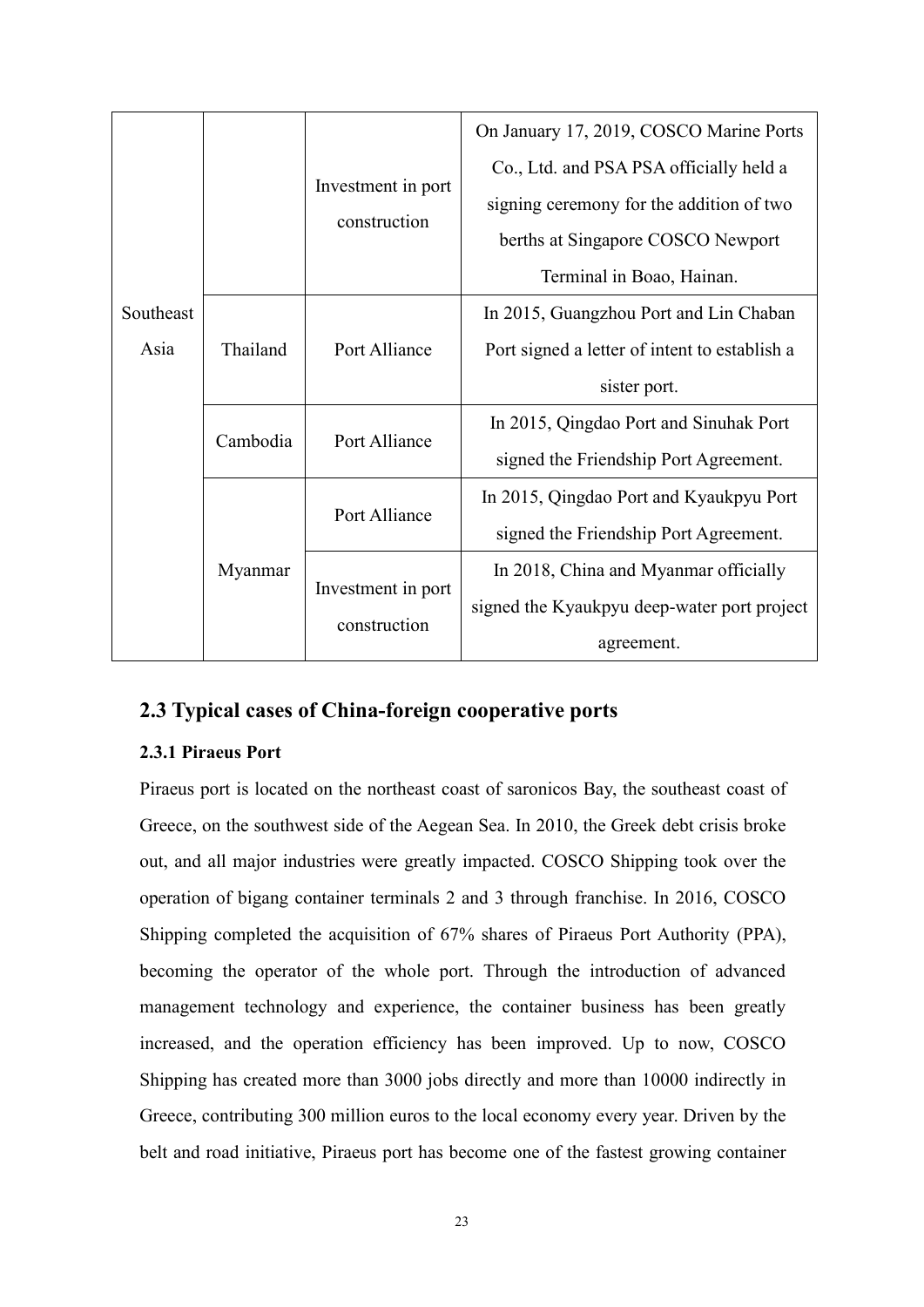ports in the world. The container throughput has increased from 880 thousand standard containers in 2010 to the 5 million 800 thousand standard boxes this year. The ranking of the container ports in the world has jumped to thirty-second from the ninety-third place that China took over. [28]



Figure2-2:Location of Piraeus port

#### <span id="page-34-0"></span>**2.3.2 Djibouti port**

Djibouti port is a free port of the Republic of Djiboutian in East Africa and a transit port in Ethiopia. It is located at the entrance of the South Bank of tajura Bay on the southeast coast of Djibouti, close to the southwest side of the Gulf of Aden. It is the largest seaport of Djibouti and one of the largest modern ports in East Africa. On August 17, 2014, China Civil Engineering Group Co., Ltd. and China Construction Group Co., Ltd. jointly won the bid to start the phase I project of doralei multi-functional Wharf at the port of Djibouti, with a construction period of 30 months, including a1200 meter long wharf shoreline with five multi-purpose deep-water berths, a 175 meter long service berth and related supporting facilities. The project adopts the "design and construction general contracting" mode. After completion, the logistics capacity of the port will be greatly enhanced, not only the import and export to Ethiopia, but also the transit capacity to surrounding countries,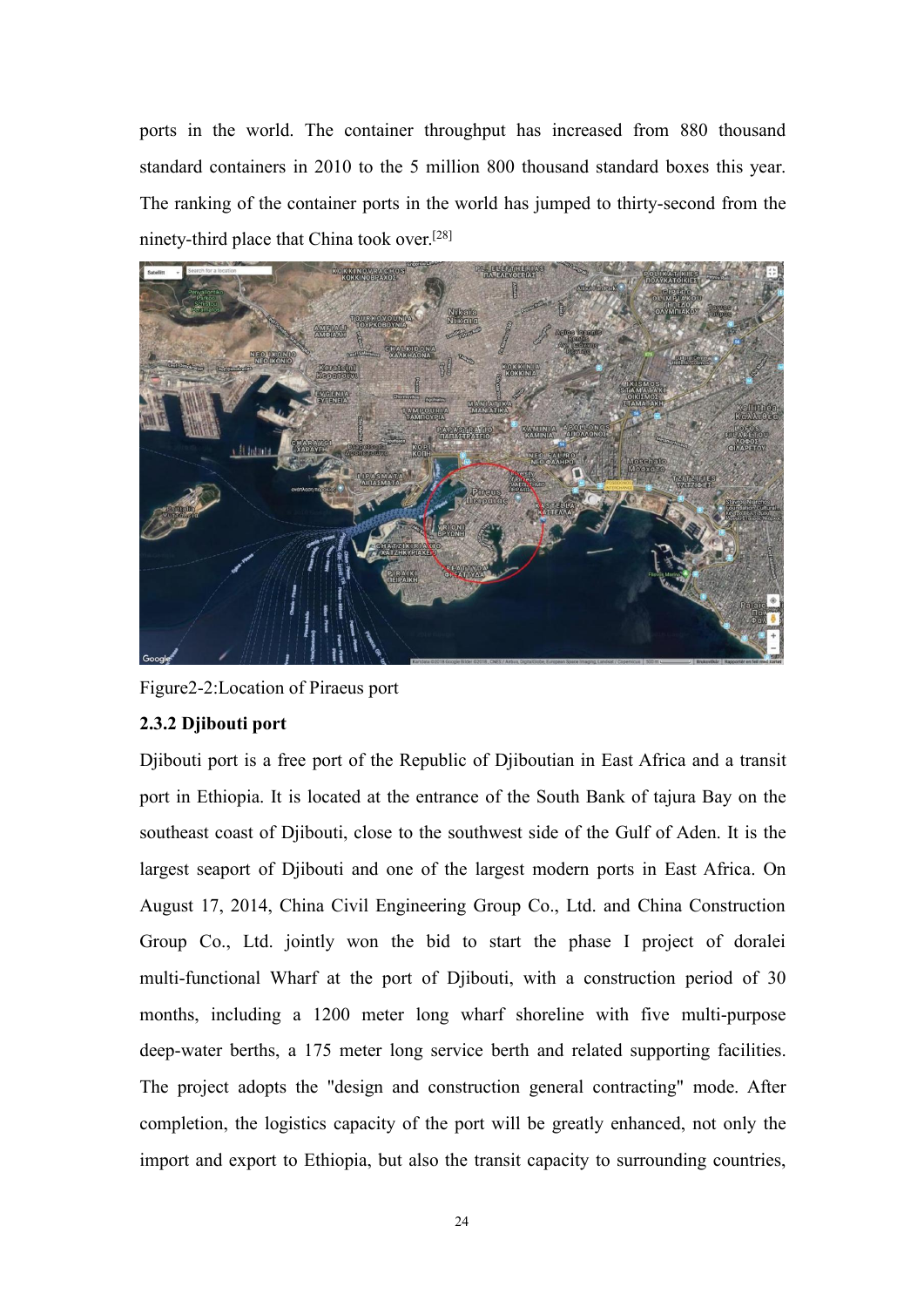

which will greatly drive the economy and employment of this country.<sup>[29]</sup>

<span id="page-35-0"></span>

#### **2.3.3 Hanbantota port**

Hanbantota deep water port is located in the capital of hanbantota District, southern province of Sri Lanka. Hanbantota port has been under construction since 2007 with the assistance of China and has been in operation since 2012. In July 2017, Sri Lanka signed an agreement with China. China Merchants holding Port Co., Ltd. acquired 70% of the equity of hanbantota port and leased the port and surrounding land for 99 years. On December 9, 2017, the Sri Lankan government will formally transfer the assets and management rights of hanbantota port in the south of Sri Lanka to China Merchants Group. Hanbantota port is the key point of cooperation between China and Sri Lanka, which has a demonstration effect for China to promote the port construction of "21st century Maritime Silk Road".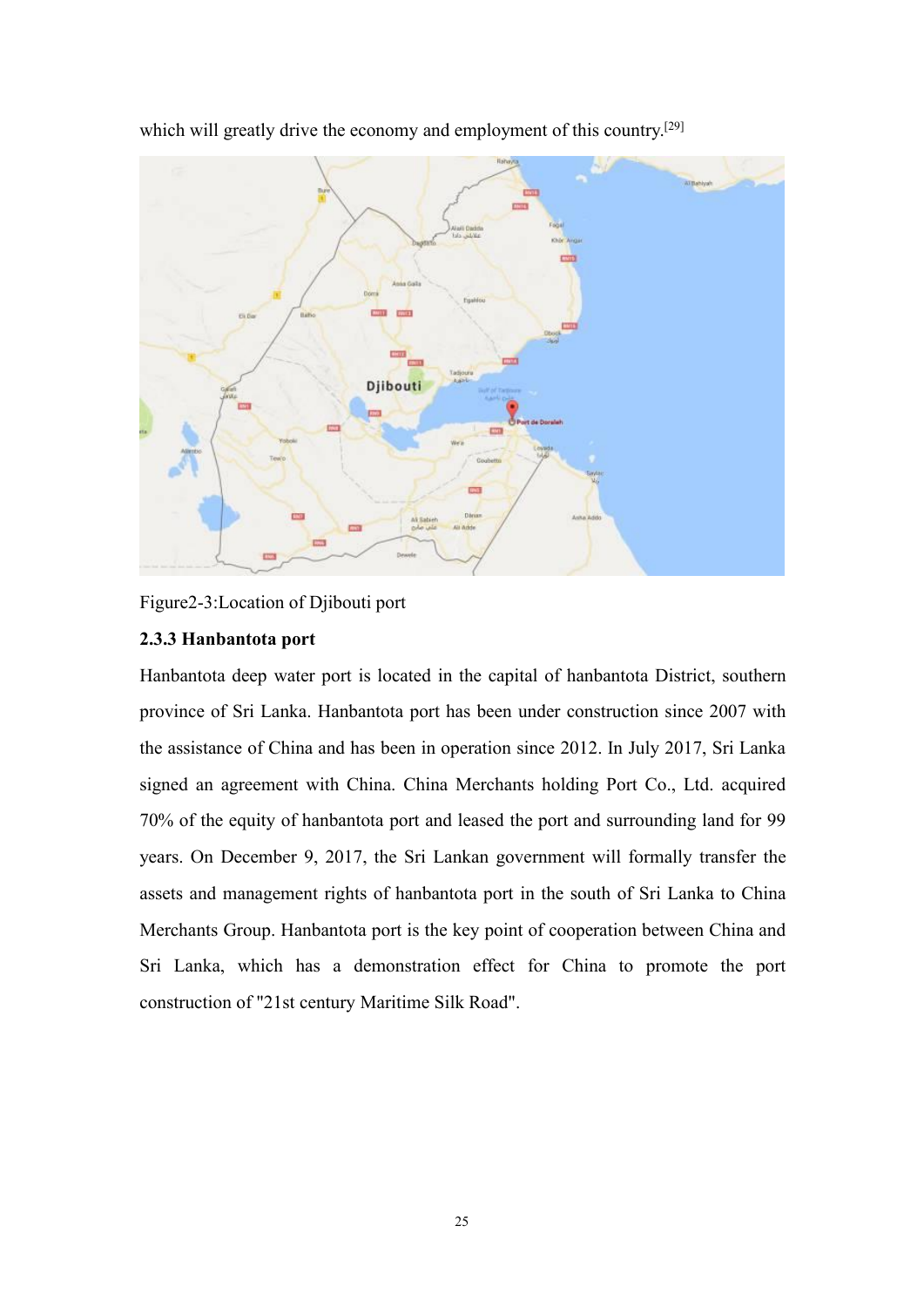

Figure2-4:Location of Hanbantota port

## **2.3.4 Gwadar port**

Gwadar Port is an important port in Pakistan, located in the southwest of Pakistan, at the mouth of the Strait of Hormuz. Gwadar deep water port is the third largest port in Pakistan, with deep water and close to the main channel. In 2002, Chinese port enterprises began to invest in the construction of Gwadar Port. In 2013, China officially took over the operation right of Gwadar Port. In 2015, Gwadar Port officially opened for operation, and Chinese enterprises obtained the operation right for 40 years. The opening and operation of Gwadar Port plays an important role in promoting the construction and layout of the 21st century Maritime Silk Road in the region.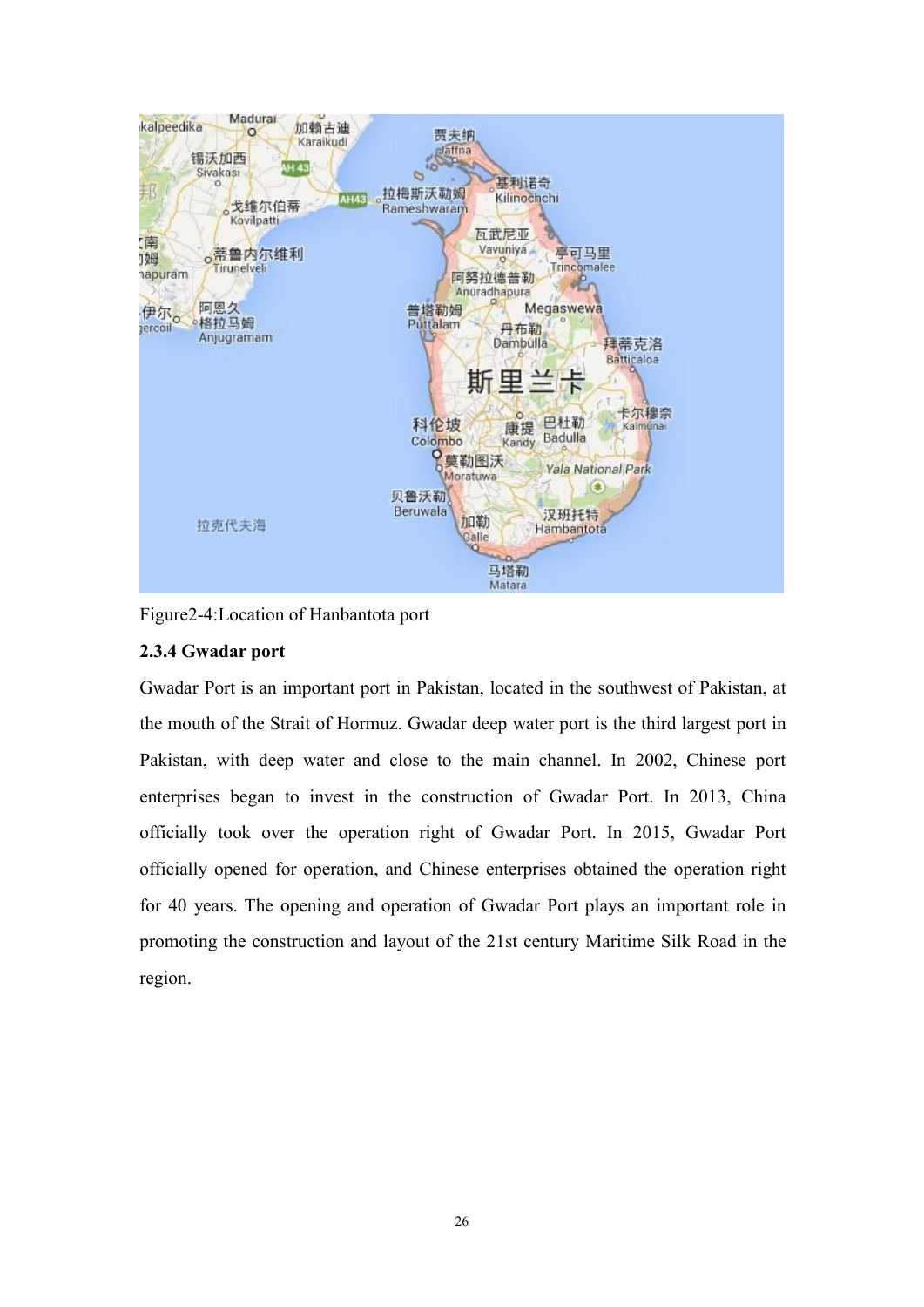

Figure2-5:Location of Gwadar port

It can be seen from these cases of China-foreign cooperation that most of the projects are investment in port construction, and the geographical location of the port is very prominent. It is located in the straits and estuary of various regions. The scale of the port is in the forefront of the host country, and it has a good infrastructure and economic environment.

# **2.4 Overview of port data of the 21st Century Maritime Silk Road**

# **2.4.1 Liner transport efficiency level**

LSCI is the liner transport correlation index published by the United Nations Conference on Trade Development (UNCTAD). The index can directly reflect the connection between a country's ports and global ports. The index ranges from 1-170, and the higher the index, the closer the shipping network of the country's ports is with the world.

The following table lists the LSCI indices for countries in each region from 2012 to 2018.

| <b>Countries</b><br>Year | China  |       |       | Malaysia   Thailand   Cambodia   Singapore |        | <b>Myanmar</b> |
|--------------------------|--------|-------|-------|--------------------------------------------|--------|----------------|
| 2012                     | 156.19 | 99.69 | 37.66 | 3.45                                       | 113.16 | 4.20           |

Table 2:LSCI index (China and Southeast Asia)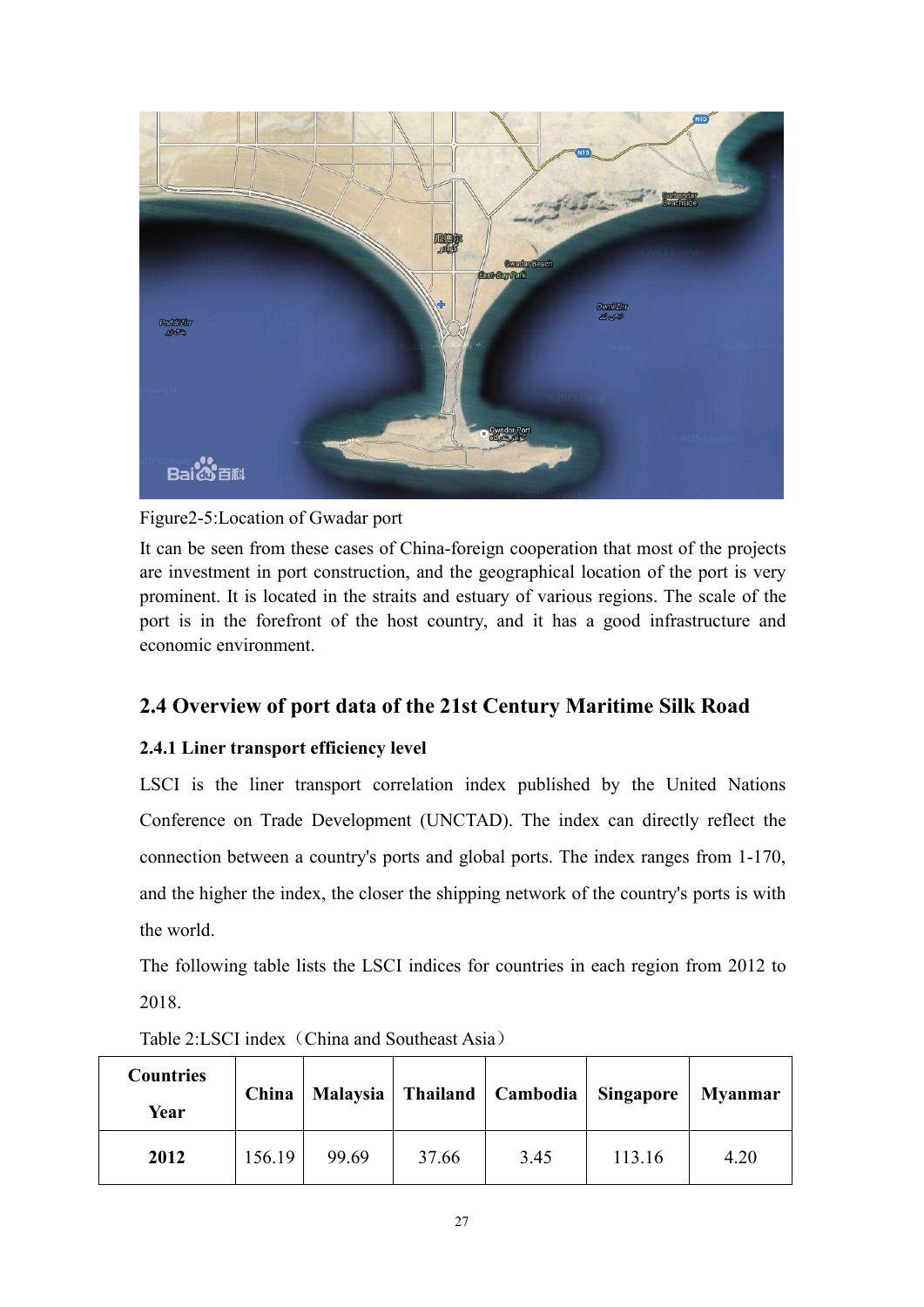| 2013 | 157.51 | 98.18  | 38.32 | 5.34 | 106.91 | 6.00  |
|------|--------|--------|-------|------|--------|-------|
| 2014 | 165.05 | 104.02 | 44.88 | 5.55 | 113.16 | 6.25  |
| 2015 | 167.13 | 110.58 | 44.43 | 6.69 | 117.13 | 6.23  |
| 2016 | 169.20 | 108.88 | 46.39 | 8.63 | 118.47 | 10.03 |
| 2017 | 169.56 | 104.80 | 44.59 | 8.66 | 121.63 | 7.35  |
| 2018 | 151.91 | 109.86 | 47.95 | 9.29 | 133.92 | 9.29  |

Source:UNCTAD database.

Table 2 shows that the LSCI index of Southeast Asian countries and China has been on the rise year by year since 2012, with China ranking the first place all year round, followed by Malaysia and Singapore. The reason why the LSCI index of these two countries is always high is that both Malaysia and Singapore belong to the Strait of Malacca, which is an important channel between the Indian Ocean and the Pacific Ocean, as well as an important channel for oil from West Asia to East Asia.It accounts for between a fifth and a quarter of the world's seaborn trade, and a quarter of the world's oil tankers pass through the Strait of Malacca. Both Cambodia and Myanmar scored less than a tenth of the LSCI in 2018 than the first three countries in 2012, partly because of their geographical location and partly because of their politics. In general, the LSCI index in this region showed a slow upward trend from 2012 to 2018, with a growth rate of 11.55%. However, there is still a large gap between the LSCI indexes of different countries.

| <b>Countries</b><br>Year | <b>Turkey</b> | <b>Iran</b> | Qatar | Saudi Arabia | <b>United Arab</b><br>emirates |
|--------------------------|---------------|-------------|-------|--------------|--------------------------------|
| 2012                     | 53.15         | 22.62       | 6.53  | 60.40        | 61.09                          |
| 2013                     | 52.13         | 21.30       | 3.35  | 59.67        | 66.97                          |

Table 3:LSCI index (Middle East)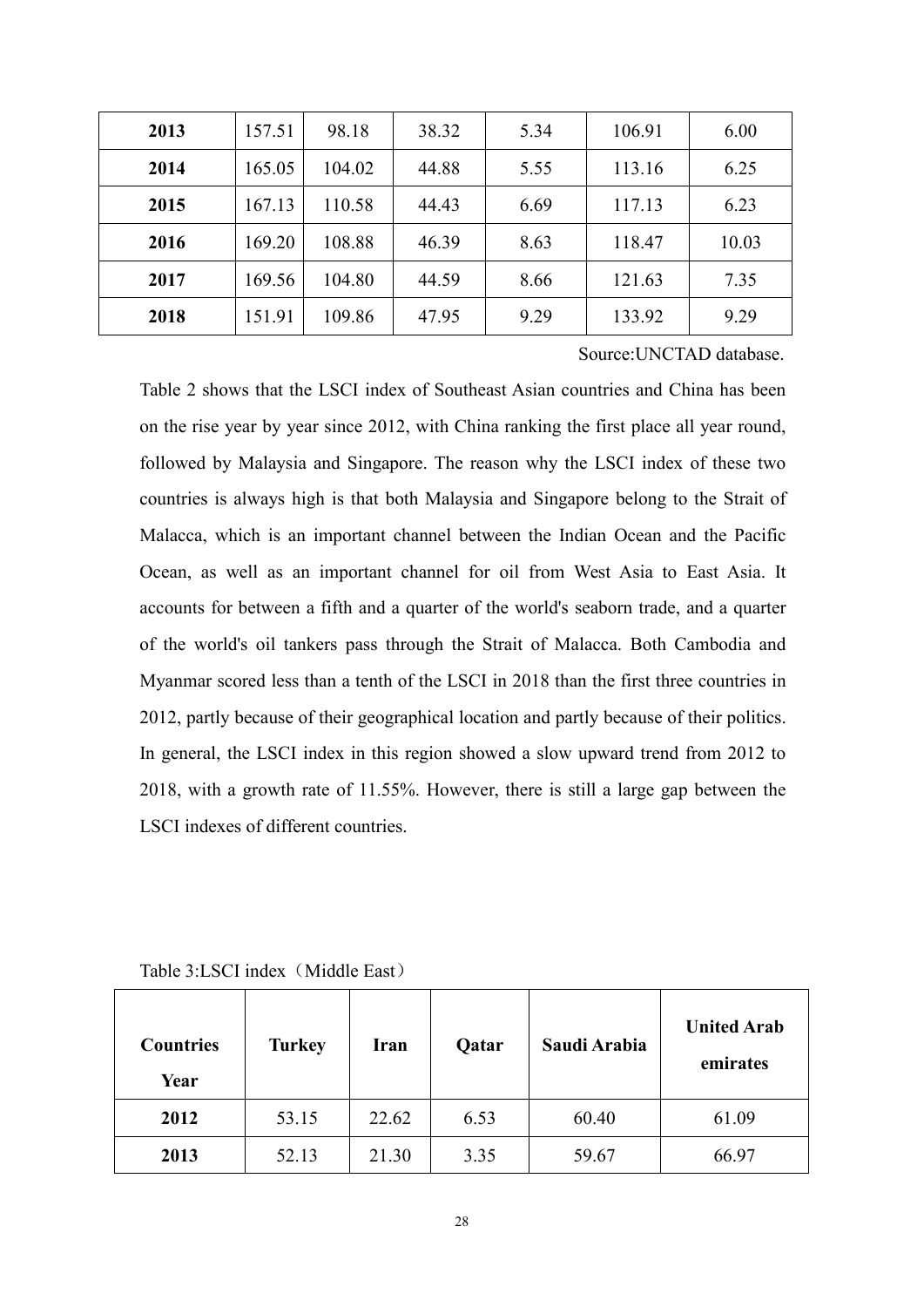| 2014 | 52.37 | 5.85  | 3.86  | 61.25 | 66.48 |
|------|-------|-------|-------|-------|-------|
| 2015 | 51.97 | 11.91 | 5.20  | 64.83 | 70.40 |
| 2016 | 56.46 | 33.16 | 7.18  | 60.66 | 72.22 |
| 2017 | 56.13 | 40.63 | 31.46 | 61.99 | 67.86 |
| 2018 | 59.69 | 42.47 | 41.69 | 66.62 | 72.87 |

Source:UNCTAD database.

From 2012 to 2018, the top three countries in the LSCI index have been the United Arab Emirates, Saudi Arabia and Turkey, among which the United Arab Emirates scored 72.87 in 2018, ranking the highest in the region, reflecting the good port network accessibility of the United Arab Emirates and the high level of port connectivity with the world. It is worth noting that the LSCI index of Iran fell from 21.30 in 2013 to 11.91 in 2015, largely because the country was subject to a large extent of international political fluctuations, so the investment in ports should also take into account the future political changes. On the whole, the LSCI index of all the countries in this region has improved to a certain extent, but the rising speed is relatively slow, which is a big gap with that of Southeast Asia.

| <b>Countries</b> |                   | Pakistan | Sri Lanka |  |
|------------------|-------------------|----------|-----------|--|
| Year             | <b>Bangladesh</b> |          |           |  |
| 2012             | 8.02              | 28.12    | 43.43     |  |
| 2013             | 7.96              | 27.71    | 43.01     |  |
| 2014             | 8.40              | 27.50    | 53.04     |  |
| 2015             | 9.31              | 32.33    | 54.43     |  |
| 2016             | 10.95             | 34.82    | 61.21     |  |
| 2017             | 11.87             | 34.86    | 70.62     |  |
| 2018             | 12.07             | 38.20    | 72.46     |  |

Table 4:LSCI index (South Asia)

Source:UNCTAD database.

In South Asia, Sri Lanka's LSCI index has been at a high level from 2012 to 2018 and has been rising rapidly, from 43.43 in 2012 to 72.46 in 2018, with a year-on-year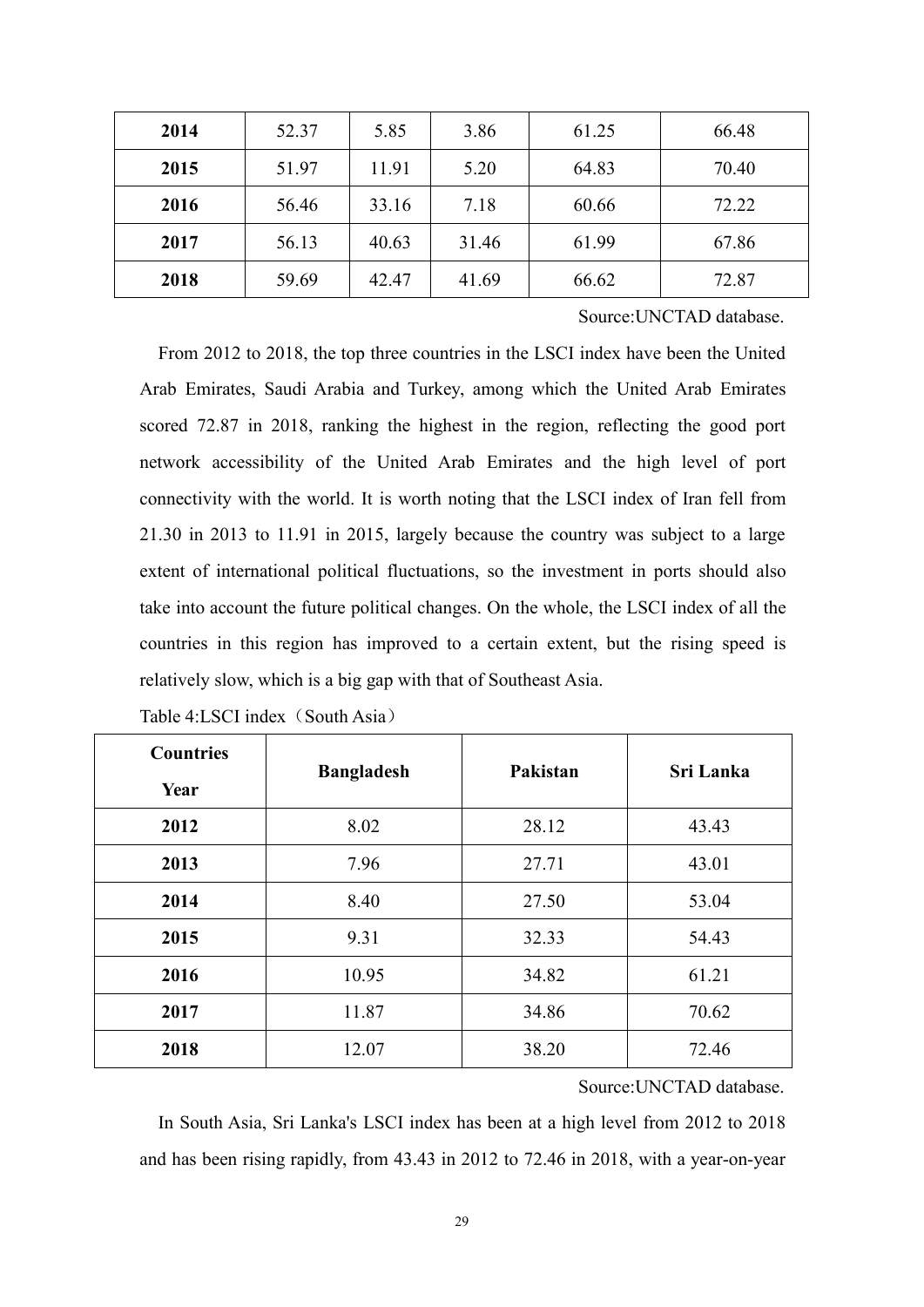growth of 66.8%. This is closely related to China's participation in the investment and cooperation of Sri Lanka's ports. Bangladesh and Pakistan showed a small increase but little change. The LSCI development was slow, and the reasons were related to the geographical location and political turbulence.

| <b>Countries</b><br>Year | <b>Ukraine</b> | <b>Spain</b> | <b>Italy</b> | <b>Greek</b> | <b>Netherlands</b> |
|--------------------------|----------------|--------------|--------------|--------------|--------------------|
| 2012                     | 24.47          | 74.44        | 66.33        | 45.50        | 88.93              |
| 2013                     | 26.72          | 70.44        | 67.26        | 45.35        | 87.46              |
| 2014                     | 27.72          | 70.80        | 67.58        | 47.25        | 94.15              |
| 2015                     | 30.06          | 84.89        | 67.43        | 46.81        | 96.33              |
| 2016                     | 28.30          | 80.21        | 65.54        | 49.76        | 89.88              |
| 2017                     | 27.62          | 88.01        | 66.07        | 51.56        | 90.63              |
| 2018                     | 30.15          | 90.11        | 67.22        | 69.41        | 98.00              |

Table 5:LSCI index (Europe)

Source:UNCTAD database.

Europe's LSCI index is higher compared to other regions. The Netherlands has consistently had the highest LSCI index from 2012 to 2018, with 88.93 in 2012 and 98.00 in 2018. Spain was second, with an LSCI index of 90.11 for 2018. The lowest LSCI is Ukraine, with 30.15 in 2018. The reasons are related to the country's economy and geographical location. In general, the European region shows a slow upward trend and the LSCI index has been at a high level in the world.

| Table 6:LSCI index (Africa) |  |  |
|-----------------------------|--|--|
|-----------------------------|--|--|

| <b>Countries</b><br>Year | <b>Nigeria</b> | <b>Algeria</b> | Libya | Egypt |
|--------------------------|----------------|----------------|-------|-------|
| 2012                     | 21.81          | 7.80           | 7.51  | 57.39 |
| 2013                     | 21.35          | 6.91           | 7.29  | 57.48 |
| 2014                     | 22.91          | 6.94           | 6.82  | 61.76 |
| 2015                     | 21.44          | 5.92           | 5.93  | 61.45 |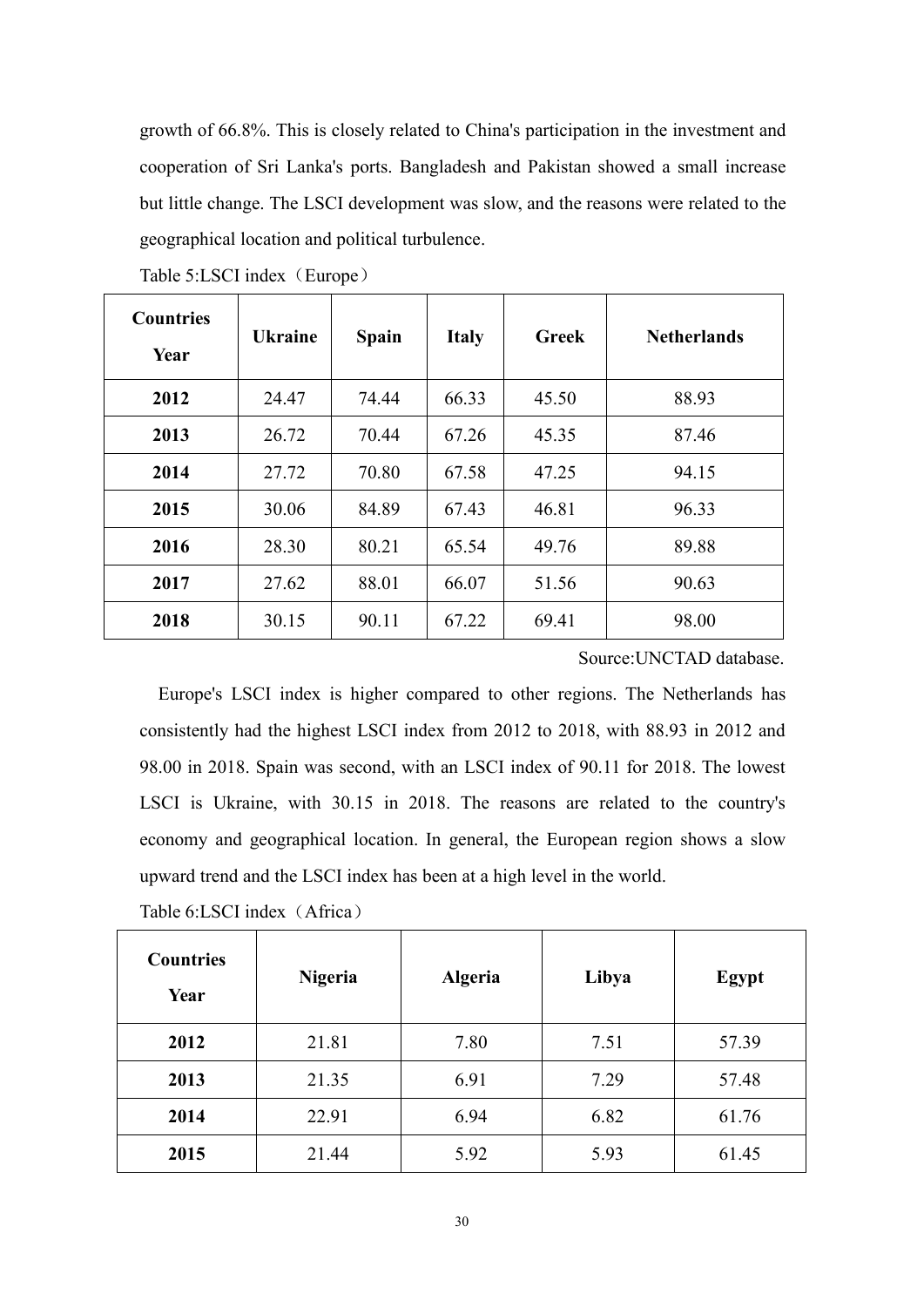| 2016 | 20.85 | 10.47 | 6.41  | 62.30 |
|------|-------|-------|-------|-------|
| 2017 | 20.53 | 8.80  | 8.39  | 58.65 |
| 2018 | 18.96 | 10.36 | 11.71 | 70.28 |

Source:UNCTAD database.

Table 6 shows LSCI index of Africa.It is obvious that the LSCI index in Africa is very low, and there are huge differences between countries. Egypt's LSCI index has been the highest since 2012, increasing by nearly 35.54% from 57.39 in 2012 to 70.28 in 2018. However, the other three countries, especially Libya, have been among the world's lowest in the LSCI index over the past six years, or even showed a downward trend. Libya's low LSCI index is due to the impact of political unrest in the country and the severe damage to its infrastructure. On the whole, the LSCI index score of this region is low, which is related to the backward port infrastructure and small foreign trade volume of countries in Africa.

# **2.4.2 Container throughput of countries along the maritime Silk Road in the 21st century**

Container throughput refers to the sum of the number of imported and exported containers in a certain port over a period of time, usually in TEU. Container throughput reflects the role of a port in domestic material exchange and foreign trade transportation, and is also the basis of port planning and capital construction. Generally speaking, large container throughput ports, busy trade, port prosperity, in the more important position of maritime trade.Based on the world bank database, this paper collects the container throughput of the countries related to the above LSCI index from 2012 to 2018, which is divided into five parts: Southeast Asia, Middle East, South Asia, Europe and Africa.

| <b>Countries</b> | China     | <b>Malaysia</b> | <b>Thailand</b> | Cambodia | <b>Singapore</b> | <b>Myanmar</b> |
|------------------|-----------|-----------------|-----------------|----------|------------------|----------------|
| Year             |           |                 |                 |          |                  |                |
| 2012             | 166510000 | 20890000        | 8410000         | 220000   | 32340000         | 1420000        |
| 2013             | 175930000 | 21370000        | 8900000         | 230000   | 33390000         | 1490000        |

Table 7: Container throughput (China and Southeast Asia)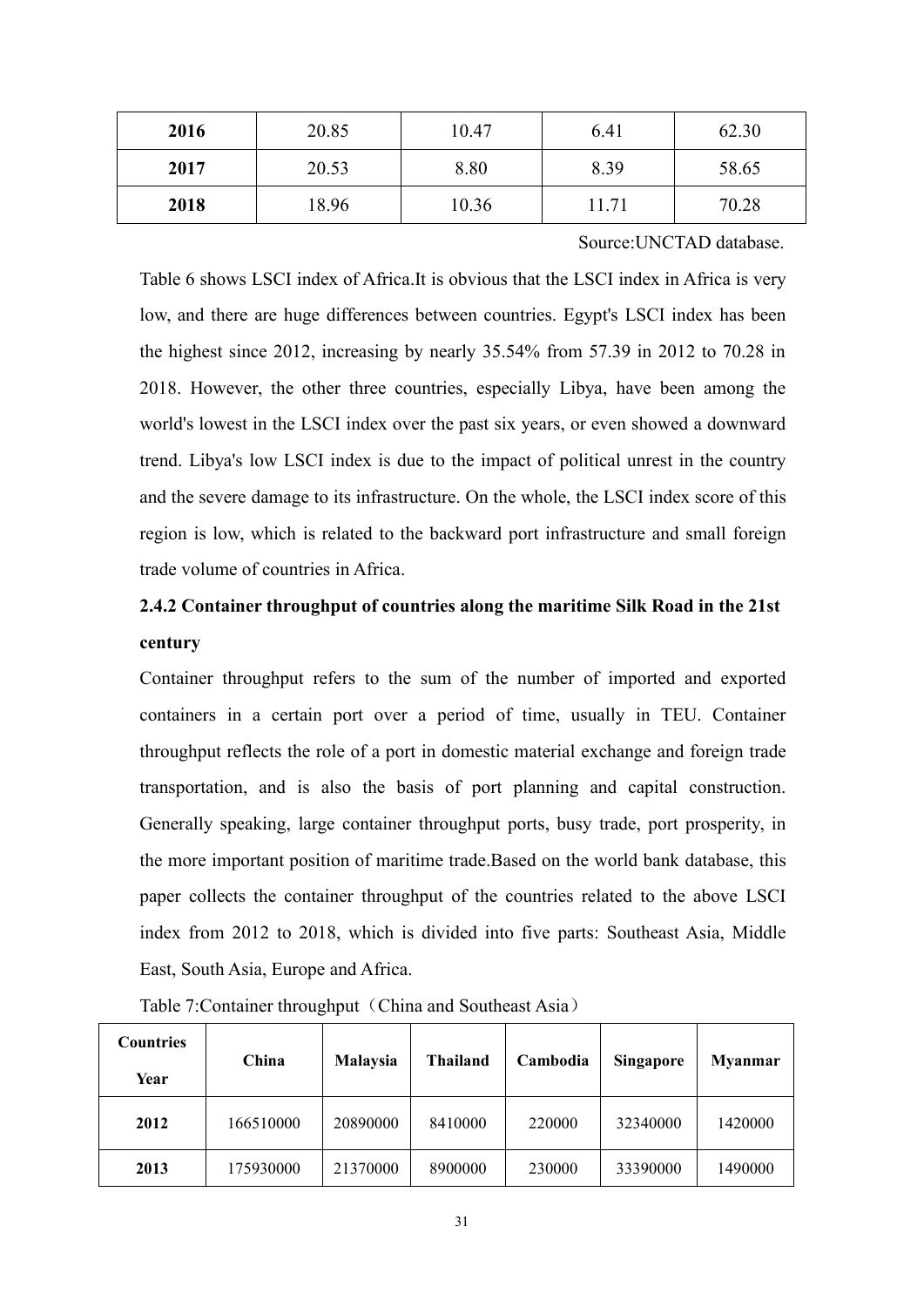| 2014 | 186680000 | 22640000 | 9420000  | 340000 | 34690000 | 1640000 |
|------|-----------|----------|----------|--------|----------|---------|
| 2015 | 195270000 | 24250000 | 9520000  | 390000 | 31710000 | 2040000 |
| 2016 | 199550000 | 24570000 | 9950000  | 400000 | 32670000 | 2370000 |
| 2017 | 213710000 | 24710000 | 10730000 | 490000 | 33600000 | 2580000 |
| 2018 | 225830000 | 24960000 | 11190000 | 740000 | 36600000 | 1290000 |

Source:World Bank Database;The unit is "TEU"

Table 7 shows that from 2012 to 2018, China's container throughput has been in the absolute leading position, reaching 225.83 million TEU in 2018. Apart from China, Malaysia and Singapore are among the top in container throughput, mainly due to their natural geographical advantage -- the Strait of Malacca, the world's busiest shipping "channel", is a veritable "lifeline of the sea". The container throughput of other countries is ata low level, which is not only due to geographical factors, but also related to the country's own low economic trade.

| <b>Countries</b> |               |         |              | Saudi Arabia | <b>United Arab</b> |
|------------------|---------------|---------|--------------|--------------|--------------------|
| Year             | <b>Turkey</b> | Iran    | <b>Qatar</b> |              | emirates           |
| 2012             | 8170000       | 2660000 | 420000       | 7950000      | 18120000           |
| 2013             | 9430000       | 2130000 | 420000       | 7810000      | 18690000           |
| 2014             | 9340000       | 2270000 | 460000       | 7440000      | 20220000           |
| 2015             | 8830000       | 2160000 | 570000       | 7570000      | 21230000           |
| 2016             | 8580000       | 2560000 | 570000       | 7590000      | 20610000           |
| 2017             | 9920000       | 3090000 | 1270000      | 8400000      | 21280000           |
| 2018             | 9940000       | 3790000 | 1840000      | 8670000      | 19050000           |

Table 8: Container throughput (Middle East)

Source:World Bank Database;The unit is "TEU"

Table 8 shows that in the Middle East, the container throughput of the United Arab Emirates has been at the first place among the five countries in the Middle East since 2012, from 18.12 million TEU in 2012 to 19.05 million TEU in 2018. The reason is that the United Arab Emirates has perfect infrastructure (15 ports, 308 docks) are directly related. Turkey and Saudi Arabia are next, which is related to the country's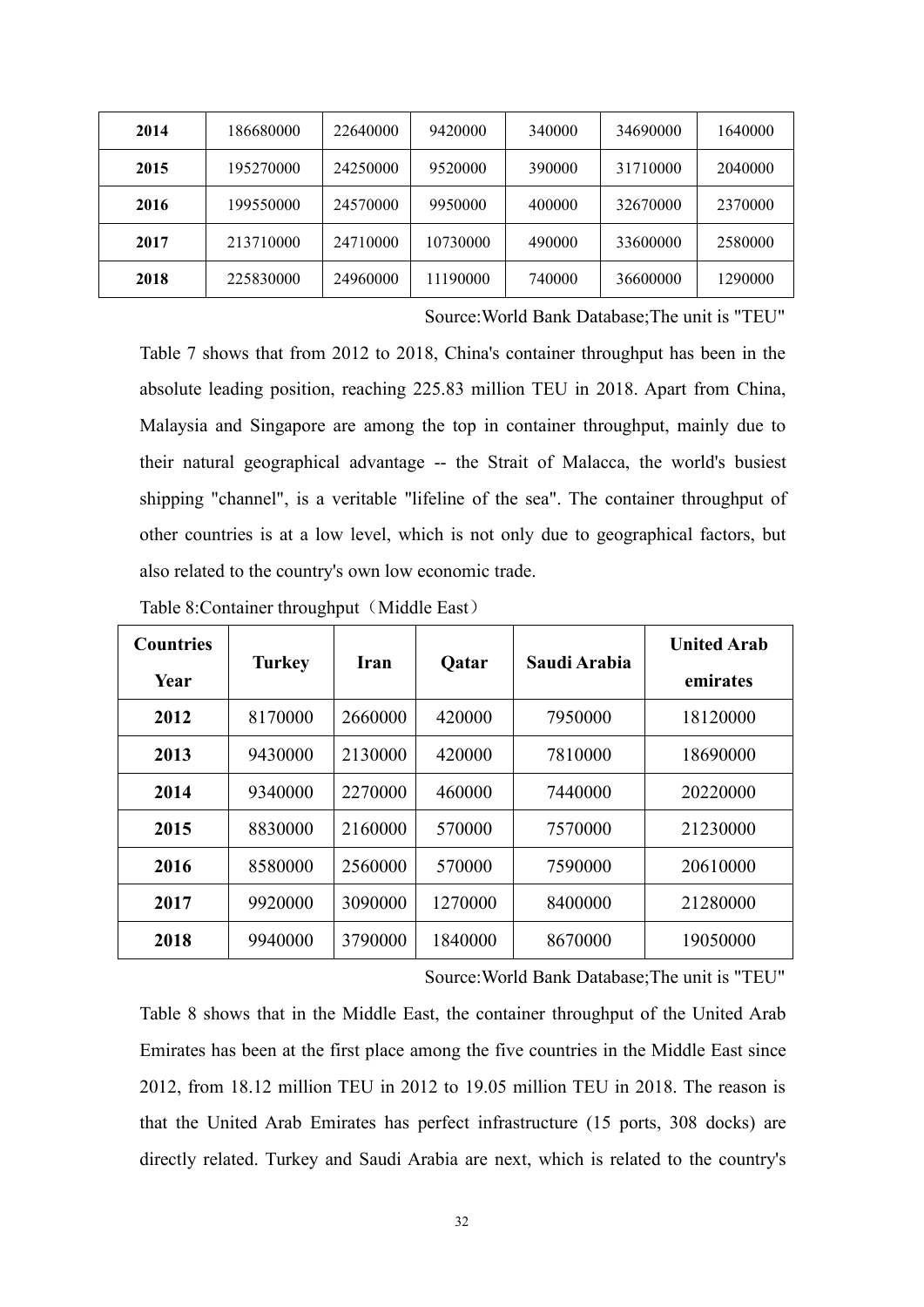geographical location and resource exports.In general, the container throughput of ports in various countries increased slowly but changed little from 2012 to 2018.

| <b>Countries</b><br>Year | <b>Bangladesh</b> | Pakistan | <b>Sri Lanka</b> |
|--------------------------|-------------------|----------|------------------|
| 2012                     | 1420000           | 2220000  | 4320000          |
| 2013                     | 1480000           | 2260000  | 4310000          |
| 2014                     | 1640000           | 2530000  | 4900000          |
| 2015                     | 2040000           | 2750000  | 5180000          |
| 2016                     | 2370000           | 2750000  | 5550000          |
| 2017                     | 2580000           | 2980000  | 6000000          |
| 2018                     | 2830000           | 3280000  | 7000000          |

Table 9: Container throughput (South Asia)

Source:World Bank Database;The unit is "TEU"

Table 9 shows that the container throughput in South Asia is low. Sri Lanka has always maintained the first position from 4.32 million TEU in 2012 to 7.00 million TEU in 2018, far exceeding Pakistan and Bangladesh. This is related to the foreign investment in the infrastructure of Colombo Port and Hambantota Port of Sri Lanka. The cooperation project of Colombo Port between China and Sri Lanka has greatly improved the port infrastructure level of Sri Lanka. Generally speaking, the ports of South Asian countries do not have an advantage in container throughput.

| <b>Countries</b><br>Year | <b>Ukraine</b> | <b>Spain</b> | <b>Italy</b> | Greek   | <b>Netherlands</b> |
|--------------------------|----------------|--------------|--------------|---------|--------------------|
| 2012                     | 810000         | 14040000     | 9080000      | 3050000 | 12100000           |
| 2013                     | 780000         | 13890000     | 10170000     | 3480000 | 11800000           |
| 2014                     | 660000         | 14210000     | 10240000     | 3930000 | 12470000           |
| 2015                     | 470000         | 14270000     | 10010000     | 3670000 | 12400000           |
| 2016                     | 580000         | 15260000     | 10260000     | 4050000 | 12650000           |
| 2017                     | 620000         | 17060000     | 10690000     | 4460000 | 13950000           |

Table 10: Container throughput (Europe)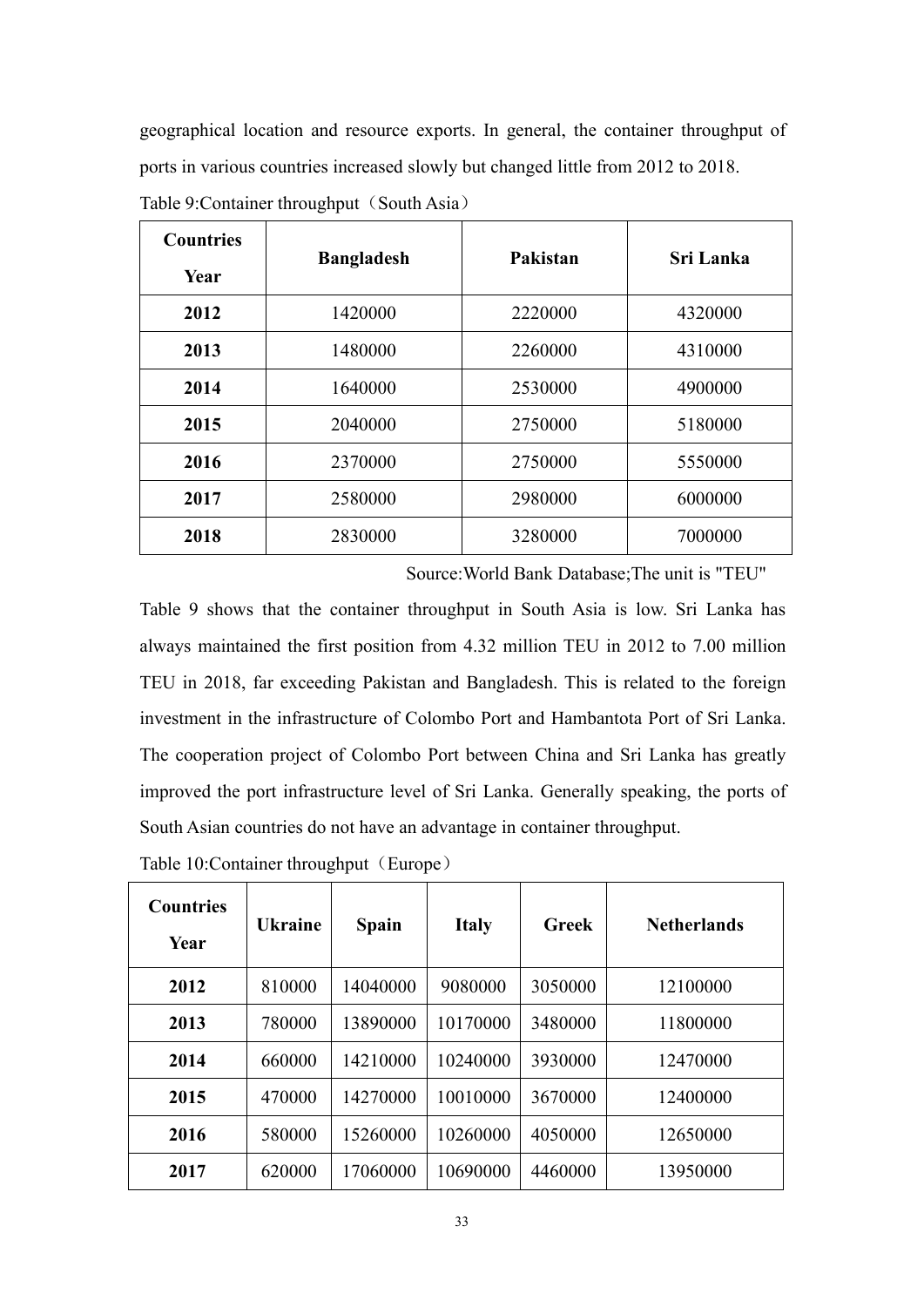| 80000<br>190000<br>2700000<br>5320000<br>4830000 |  |  |  |  |  | 2018 |
|--------------------------------------------------|--|--|--|--|--|------|
|--------------------------------------------------|--|--|--|--|--|------|

Source:World Bank Database;The unit is "TEU"

Table 10 shows that in the European region, Spain has the largest container throughput, reaching 17.19 million TEU in 2018, and has maintained the highest level in the region from 2012 to 2018, followed by the Netherlands and Italy. It is worth noting that the container throughput of Ukraine and Greece is much smaller than that of other countries. The main reason is the economic downturn of the countries, the most direct manifestation of which is the Greek economic crisis in 2012. On the whole, the container throughput in Europe is at the world's medium level, and there is a slow rising trend.

| <b>Countries</b><br>Year | Nigeria | <b>Algeria</b> | Libya  | Egypt   |
|--------------------------|---------|----------------|--------|---------|
| 2012                     | 1720000 | 1080000        | 490000 | 7430000 |
| 2013                     | 1580000 | 1140000        | 430000 | 7350000 |
| 2014                     | 1700000 | 1240000        | 460000 | 7900000 |
| 2015                     | 1400000 | 1240000        | 460000 | 7190000 |
| 2016                     | 1430000 | 1250000        | 450000 | 7380000 |
| 2017                     | 1650000 | 1400000        | 470000 | 7430000 |
| 2018                     | 1210000 | 1470000        | 90000  | 7470000 |

| Table 11: Container throughput (Africa) |  |  |
|-----------------------------------------|--|--|
|-----------------------------------------|--|--|

Source:World Bank Database;The unit is "TEU"

Table 11 shows the container throughput of the African region, in which Egypt's container throughput remained the first in the region from 7.43 million TEU in 2012 to 7.47 million TEU in 2018, but the container throughput barely changed. Other countries' throughput is at a very low level, with Libya only 0.09 million TEU in 2018. Egypt's high container throughput is closely related to its geographical advantages and economic development. The Suez Canal, which connects the Mediterranean and the Red Sea, provides the closest shipping route from Europe to the land around the Indian Ocean and the Western Pacific, and is one of the busiest shipping routes in the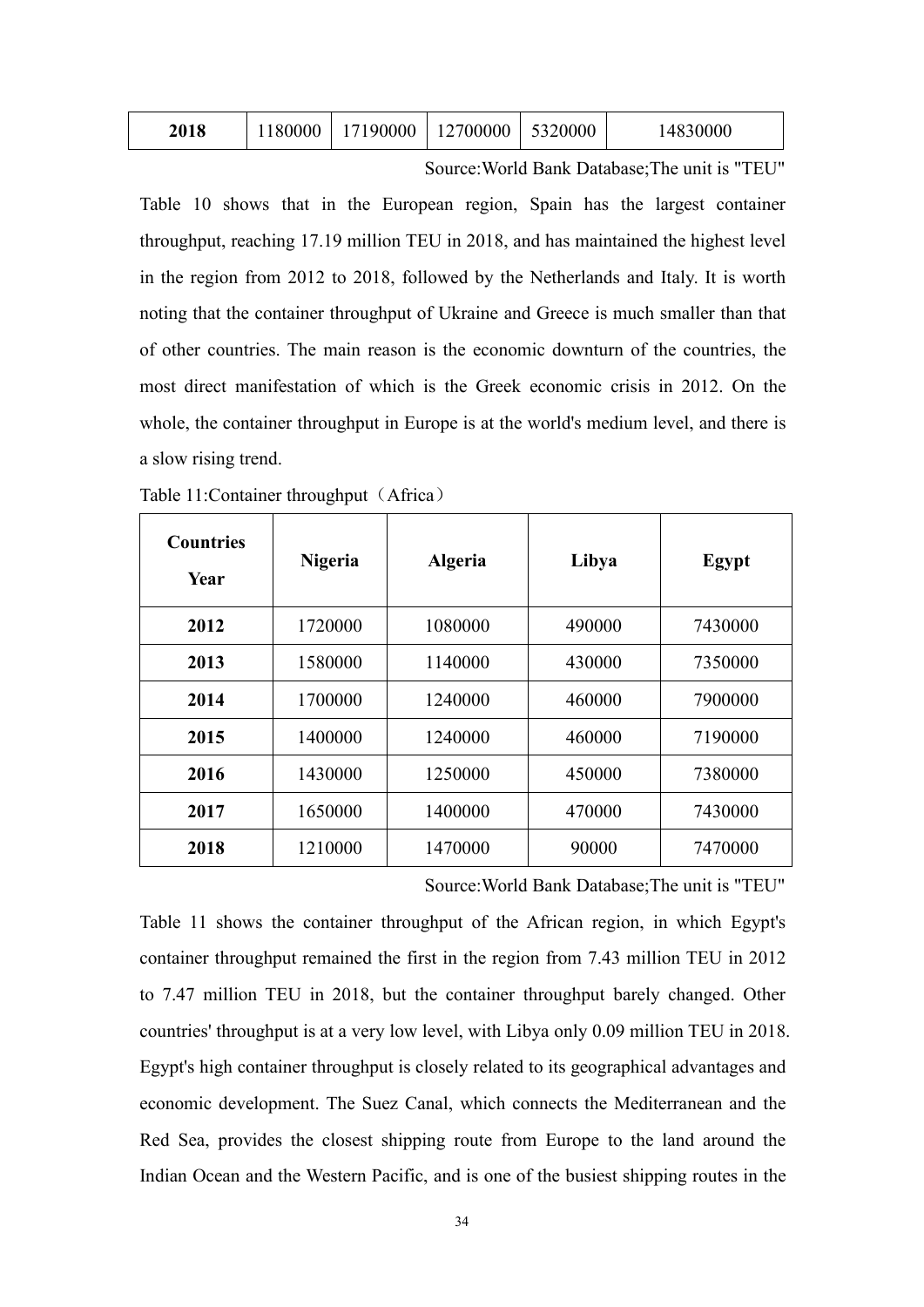world. The low container throughput in Libya is directly related to its political turmoil and war, and the country's foreign trade is depressed.

In the five regions listed in this paper, a total of 22 regions, we can find three factors that affect the national container throughput: geographical factors, economic factors, political factors.

Singapore, Malaysia and Egypt are the three countries that can best reflect the benefits brought by geographical factors. Although these three countries are all developing countries and their economies are not very developed, because Singapore and Malaysia are near the Strait of Malacca, a large number of international trade flows through the nearby ports; Egypt administers the Suez Canal, which connects the Mediterranean Sea with the Red Sea and provides the nearest route from Europe to the land near the Indian Ocean and the Western Pacific Ocean. It is one of the busiest routes in international trade. Therefore, the container throughput of these three countries is higher than that of other countries in the same region due to their geographical advantages.

The United Arab Emirates, Saudi Arabia and European countries can best reflect the benefits brought by economic factors. The high container throughput of UAE and Saudi Arabia is closely related to their foreign oil trade. Most of the world's oil is imported from the Middle East. European countries are all developed countries, with high level of economic development, perfect port facilities and busy foreign trade, and higher container throughput than other countries.

Iran, Syria and other countries can best reflect the political factors. Because of the long-term impact of international sanctions and war, their countries' economic downturn and infrastructure have been seriously damaged, resulting in extremely low container throughput. On the contrary, if a country is politically stable, it can better develop foreign trade and improve port container throughput.

## **2.4.3 Port infrastructure efficiency level**

The efficiency level of port infrastructure is a parameter to measure the various hardware equipment of the port. It is based on the integrated score of the number of port berths and the depth of the waterway. This article collects the port infrastructure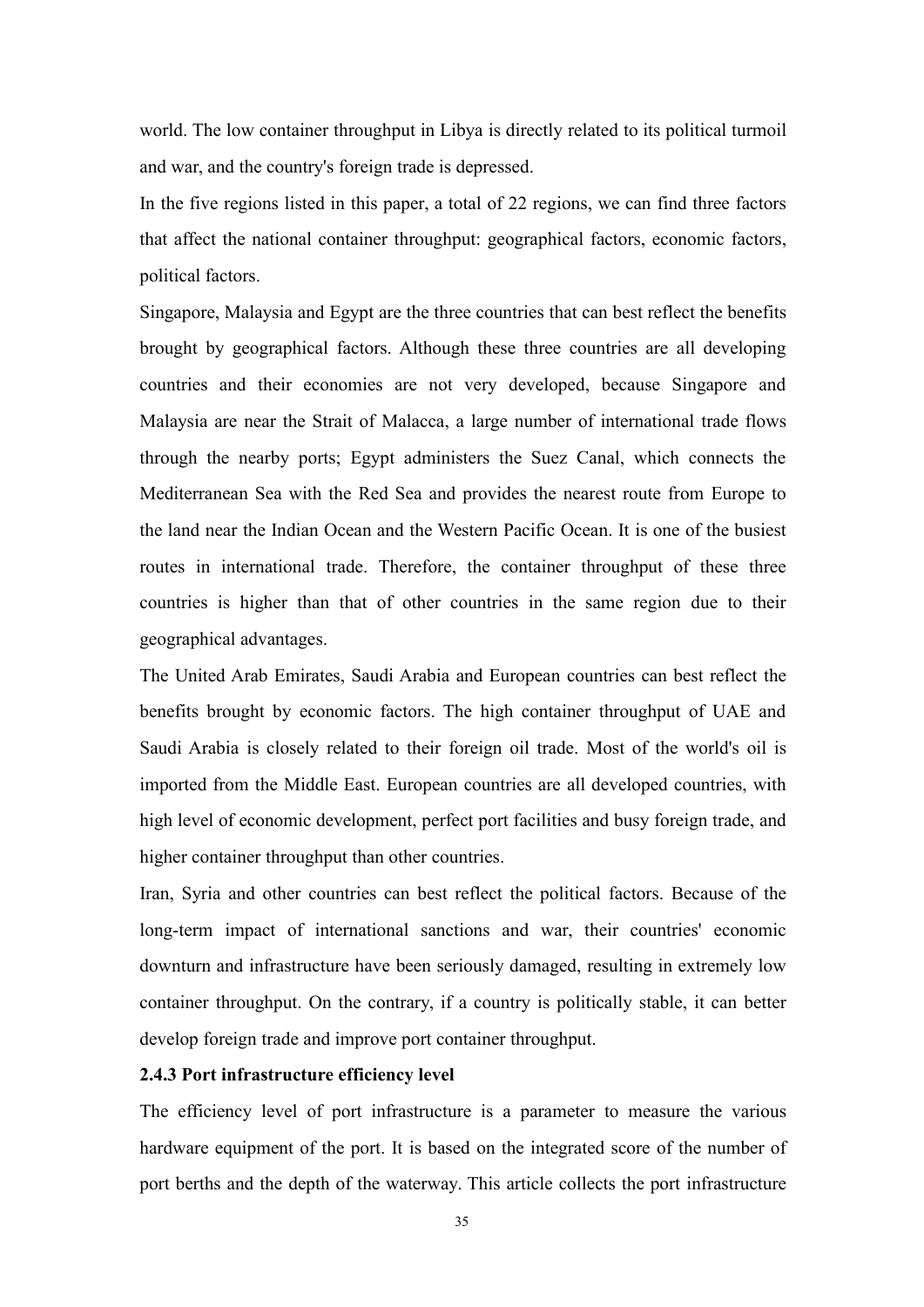level index of the above 22 countries from 2012 to 2018. The port infrastructure level index ranges from 1-7. The higher the score, the better the port infrastructure.

| <b>Countries</b><br>Year | China | <b>Malaysia</b> | <b>Thailand</b> | Cambodia | <b>Singapore</b> | <b>Myanmar</b> |
|--------------------------|-------|-----------------|-----------------|----------|------------------|----------------|
| 2012                     | 4.40  | 5.50            | 4.60            | 4.24     | 6.80             | 2.80           |
| 2013                     | 4.50  | 5.40            | 4.50            | 4.25     | 6.80             | 2.90           |
| 2014                     | 4.60  | 5.60            | 4.50            | 3.63     | 6.70             | 3.00           |
| 2015                     | 4.55  | 5.57            | 4.49            | 3.78     | 6.67             | 3.10           |
| 2016                     | 4.50  | 5.60            | 4.50            | 3.81     | 6.70             | 3.20           |
| 2017                     | 4.60  | 5.40            | 4.30            | 3.91     | 6.70             | 3.30           |
| 2018                     | 4.70  | 5.50            | 4.40            | 4.50     | 6.70             | 4.00           |

Table 12:Port infrastructure efficiency level (China and Southeast Asia)

Source:World Bank Database;The score range is 1-7.

Table 12 shows that Singapore's port infrastructure level has been the highest in Central and South Asia since 2012, and it was 6.70 in 2018. This is followed by Malaysia, which scored 5.50 in 2018. The reason is that these two countries are located in the Straits of Malacca, one of the busiest shipping areas in the world, with developed port transit trade and a relatively high level of port infrastructure. Although the level of port infrastructure in other countries is lower than that of Singapore and Malaysia, it is still above the average. Generally speaking, the level of port infrastructure in each country has increased in six years.

| <b>Countries</b> |               |      |       | Saudi Arabia | <b>United Arab</b> |
|------------------|---------------|------|-------|--------------|--------------------|
| Year             | <b>Turkey</b> | Iran | Qatar |              | emirates           |
| 2012             | 4.40          | 4.00 | 5.20  | 5.30         | 6.40               |
| 2013             | 4.30          | 4.10 | 5.20  | 5.10         | 6.40               |
| 2014             | 4.40          | 4.00 | 5.40  | 5.00         | 6.50               |
| 2015             | 4.488         | 3.90 | 5.60  | 4.84         | 6.47               |

Table 13:Port infrastructure efficiency level (Middle East)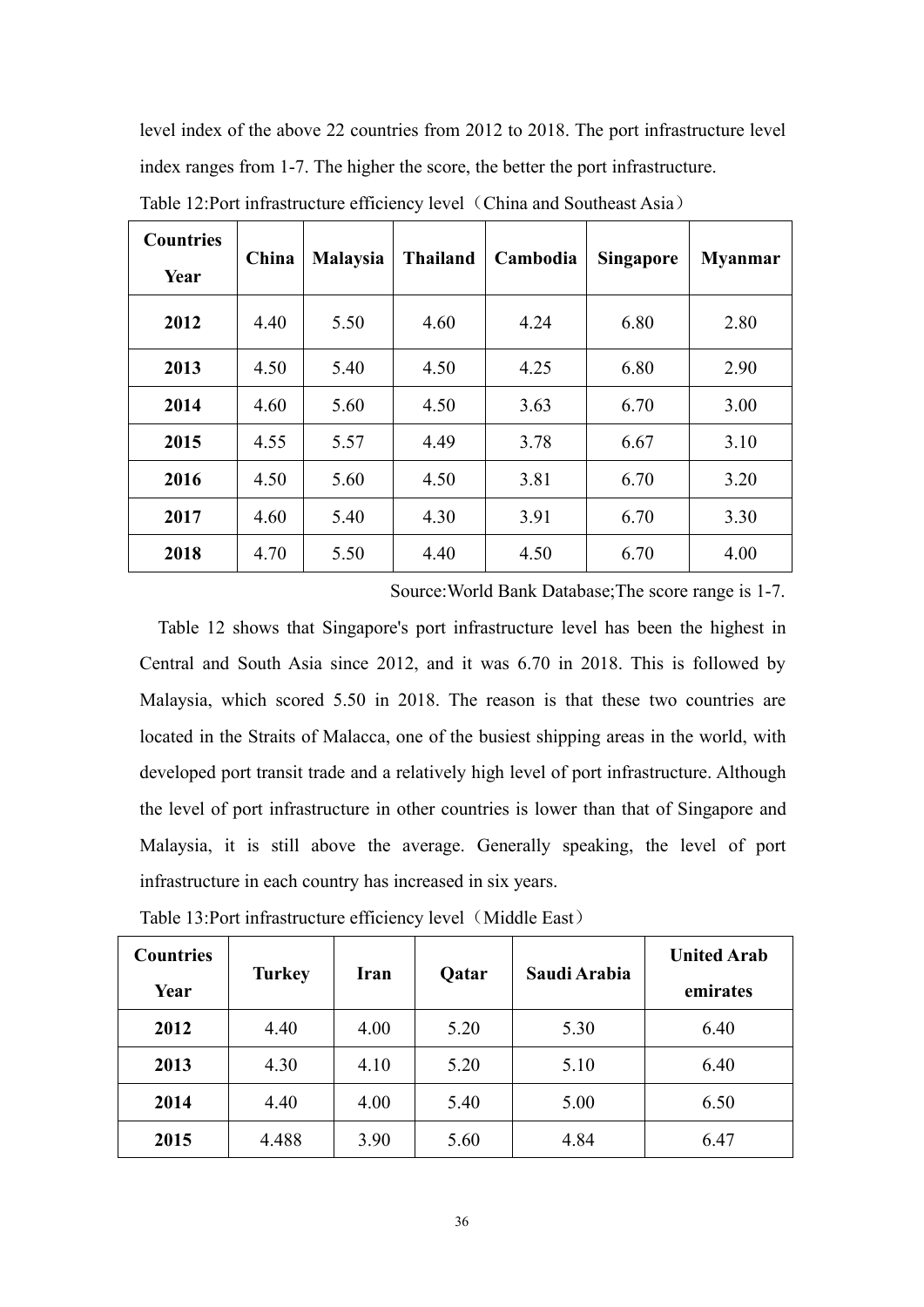| 2016 | 4.50 | 3.90 | 5.60 | 4.80 | 6.50 |
|------|------|------|------|------|------|
| 2017 | 4.50 | 4.00 | 5.60 | 4.70 | 6.20 |
| 2018 | 4.60 | 4.11 | 5.70 | 4.75 | 6.30 |

Source:World Bank Database;The score range is 1-7.

Table 13 shows the port infrastructure level index of countries in the Middle East. The country with the highest score is the United Arab Emirates, which reached 6.30 points in 2018. The country with the lowest score is Iran, with a score of 4.11 in 2018, which is lower than the average of 5.09 for the year. The UAE's highly developed oil trade has made the country's port infrastructure relatively high, while Iran's long-term international trade sanctions have limited international trade cooperation and the development of port infrastructure has been slow. In general, from 2012 to 2018, the level of port infrastructure in the Middle East countries has improved to a certain extent, but has not changed much.

| <b>Countries</b><br>Year | <b>Bangladesh</b> | Pakistan | Sri Lanka |
|--------------------------|-------------------|----------|-----------|
| 2012                     | 3.39              | 4.45     | 4.90      |
| 2013                     | 3.59              | 4.56     | 4.20      |
| 2014                     | 3.79              | 4.48     | 4.20      |
| 2015                     | 3.59              | 4.08     | 4.27      |
| 2016                     | 3.69              | 4.19     | 4.30      |
| 2017                     | 3.69              | 4.76     | 4.50      |
| 2018                     | 3.70              | 4.81     | 4.60      |

Table 14: Port infrastructure efficiency level (South Asia)

Source:World Bank Database;The score range is 1-7.

Table 14 shows the development status of port infrastructure in South Asia. On the whole, the port infrastructure development of countries in the region is lower than that of other regions. The highest country is Pakistan, which was only 4.81 points in 2018.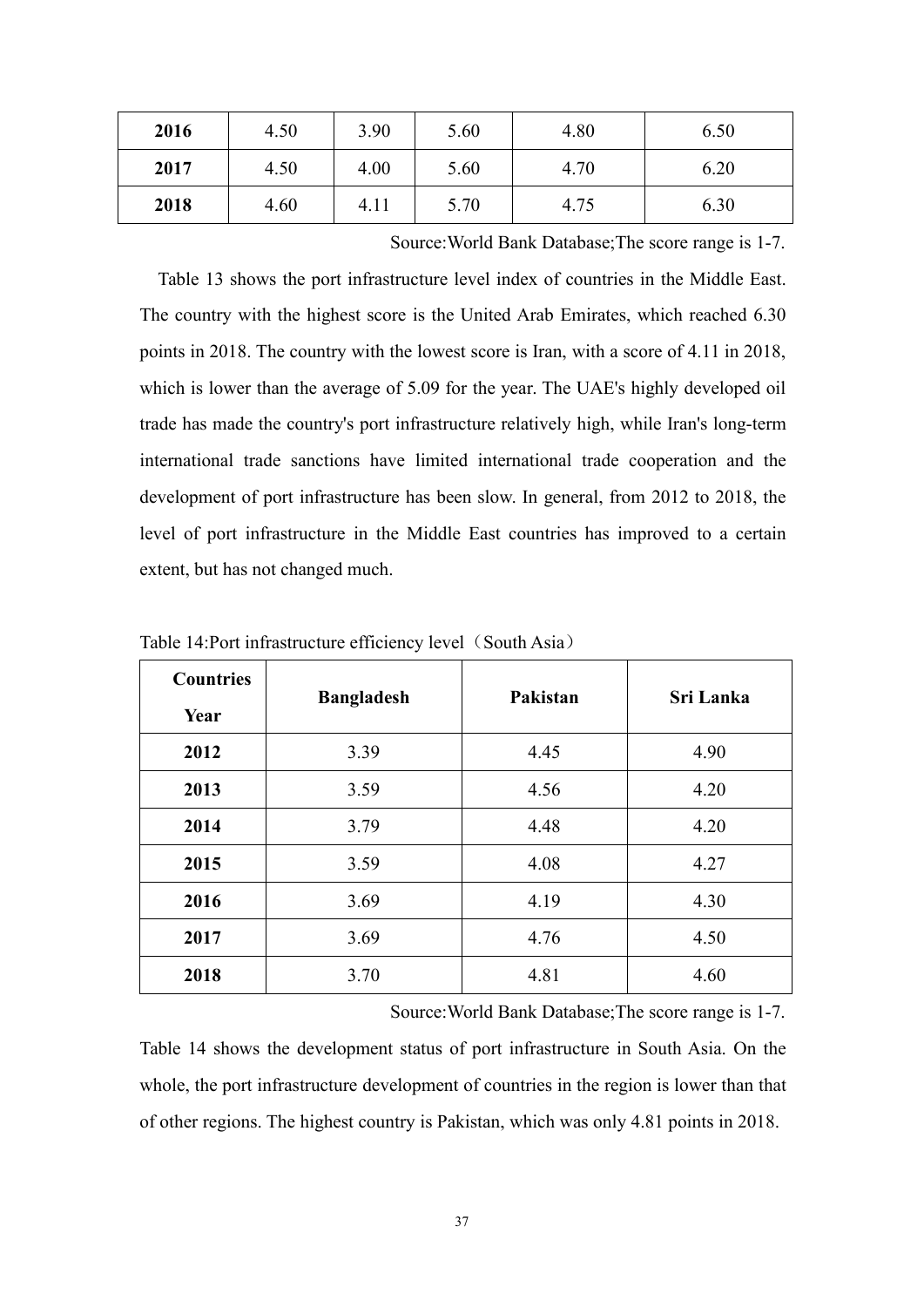| <b>Countries</b><br>Year | <b>Ukraine</b> | <b>Spain</b> | <b>Italy</b> | <b>Greek</b> | <b>Netherlands</b> |
|--------------------------|----------------|--------------|--------------|--------------|--------------------|
| 2012                     | 4.00           | 5.80         | 3.90         | 4.20         | 6.80               |
| 2013                     | 3.70           | 5.80         | 4.30         | 4.50         | 6.80               |
| 2014                     | 3.30           | 5.80         | 4.50         | 4.70         | 6.80               |
| 2015                     | 3.16           | 5.65         | 4.32         | 4.59         | 6.77               |
| 2016                     | 3.20           | 5.70         | 4.30         | 4.60         | 6.80               |
| 2017                     | 3.50           | 5.10         | 4.40         | 4.50         | 6.80               |
| 2018                     | 3.50           | 5.22         | 4.55         | 4.71         | 6.80               |

Table 15:Port infrastructure efficiency level (Europe)

Source:World Bank Database;The score range is 1-7.

Table 15 shows the level of port infrastructure development in Europe. From 2012 to 2018, the Netherlands and Spain maintained a relatively high level. Especially in the Netherlands, it reached 6.80 points close to 7.0 in 2018. The main reason is the portof Rotterdam in the Netherlands. The port of Rotterdam is a world-famous port. The container throughput has always been at the forefront of the world and has complete port operation facilities. On the whole, the level of port infrastructure in European countries is in the forefront of the world, which is directly related to their being developed countries and their high economic level.

| <b>Countries</b><br>Year | <b>Nigeria</b> | <b>Algeria</b> | Libya | Egypt |
|--------------------------|----------------|----------------|-------|-------|
| 2012                     | 3.60           | 3.12           | 3.50  | 4.00  |
| 2013                     | 3.40           | 2.70           | 3.00  | 4.10  |
| 2014                     | 3.20           | 2.80           | 2.60  | 4.20  |
| 2015                     | 2.98           | 2.98           | 2.70  | 4.32  |
| 2016                     | 3.00           | 3.00           | 3.00  | 4.30  |
| 2017                     | 2.80           | 3.40           | 3.30  | 4.70  |

Table 16:Port infrastructure efficiency level (Africa)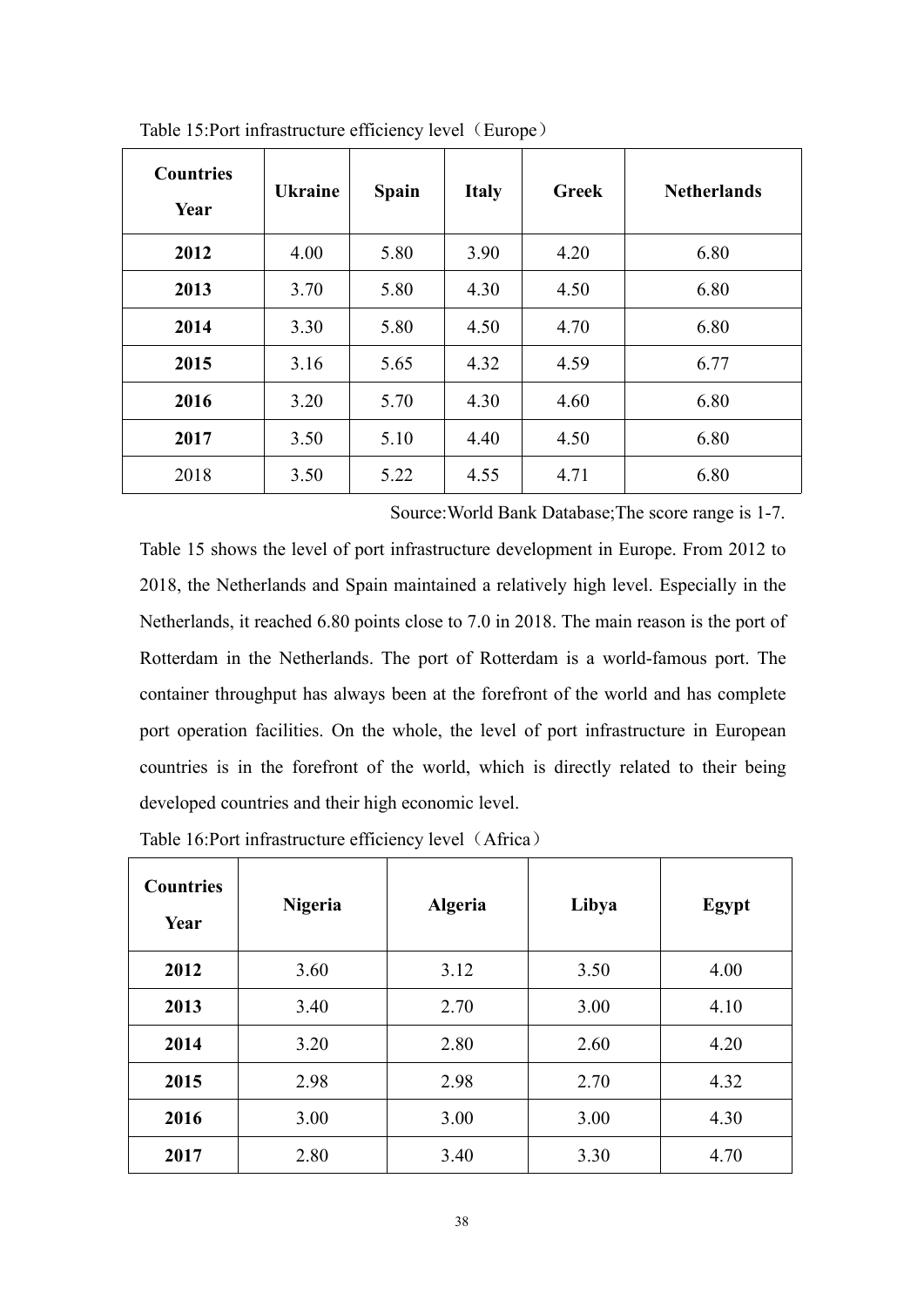| 2018<br>$  -$ | $\alpha$ | $\bigcap$<br>$\cup$ . $\sim$ | $  -$ | . . |  |
|---------------|----------|------------------------------|-------|-----|--|
|---------------|----------|------------------------------|-------|-----|--|

Source:World Bank Database;The score range is 1-7.

Table 16 shows the development level of port infrastructure in Africa. In 2012, the average score of this region was 3.56 points, and the average score in 2018 was 3.44 points. It is the region with the worst level of port infrastructure development among the five regions. The country is a developing country with a backward economy and low trade volume, which is directly related to the incomplete infrastructure. Egypt is the country with the best level of port infrastructure development among African countries, with a score of 4.50 in 2018, which is inseparable from Egypt's management of the Suez Canal. Generally speaking, there is still a lot of room for improvement in the development level of port infrastructure in Africa.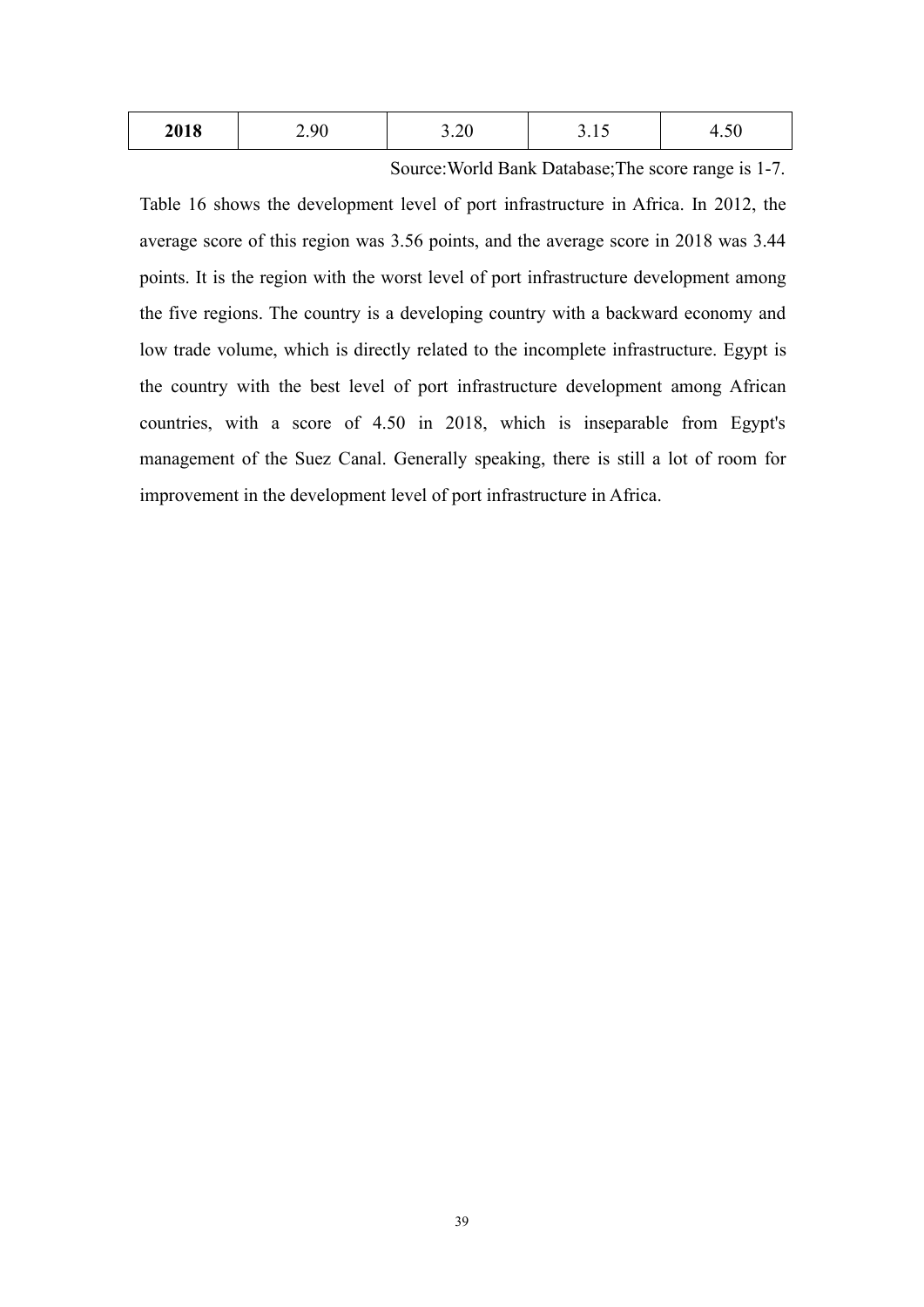# **Chapter3**:**Research on Investment value Evaluation Based on Principal Component Analysis**

This chapter uses the principal component analysis method to select four sub-projects to carry out a quantitative calculation of the Investment value of the ports in each region, and compare them.

# **3.1 Construction of index system of port Investment value**

## **3.1.1** Influencing factors of port Investment value

There are many factors that affect the Investment value of ports. From the three aspects of the port analysis above, we can divide the influencing factors into three categories: port infrastructure level, geographic location,and hinterland economy.

(1)Port infrastructure level

The port logistics infrastructure refers to the facilities that must be equipped to complete the most basic functions of port logistics. Generally include port waterways, breakwaters, anchorages, wharves, berths, port traffic and supporting facilities, etc. The better the infrastructure, the more efficient the port operation. Port channel refers to that in order to ensure that ships can enter and leave the port safely and conveniently, there must be sufficient water depth and a certain width channel in the port. The deeper the port channel, the larger the tonnage of large ships that can be docked. [30]Port berth refers to the length of the shoreline occupied by a design standard ship docking at the dock or the number of hoarded ships occupied. The number of port berths directly affects the efficiency of port handling operations. A wharf refers to a hydraulic structure for ships to dock, load and unload cargo, and to get on and off tourists. The professional wharf is equipped with high-efficiency special machinery and equipment to load and unload bulk cargo with large volume and stable flow, such as oil wharf, coal wharf, ore wharf, etc. Professional terminals also directly affect the efficiency of port loading and unloading operations.

(2)geographic location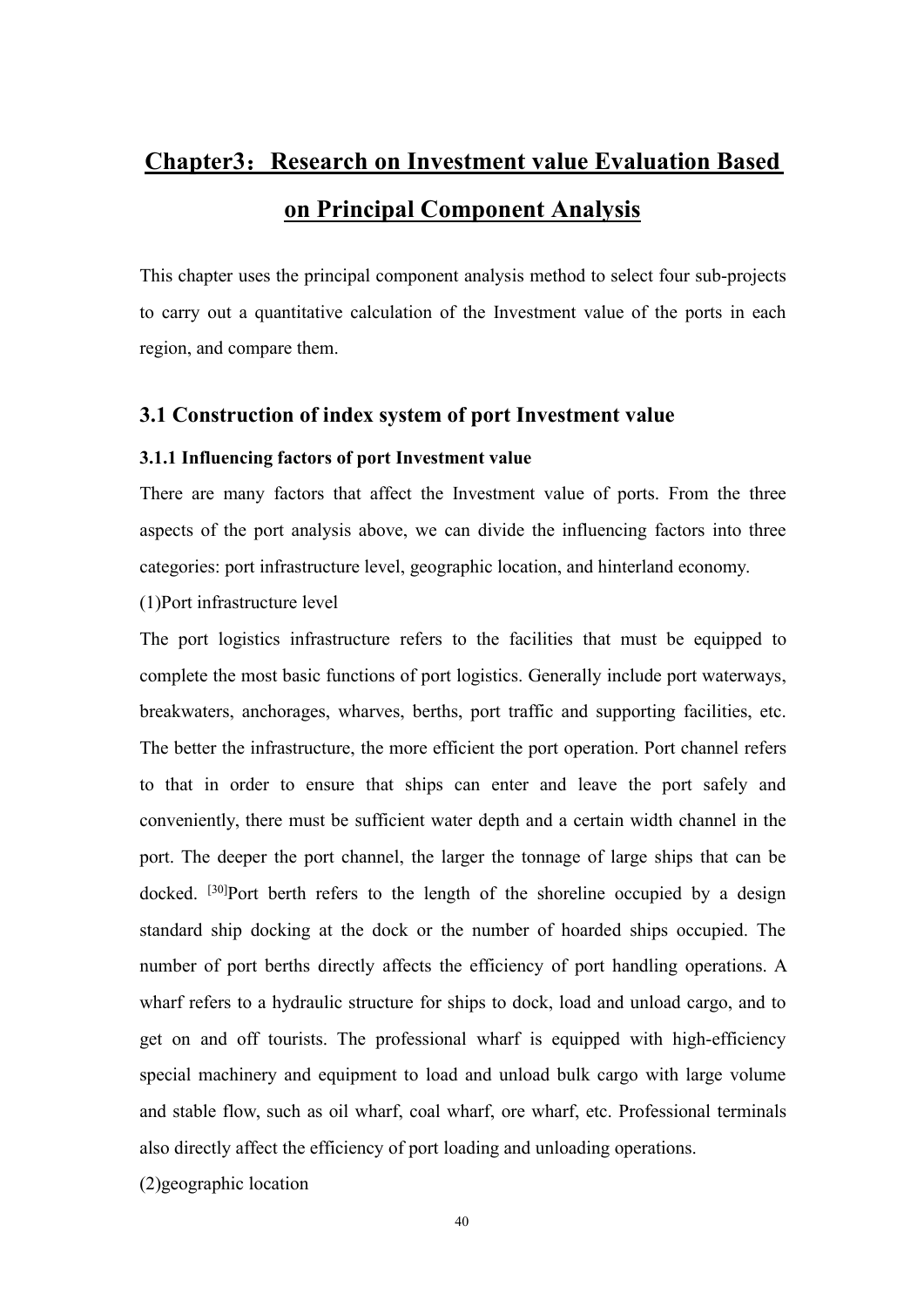The geographical location of a country has a great impact on the Investment value of ports in the region. Specifically, it can be divided into two aspects: whether the ports of the country are close to the main waterway and whether the country has scarce energy exports. As mentioned above, Singapore and Malaysia are among the world's top in port infrastructure efficiency, container throughput and LSCI index, largely due to the proximity of their ports to the Strait of Malacca, which is one of the busiest trade routes in the world. Egypt's location on the Suez Canal is also the most important reason why it outperforms other countries in various indicators. The biggest advantage of the UAE and Saudi Arabia is the export of oil, a rare source of energy. The large volume of oil imports and exports has given the region's ports rapid development and important geographical location.<sup>[31]</sup> Therefore, geographical factors should be taken into consideration when considering the Investment value of ports.(3)Hinterland economy

The economic development level of port hinterland includes social factors such as the economic development level of port location, total population and market environment. Port hinterland economic development level had a greater influence on the Investment value of port, such as Spain, the Netherlands, European developed countries the region economy development, active development level is high, the transportation network is perfect, import and export trade volume is high, the total amount of foreign investment is higher, the driving force to promote the development of port hinterland economy will greatly improve the Investment value of the port.

## **3.1.2 Principles for Constructing the Evaluation Index System of Port**

## **Investment value**

## (1)Scientific principle

The construction of the port's Investment value evaluation index system first follows the scientific principle. The selection of evaluation indicators must scientifically reflect the objective characteristics and representativeness of the evaluation object. There are many factors that affect the Investment value of a port, but it is necessary to select indicators that can comprehensively measure the characteristics of port competitiveness based on a scientific and objective perspective, and to follow the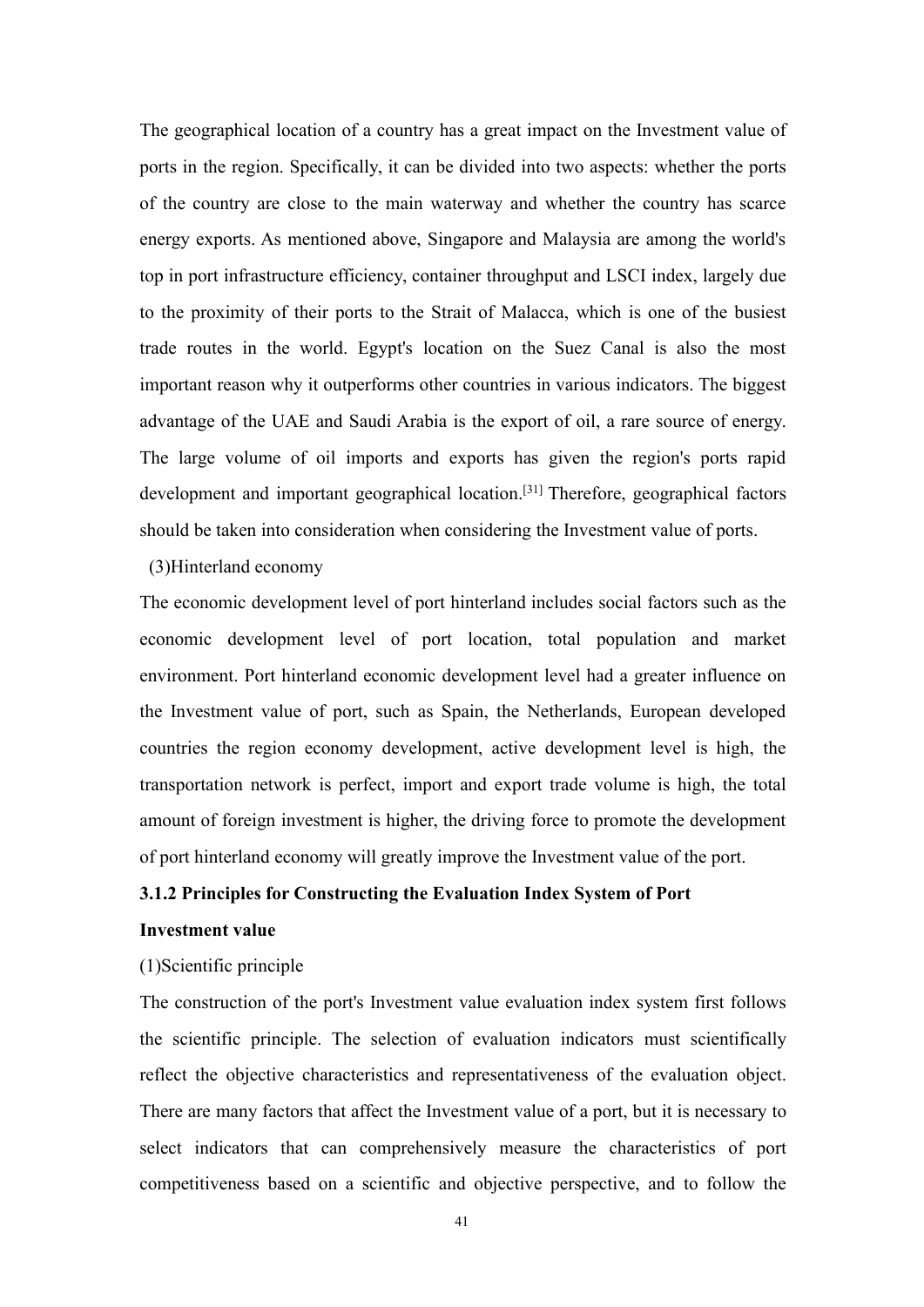quantification of indicator data.

## (2)Systemic principle

The Investment value of a port is a systematic concept, involving all aspects of the port, and the selected indicators should systematically reflect the characteristics of the port's Investment value. The factors affecting the Investment value of the port sub-committee the port itself and its peripheral conditions The port's own factors include port hardware infrastructure and port management; the port's peripheral factors include the economic development level of the port hinterland.

#### (3)Practicality principle

The practicality principle of data requires that the data be widely used and have the characteristics of easy operation and feasible operation, so that it can guide practical activities. When evaluating similar evaluation objects, it should be easy to use directly, making the evaluation index system more practical.

# **3.1.3 Port Investment value evaluation system**

The Investment value of a port is a systematic concept, which is the ability of a port to bring economic benefits or geographic advantages to investors in the process of production and operation. The factors affecting the Investment value of the port are divided into internal factors and external factors. The internal factors mainly include port container throughput, port infrastructure level index, and liner linear transportation index. The external factor is mainly the economic situation of the port country, that is, the GDP of the host country.According to the construction principles of the port Investment value evaluation index system and the availability and completeness of data, this paper establishes the 21st century Maritime Silk Road Investment value evaluation index system for major countries' ports, and estimates 23 ports along the Maritime Silk Road from 2012 to 2018. The Investment value of the country's ports.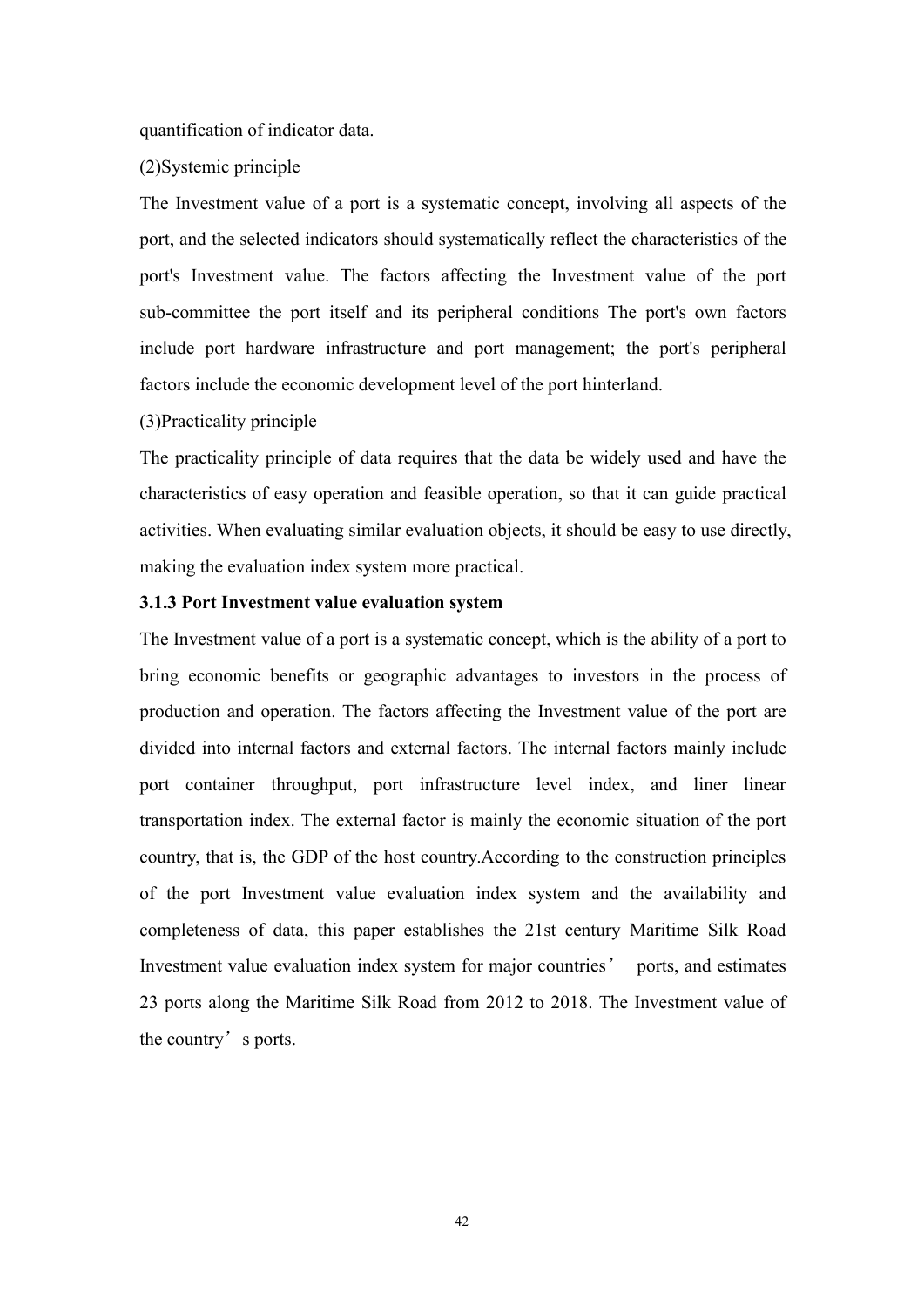Table 17: The 21st Century Maritime Silk Road PortInvestment value Evaluation

| <b>Target</b>                | <b>First-level index</b> | <b>Secondary indicators</b> |
|------------------------------|--------------------------|-----------------------------|
|                              | Port capacity            | Container throughput        |
|                              |                          | Port Infrastructure Level   |
|                              | Hardware capability      | Index                       |
| <b>Port Investment value</b> |                          | Liner Linear                |
|                              |                          | <b>Transportation Index</b> |
|                              | Port hinterland economy  | GDP of host country         |

System

Based on three first level indicators and four second level indicators, this paper constructs the evaluation index system of Investment value of ports along the 21st century Maritime Silk Road. There are three primary indicators: port capacity, hardware capacity and port inland economy. The secondary indicators are container throughput, port infrastructure level index, linear transportation index and GDP of host country.

# **3.2 An overview of principal component analysis**

The principle of principal component analysis is to try to recombine the original variables into a group of new independent comprehensive variables. At the same time, according to the actual needs, a few less total variables can be taken out to reflect the information of the original variables as much as possible. This statistical method is called principal component analysis or principal component analysis, and it is also a mathematical method of dimension reduction. Principal component analysis (PCA) is to try to replace the original indicators by a new set of unrelated comprehensive indicators, which have a certain correlation (such as P indicators). Usually, the mathematical treatment is to make a linear combination of the original P indexes as a new comprehensive index. The most classic way is to use the variance of F1 (the first selected linear combination, that is, the first comprehensive index) to express, that is, the larger VA (RF1), the more information F1 contains. Therefore, among all the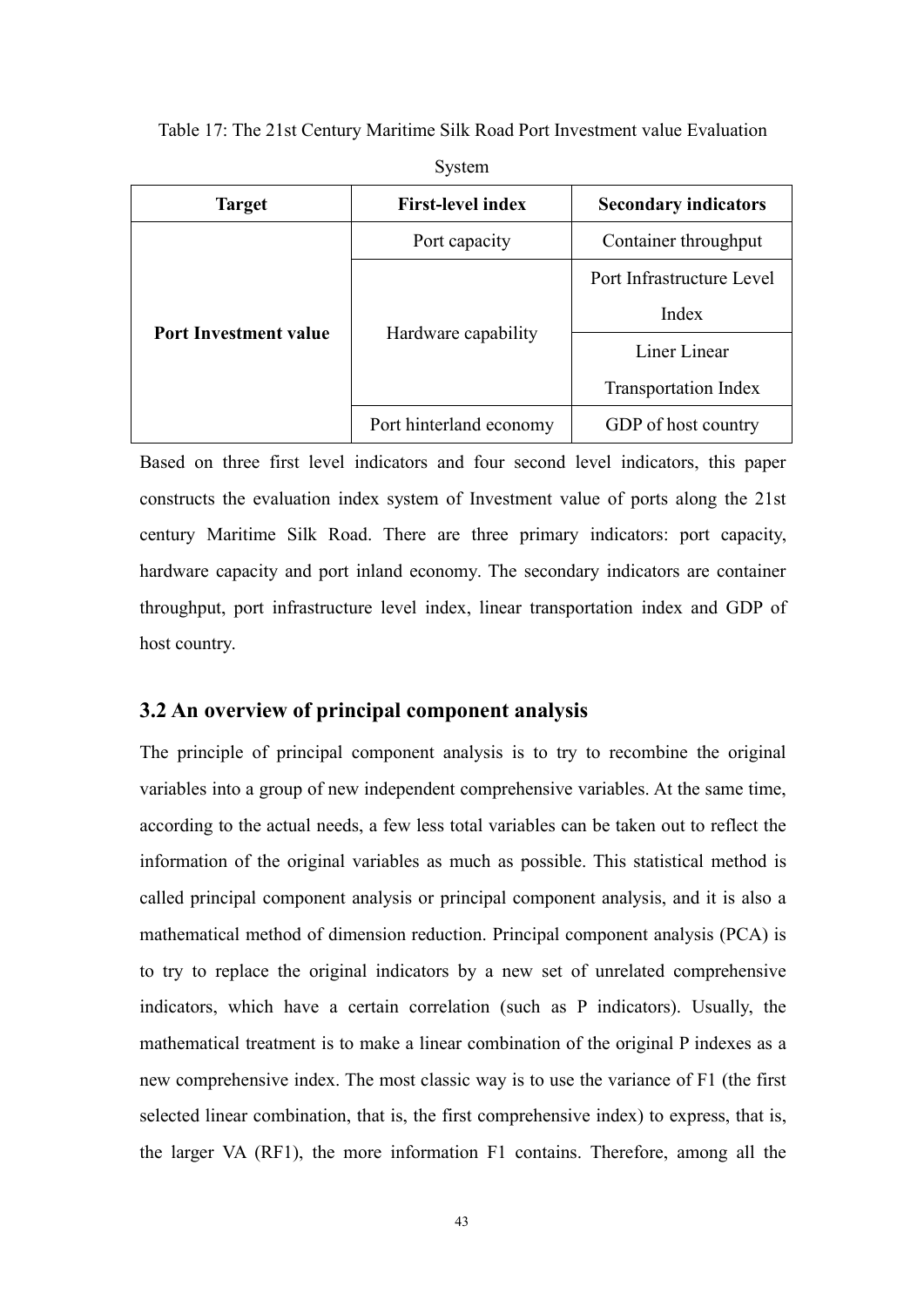linear combinations, F1 should be the one with the largest variance, so F1 is called the first principal component. If the first principal component is not enough to represent the information of the original P indicators, then consider selecting F2, that is, selecting the second linear combination. In order to effectively reflect the original information, the existing information of F1 does not need to appear again. In F2, the expression in mathematical language requires cov  $(F1, F2) = 0$ , then F2 is called the second principal component, and so on, the third, fourth, The p-th principal component. [32]

## **3.3 Port Investment value based on principal component analysis**

## **3.3.1 Original data of evaluation index**

This paper selects 4 secondary indicators to measure the Investment value of ports of countries along the Maritime Silk Road in the 21st century. The data sources are shown in Table 18.

| Variable name                   | Code           | Unit                                 | Data sources           |
|---------------------------------|----------------|--------------------------------------|------------------------|
| Port infrastructure level       |                |                                      | World Bank             |
| index                           | X1             | $1 - 7$                              | Database               |
| <b>Port Container</b>           | X2             | TEU/million                          | World Bank             |
| <b>Throughput</b>               |                |                                      | Database               |
| Liner linear transport<br>index | X3             | $1 - 170$                            | <b>UNCTAD</b>          |
| <b>GDP</b> of host country      | X <sub>4</sub> | Hundred Million<br><b>US Dollars</b> | World Bank<br>Database |

Table 18: Data sources of port Investment value evaluation index system

Based on the different data units of each evaluation index and the different sizes of data dimensions, in order to reduce the impact of dimensions on data statistics, this paper uses SPSS25.0 to standardize the original data. Table 19 is the raw data of 2018.Table 20 is the standardized data of the 2018 data.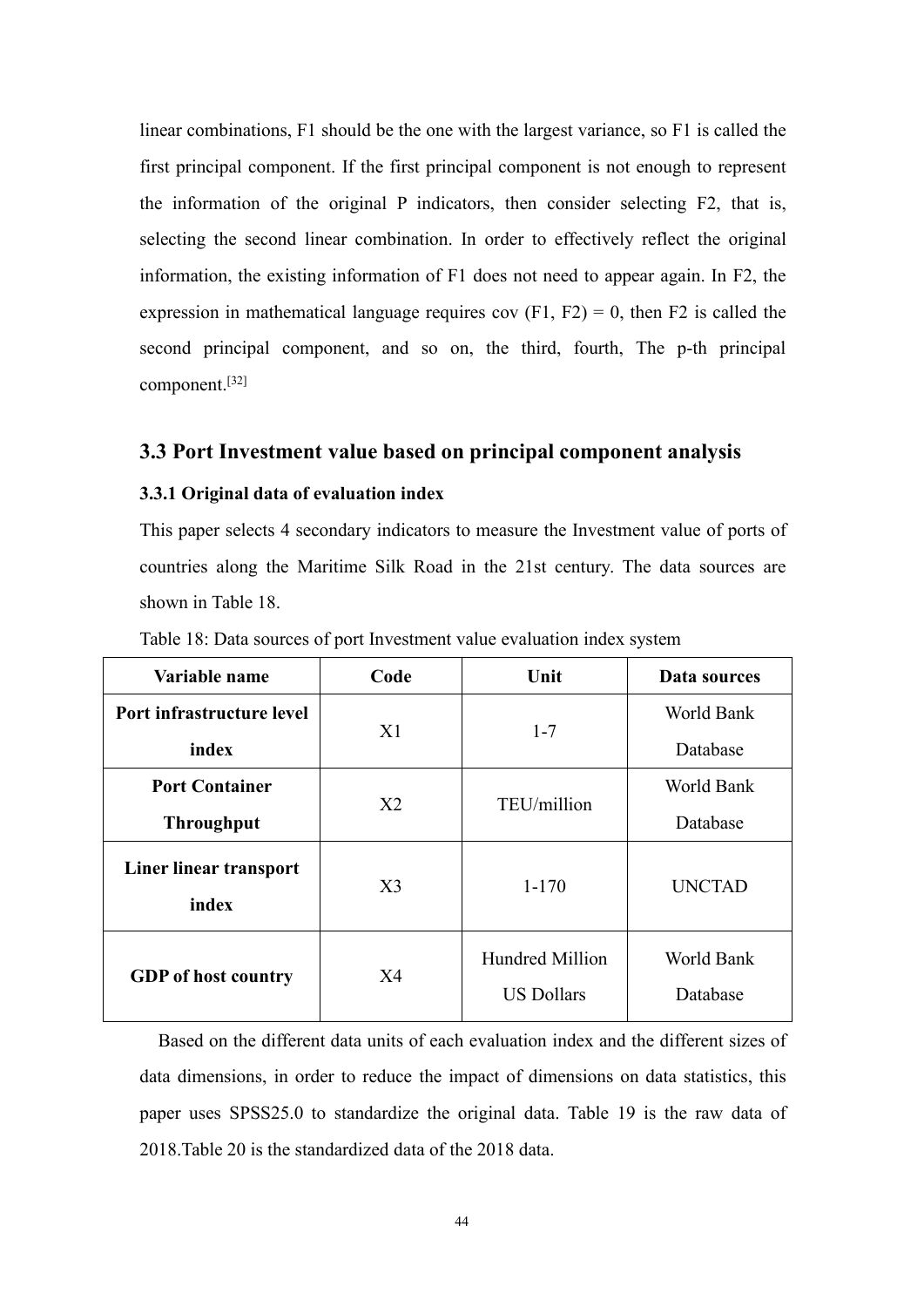Table 19:Raw data

|                                | ZX1 | $\mathbf{ZX2}$ | ZX3   | ZX4     |
|--------------------------------|-----|----------------|-------|---------|
| Malaysia                       | 5.5 | 25.0           | 109.9 | 3543.5  |
| <b>Thailand</b>                | 4.4 | 11.2           | 48.0  | 5065.1  |
| Cambodia                       | 4.5 | 0.7            | 9.3   | 245.7   |
| <b>Singapore</b>               | 6.7 | 36.6           | 133.9 | 3732.1  |
| <b>Myanmar</b>                 | 4.0 | 1.3            | 9.3   | 761.6   |
| <b>Turkey</b>                  | 4.6 | 9.9            | 59.7  | 7783.8  |
| Iran                           | 4.1 | 3.8            | 42.5  | 4539.9  |
| Qatar                          | 5.7 | 1.8            | 41.7  | 1833.3  |
| Saudi Arabia                   | 4.8 | 8.7            | 66.6  | 7865.2  |
| <b>United Arab</b><br>emirates | 6.3 | 19.1           | 72.9  | 4222.1  |
| <b>Bangladesh</b>              | 3.7 | 2.8            | 12.1  | 2740.3  |
| Pakistan                       | 4.8 | 3.3            | 38.2  | 3145.6  |
| Sri Lanka                      | 4.6 | 7.0            | 72.5  | 884.2   |
| <b>Ukraine</b>                 | 3.5 | 1.2            | 30.2  | 1309.0  |
| <b>Spain</b>                   | 5.2 | 17.2           | 90.1  | 14220.0 |
| <b>Italy</b>                   | 4.6 | 12.7           | 67.2  | 20920.0 |
| <b>Greek</b>                   | 4.7 | 5.3            | 69.4  | 2181.3  |
| <b>Netherlands</b>             | 6.8 | 14.8           | 98.0  | 9140.4  |
| Nigeria                        | 2.9 | 1.2            | 19.0  | 3971.9  |
| <b>Algeria</b>                 | 3.2 | 1.5            | 10.4  | 1754.0  |
| Libya                          | 3.2 | 0.1            | 11.7  | 526.0   |
| Egypt                          | 4.5 | 7.5            | 70.3  | 2497.1  |

Table 20:Standardized data

| <b>Malaysia</b> | ZX1       | ZX <sub>2</sub> | ZX3      | ZX4       |
|-----------------|-----------|-----------------|----------|-----------|
| <b>Thailand</b> | .79583    | 1.75439         | 1.59062  | $-.23005$ |
| Cambodia        | $-.22859$ | .26349          | $-16453$ | .07892    |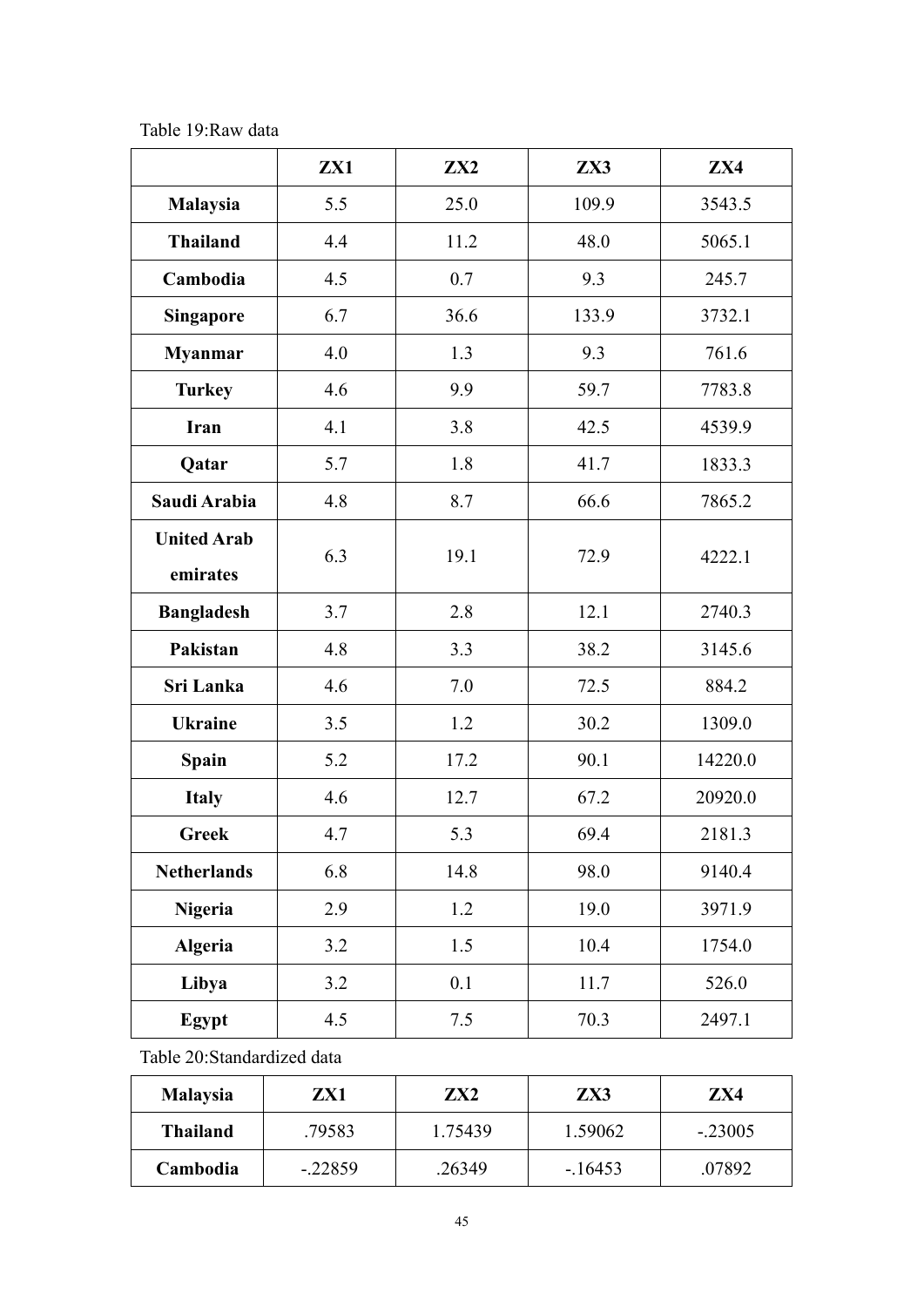| Singapore                      | $-13546$   | $-.86794$  | $-1.26055$ | $-.89968$ |
|--------------------------------|------------|------------|------------|-----------|
| <b>Myanmar</b>                 | 1.91339    | 3.01467    | 2.27272    | $-19176$  |
| <b>Turkey</b>                  | $-.60111$  | $-.80839$  | $-1.26055$ | $-.79493$ |
| <b>Iran</b>                    | $-.04233$  | .12815     | .16830     | .63096    |
| Qatar                          | $-.49867$  | $-.53771$  | $-0.31989$ | $-.02773$ |
| Saudi Arabia                   | .98209     | $-.74884$  | $-.34201$  | $-.57731$ |
| <b>United Arab</b><br>emirates | .09736     | $-.00935$  | .36476     | .64749    |
| <b>Bangladesh</b>              | 1.54087    | 1.11451    | .54195     | $-.09226$ |
| Pakistan                       | $-.88050$  | $-.64166$  | $-1.18174$ | $-.39314$ |
| Sri Lanka                      | .15324     | $-.59293$  | $-.44095$  | $-.31085$ |
| <b>Ukraine</b>                 | $-.04233$  | $-19016$   | .53033     | $-.77003$ |
| <b>Spain</b>                   | $-1.06676$ | $-.82030$  | $-.66917$  | $-.68378$ |
| <b>Italy</b>                   | .53507     | .91312     | 1.03071    | 1.93785   |
| <b>Greek</b>                   | $-.08890$  | .42698     | .38177     | 3.29831   |
| <b>Netherlands</b>             | .06011     | $-.37206$  | .44386     | $-.50665$ |
| Nigeria                        | 2.00652    | .65760     | 1.25439    | .90642    |
| <b>Algeria</b>                 | $-1.62553$ | $-.81705$  | $-.98640$  | $-.14306$ |
| Libya                          | $-1.34615$ | $-.78890$  | $-1.23021$ | $-.59342$ |
| Egypt                          | $-1.39271$ | $-0.93832$ | $-1.19194$ | $-.84277$ |
| <b>Malaysia</b>                | $-13546$   | $-13928$   | .46852     | $-.44253$ |

# **3.3.2 Principalcomponent analysis possibility test**

Since not all samples and data are suitable for principal component analysis, correlation and validity tests must be carried out before principal component analysis. Data of the four evaluation indexes are input into SPSS25.0 for correlation coefficient matrix analysis and KMO and Bartlett tests, and the results are as follows:

Table 21:Variable correlation matrix table

|  | 7V1<br>· ∧<br>---- | $\mathbf{v}$<br>$\boldsymbol{\mu}$ $\boldsymbol{\Lambda}$ | TVI2<br>LAJ | <b>1737 A</b><br>$\overline{\phantom{a}}$<br>ДА4 |
|--|--------------------|-----------------------------------------------------------|-------------|--------------------------------------------------|
|--|--------------------|-----------------------------------------------------------|-------------|--------------------------------------------------|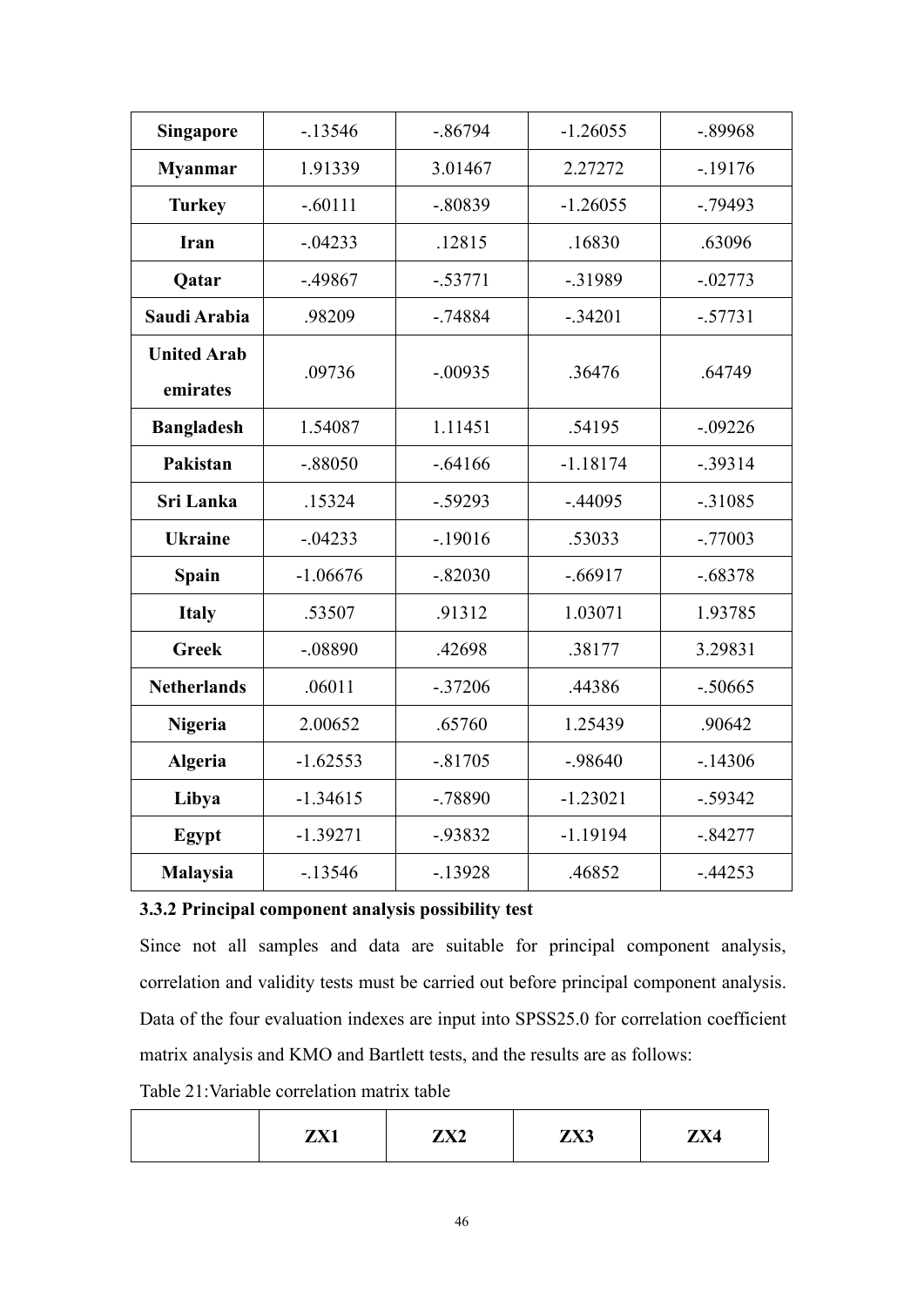| ZX1             | 1.000 | 0.751 | 0.802 | 0.249 |
|-----------------|-------|-------|-------|-------|
| ZX <sub>2</sub> | 0.751 | 1.000 | 0.896 | 0.354 |
| ZX3             | 0.802 | 0.896 | 1.000 | 0.396 |
| ZX4             | 0.249 | 0.354 | 0.396 | 1.000 |

From the perspective of correlation matrix, the correlation coefficient between X1 port infrastructure level index, X2 port container throughput and X3 liner liner linear transport index is greater than 0.55, showing a strong correlation between variables. There is a certain relationship between GDP of the country where variable X4 is located and X1, X2 and X3. In general, the correlation coefficients among all variables are large, and the information overlap may be relatively high.

Table 22:KMO and Bartlett tests

| <b>KMO</b>            | 0.744                     |       |
|-----------------------|---------------------------|-------|
|                       | The approximate<br>53.857 |       |
| <b>Bartlett tests</b> | chi-square                |       |
|                       | Degrees of freedom        | 6.000 |
|                       | Significant               | 0.000 |

According to KMO and Bartlett sphericity test, the KMO Investment value is 0.744, which is greater than 0.5, and the surface variables are suitable for principal component analysis. The significance of SIG is less than 0.005, indicating that the data of sample variables are derived from normal distribution. In general, the setting of variables is suitable for principal component analysis.

#### **3.3.3 Identify and interpret principal components**

Input the data into SPSS25.0 for principal component analysis, extract common factors, and obtain the results 3-8 total variance interpretation table. The first principal component eigenInvestment value is 2.819, explaining 70.48% of the total variance, indicating that this is a maximum factor; the second principal component initial eigenInvestment value is 0.829, explaining 20.723% of the total variance. The total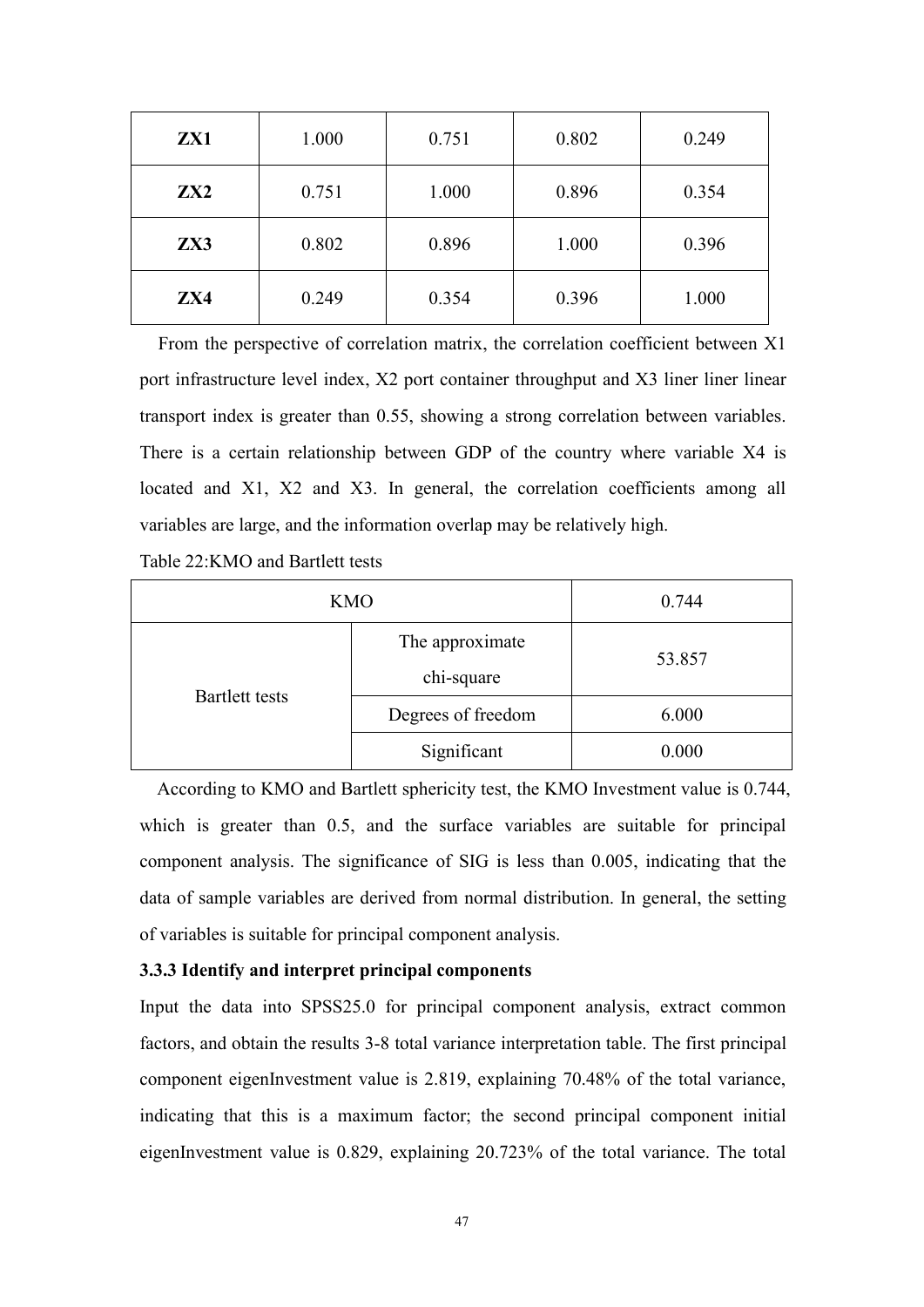variance of the two principal components accumulates 91.203%, higher than the standard of 85%.

|                |                     | Initial Eigenvalues |            |       | The sum of squares of the extraction load |            |
|----------------|---------------------|---------------------|------------|-------|-------------------------------------------|------------|
| Composition    | Percentage<br>Total |                     | Cumulative | Total | Percentage of                             | Cumulative |
|                |                     | of variance         | percentage |       | variance                                  | percentage |
|                | 2.819               | 70.480              | 70.480     | 2.819 | 70.480                                    | 70.480     |
| $\overline{2}$ | 0.829               | 20.723              | 91.203     | 0.829 | 20.723                                    | 91.203     |
| 3              | 0.256               | 6.405               | 97.608     |       |                                           |            |
| 4              | 0.096               | 2.392               | 100.000    |       |                                           |            |

Table 23:The interpretation of the total variance

Extraction method: principal component analysis

| Table 24: The composition matrix after rotation |  |
|-------------------------------------------------|--|
|-------------------------------------------------|--|

|           | <b>Component 1</b> | <b>Component 2</b> |
|-----------|--------------------|--------------------|
| <b>X1</b> | 0.914              | 0.064              |
| X2        | 0.917              | 0.214              |
| X3        | 0.929              | 0.251              |
| <b>X4</b> | 0.174              | 0.982              |

Extraction method: principal component analysis

Table 25:Component score coefficient matrix

|                | <b>Component 1</b> | <b>Component 2</b> |
|----------------|--------------------|--------------------|
| X1             | 0.404              | $-0.188$           |
| X <sub>2</sub> | 0.363              | $-0.023$           |
| X3             | 0.358              | 0.015              |
| X4             | $-0.197$           | 1.031              |

Extraction method: principal component analysis

Table 24 is the matrix table of principal component load. The first principal component has a large load on the variables X1 port basic level index, X2 port container throughput and X3 liner linear transport index. The second principal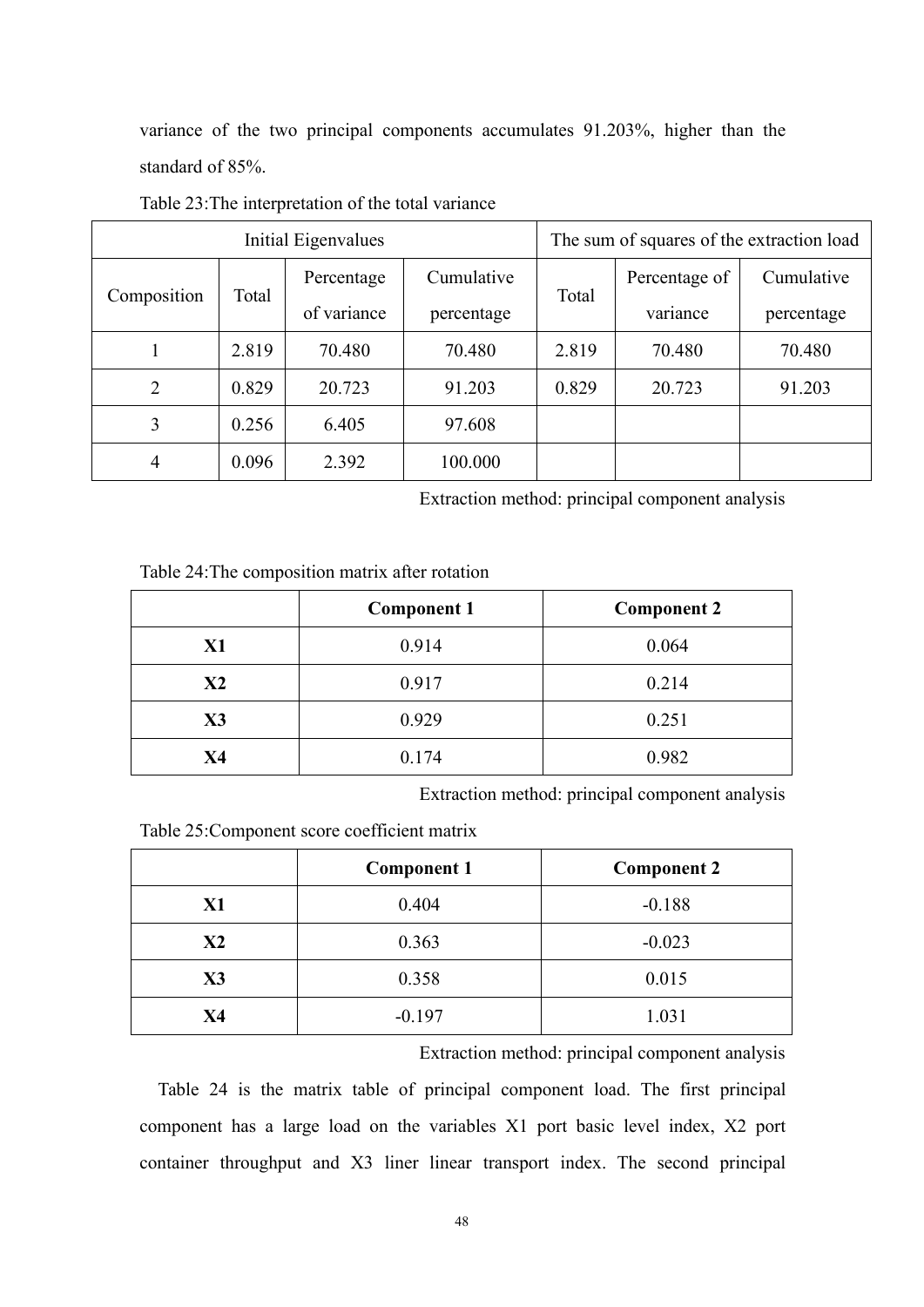component has a higher load on the GDP of the country where variable X4 is located.

# **3.3.4 Principalcomponent calculation and score**

(1)Calculation of eigenvectors

$$
eij = \frac{aij}{\sqrt{\lambda i}}
$$

Aij represents the load coefficient of the JTH variable in the principal component load matrix in the ith principal component before rotation: Eij represents the Investment value corresponding to the normalized orthogonal vector. According to the factor loading matrix, the first principal component Initial Eigenvalue is 2.819, and the second principal component Initial Eigenvalue is 0.829. The corresponding standard orthogonalized feature vectors are shown in Table 26:

|                | <b>Component 1</b> | <b>Component 2</b> |
|----------------|--------------------|--------------------|
| X1             | 0.240              | $-0.206$           |
| X2             | 0.216              | $-0.025$           |
| $\mathbf{X}$ 3 | 0.213              | 0.016              |
| <b>X4</b>      | $-0.117$           | 1.132              |

Table 26:Normalized eigenvector matrices

So we can get two principal component score functions:

 $F1 = 0.240ZX1 + 0.216ZX2 + 0.213ZX3 - 0.117ZX4$ 

 $F2 = -0.206ZX1 - 0.025ZX2 + 0.016ZX3 + 1.132ZX4$ 

F1 and F2 represent the first and second principal components of the Investment value of ports along the 21st Century Maritime Silk Road: ZX1,ZX2,ZX3 and ZX4 represent the standardized data of Investment value indicators of each country.

(2)Determination of principal component weight

According to the above analysis, the variance contribution rate of the first principal component is 70.480%, and the variance contribution rate of the second principal component is 20.723%. Therefore, the weight of the first principal component B1=0.7048, and the weight of the second principal component B2=0.20723.

(3)Principal component comprehensive score calculation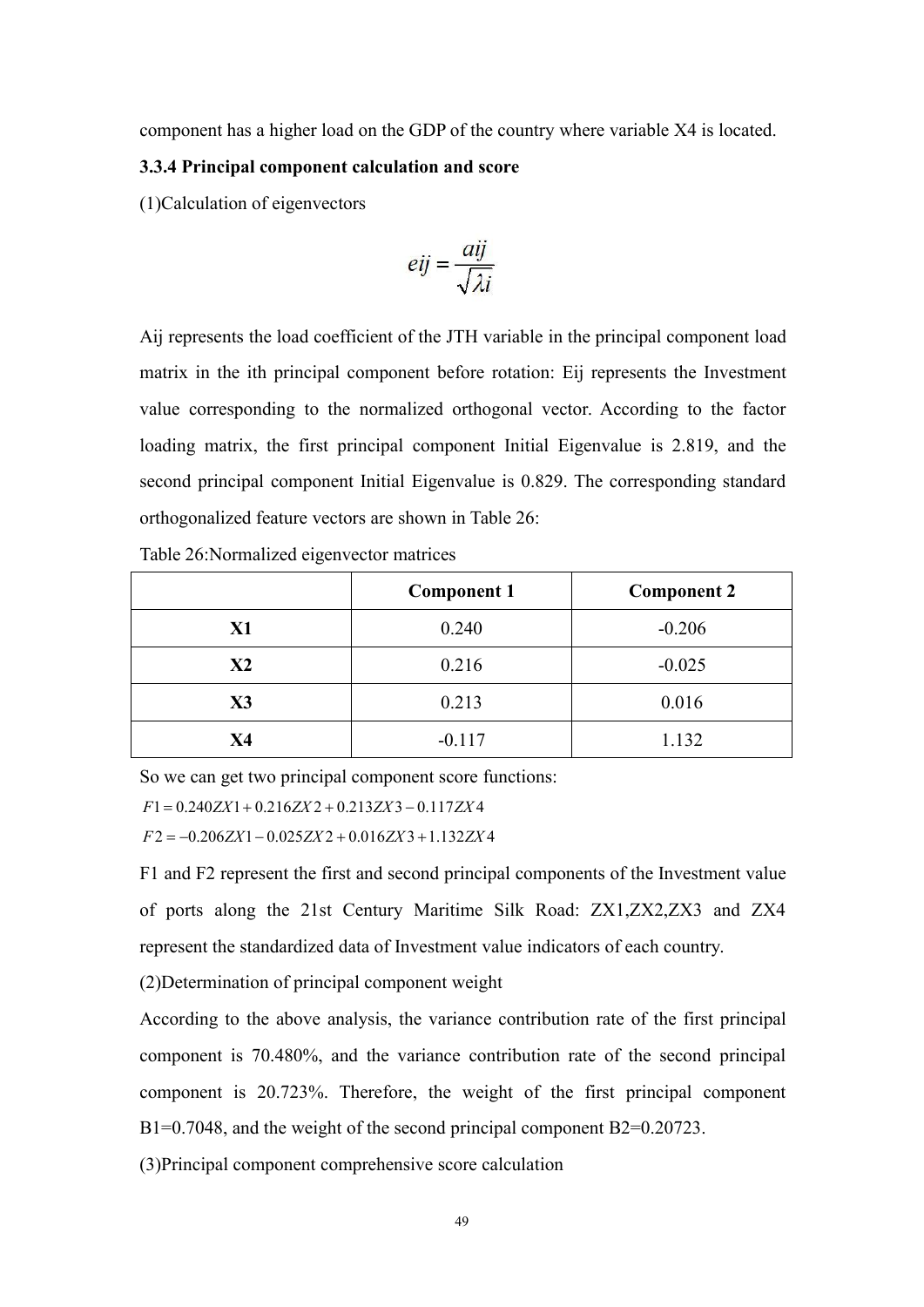The formula for calculating the comprehensive score of principal component is as follows :  $F = B_1F_1 + B_2F_2 + B_3F_3$ 

In this paper, SPSS25.0 is used to directly calculate the comprehensive score of Investment value of ports of various countries in 2018, as shown in Table 27:

Table 27:The Investment value of ports along the 21st Century Maritime Silk Road

| <b>Countries</b>               | F1       | F2       | $\mathbf F$ |
|--------------------------------|----------|----------|-------------|
| Malaysia                       | 0.936    | $-0.443$ | 0.568       |
| <b>Thailand</b>                | $-0.042$ | 0.127    | $-0.003$    |
| Cambodia                       | $-0.383$ | $-0.989$ | $-0.475$    |
| <b>Singapore</b>               | 1.617    | $-0.650$ | 1.005       |
| <b>Myanmar</b>                 | $-0.494$ | $-0.776$ | $-0.509$    |
| <b>Turkey</b>                  | $-0.020$ | 0.722    | 0.135       |
| Iran                           | $-0.301$ | 0.080    | $-0.195$    |
| Qatar                          | 0.069    | $-0.843$ | $-0.126$    |
| Saudi Arabia                   | 0.023    | 0.719    | 0.165       |
| <b>United Arab</b><br>emirates | 0.737    | $-0.441$ | 0.428       |
| <b>Bangladesh</b>              | $-0.556$ | $-0.267$ | $-0.447$    |
| Pakistan                       | $-0.149$ | $-0.376$ | $-0.183$    |
| Sri Lanka                      | 0.152    | $-0.850$ | $-0.069$    |
| <b>Ukraine</b>                 | $-0.496$ | $-0.544$ | $-0.462$    |
| <b>Spain</b>                   | 0.318    | 2.077    | 0.655       |
| <b>Italy</b>                   | $-0.234$ | 3.747    | 0.612       |
| <b>Greek</b>                   | 0.088    | $-0.570$ | $-0.056$    |
| <b>Netherlands</b>             | 0.785    | 0.616    | 0.681       |
| <b>Nigeria</b>                 | $-0.760$ | 0.178    | $-0.499$    |
| Algeria                        | $-0.686$ | $-0.394$ | $-0.565$    |

| was scored in 2018 |  |
|--------------------|--|
|--------------------|--|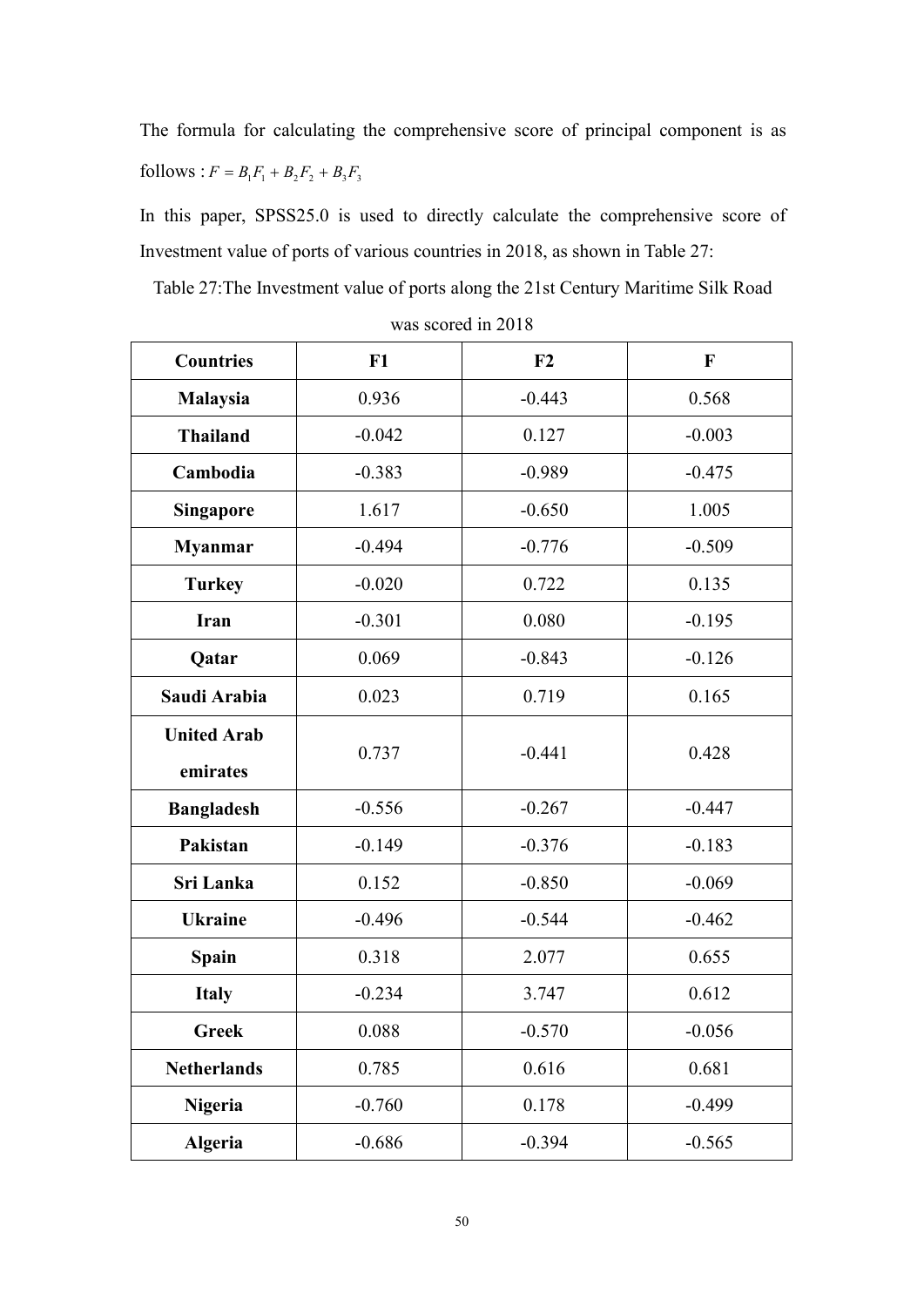| Libya | $-0.692$ | $-0.663$ | $-0.625$ |
|-------|----------|----------|----------|
| Egypt | 0.089    | $-0.462$ | $-0.033$ |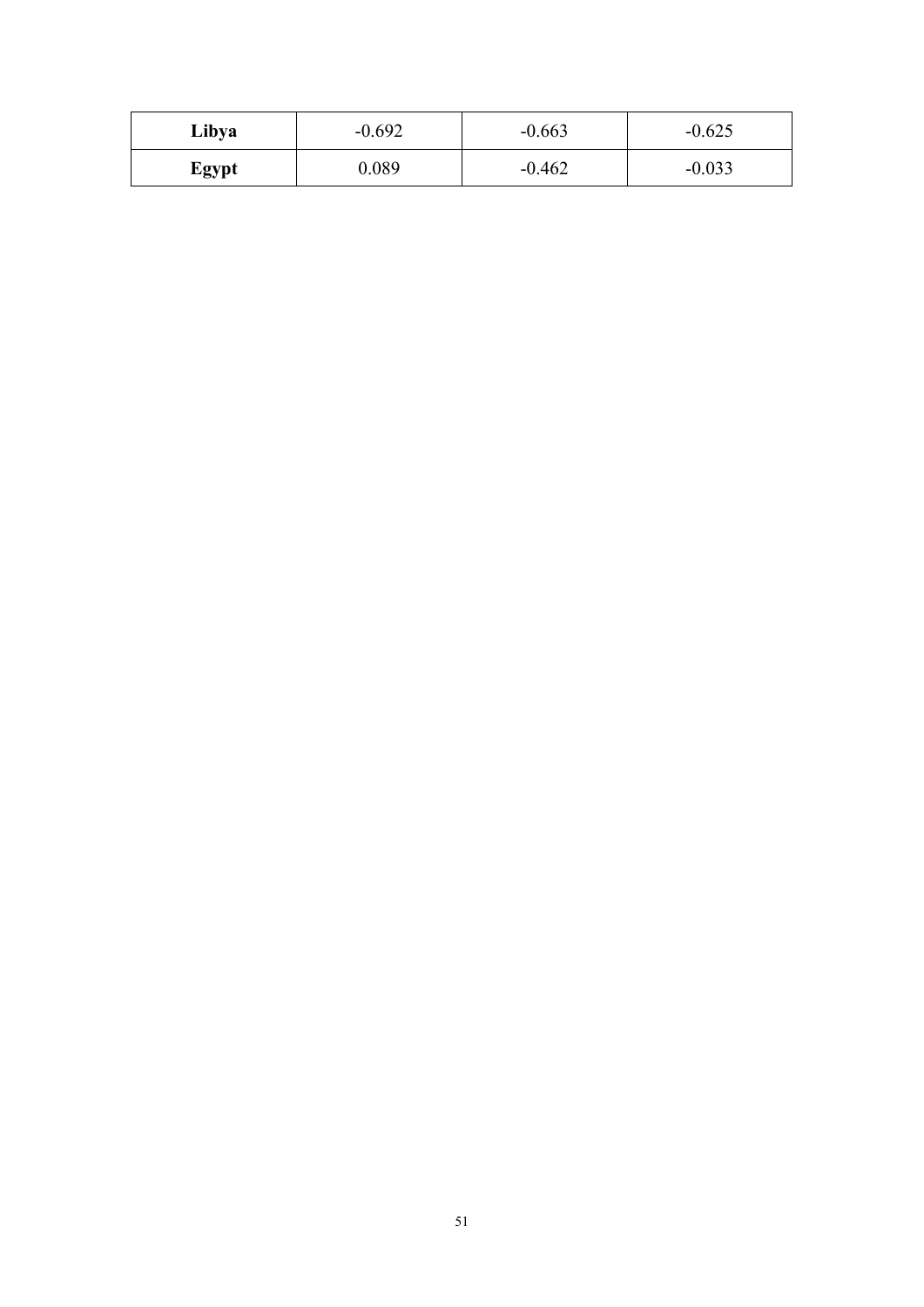# **Chapter 4: Evaluation and comparative analysis of port Investment value**

By the formula given by the third chapter and the data using SPSS25.0 can in turn calculated from 2015 to 2018, the 21st century the Investment value of countries along the maritime silk route of high and low, below shall be carried out in accordance with the regional sort.

# **4.1 Evaluation result of regional port Investment value**

|      | <b>Malaysia</b> | <b>Thailand</b> | Cambodia | <b>Singapore</b> | <b>Myanmar</b> |
|------|-----------------|-----------------|----------|------------------|----------------|
| 2015 | 0.538           | $-0.021$        | $-0.672$ | 0.923            | $-0.673$       |
| 2016 | 0.539           | $-0.018$        | $-0.598$ | 0.966            | $-0.624$       |
| 2017 | 0.547           | $-0.019$        | $-0.488$ | 0.994            | $-0.591$       |
| 2018 | 0.568           | $-0.003$        | $-0.475$ | 1.005            | $-0.509$       |

Table 28:Investment value of regional ports(Southeast Asia)

Data source :SPSS25.0 calculation

Table 28 shows the Investment value estimation of the Investment value of ports of countries in Southeast Asia. From 2015 to 2018, the Investment value of ports of Singapore and Malaysia has always been the top two in Southeast Asia, mainly because of the good level of national economic development and the perfect infrastructure of ports. What is more important is that Singapore and Malaysia are located in the absolute geographical advantage of the shipping industry - the Strait of Malacca, the Strait of Malacca enables the region to develop transit trade. Cambodia and Myanmar are currently at the inferior level in Southeast Asia in terms of the Investment value of their ports, but on the other hand, it also indicates that there is a large room for improvement in this region.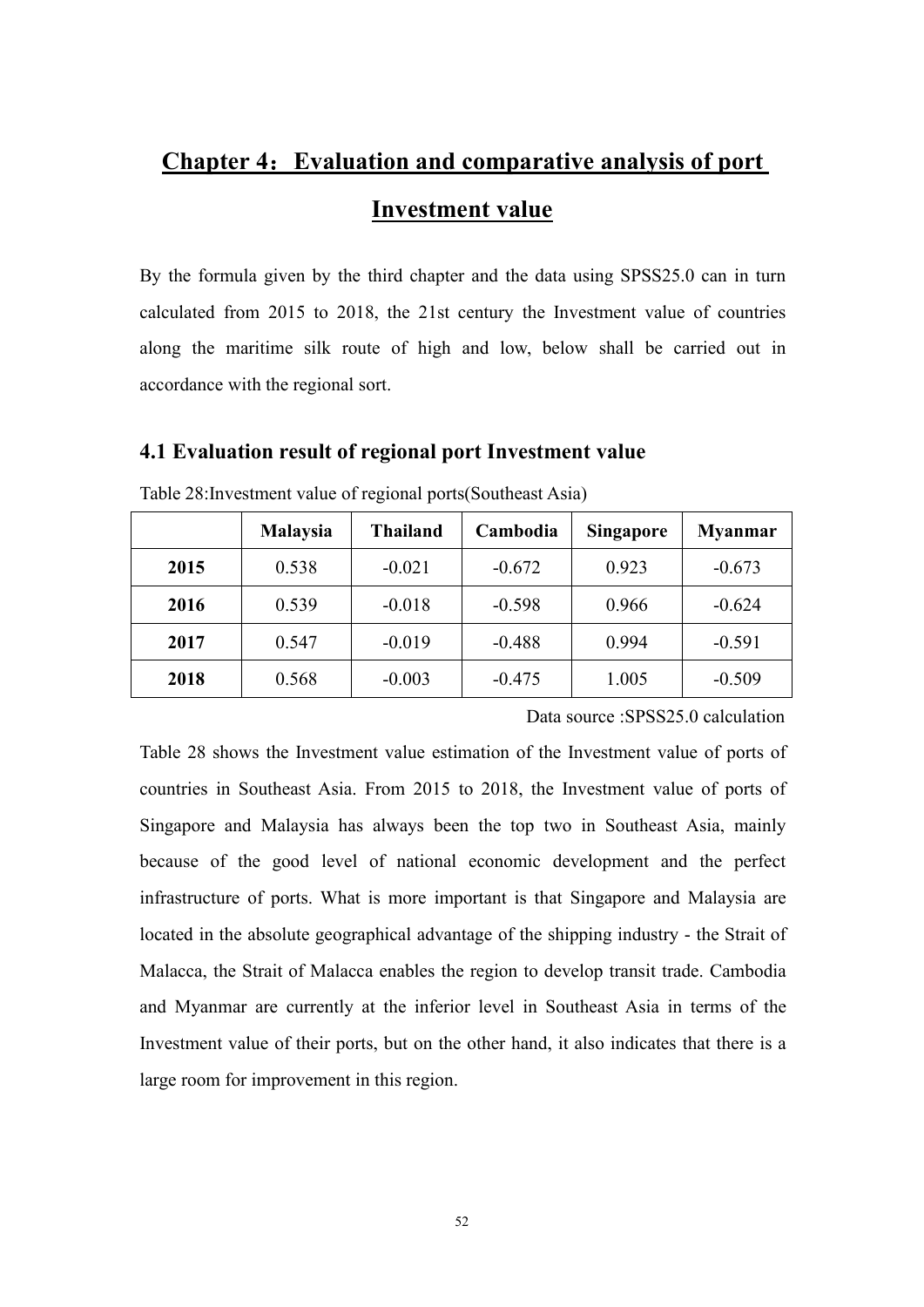|      | <b>Turkey</b> | Iran     | Qatar    | Saudi<br>Arabia | <b>United</b><br>Arab<br>emirates |
|------|---------------|----------|----------|-----------------|-----------------------------------|
| 2015 | 0.127         | $-0.212$ | $-0.129$ | 0.154           | 0.419                             |
| 2016 | 0.129         | $-0.213$ | $-0.130$ | 0.156           | 0.422                             |
| 2017 | 0.134         | $-0.211$ | $-0.128$ | 0.159           | 0.426                             |
| 2018 | 0.135         | $-0.195$ | $-0.126$ | 0.165           | 0.428                             |

Table 29:Investment value of regional ports(Middle East)

Data source :SPSS25.0 calculation

Table 29 shows the Investment value scores of ports in the Middle East region of the 21st Century Maritime Silk Road. From 2015 to 2018, Saudi Arabia and the United Arab Emirates scored higher, mainly because they are both Persian Gulf coastal countries and the world's most major oil producers with developed oil trade. Qatar and Iran scored low on the Investment value of their ports in the region, mainly because of political instability and the long history of international sanctions.

|      | <b>Bangladesh</b> | Pakistan | Sri Lanka |
|------|-------------------|----------|-----------|
| 2015 | $-0.619$          | $-0.212$ | $-0.097$  |
| 2016 | $-0.612$          | $-0.208$ | $-0.093$  |
| 2017 | $-0.566$          | $-0.198$ | $-0.087$  |
| 2018 | $-0.447$          | $-0.183$ | $-0.069$  |

Table 30:Investment value of regional ports(South Asia)

Data source :SPSS25.0 calculation

Table 30 shows the Investment value scores of ports in South Asian countries along the 21st Century Maritime Silk Road. Overall, the region's score in the world, the medium level, but the score is growing very quickly in recent years, the reason is that South Asia is the 21st century along the maritime silk route layout of key areas, such as the construction of China and Pakistan's gwadar cooperation, China and Sri Lanka Colombo port cooperation, China's cooperation with chittagong, Bangladesh, etc. The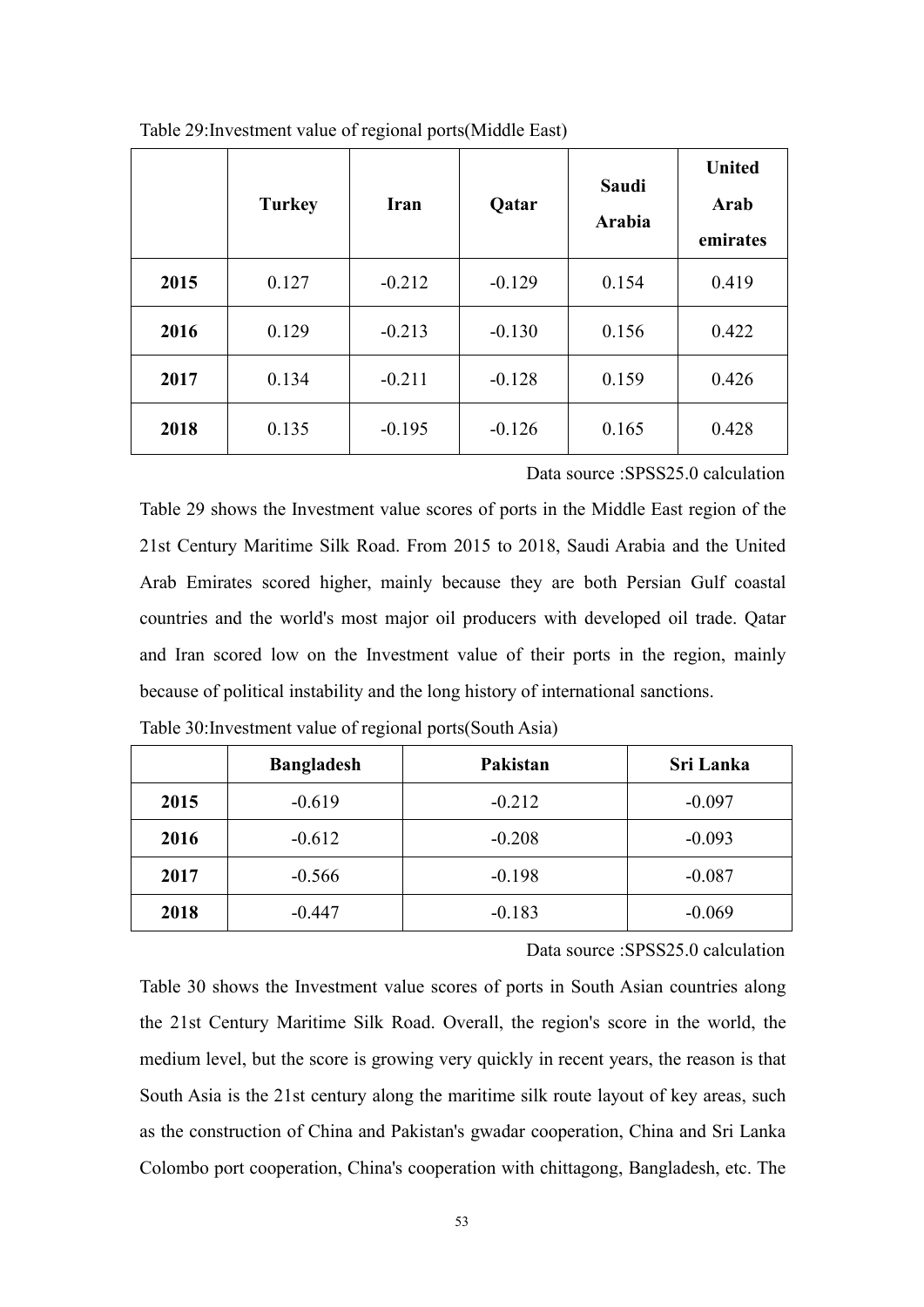cooperation between China and the above countries has greatly improved the infrastructure level and container throughput of the ports in the region, so the Investment value of the ports is also rising rapidly.

|      | <b>Ukraine</b> | <b>Spain</b> | <b>Italy</b> | <b>Greek</b> | <b>Netherlands</b> |
|------|----------------|--------------|--------------|--------------|--------------------|
| 2015 | $-0.468$       | 0.643        | 0.596        | $-0.078$     | 0.669              |
| 2016 | $-0.468$       | 0.644        | 0.598        | $-0.069$     | 0.671              |
| 2017 | $-0.465$       | 0.651        | 0.605        | $-0.066$     | 0.673              |
| 2018 | $-0.462$       | 0.655        | 0.612        | $-0.056$     | 0.681              |

Table 31:Investment value of regional ports(Europe)

Data source :SPSS25.0 calculation

Table 31 shows the Investment value scores of ports in European countries along the 21st Century Maritime Silk Road. On the whole, the Investment value of local ports in Europe has a high score, because the countries in Europe have developed economy, perfect market economy system, perfect port infrastructure and high level of operation automation. The most important form of China's investment in Europe is equity control, among which the most famous is the participation of COSCO in the Piraeus Port in Greece, which makes the Investment value of Greece's ports rise rapidly in recent years due to the economic crisis.

|      | <b>Nigeria</b> | <b>Algeria</b> | Libya    | Egypt    |
|------|----------------|----------------|----------|----------|
| 2015 | $-0.355$       | $-0.602$       | $-0.612$ | $-0.039$ |
| 2016 | $-0.272$       | $-0.568$       | $-0.597$ | $-0.035$ |
| 2017 | $-0.485$       | $-0.544$       | $-0.601$ | $-0.061$ |
| 2018 | $-0.499$       | $-0.565$       | $-0.625$ | $-0.033$ |

Table 32:Investment value of regional ports(Africa)

Table 32 shows the score of the Investment value of African ports. On the whole, it is not difficult to see that the Investment value of ports in Africa is low. Egypt, the highest country, scored only -0.033 points in 2018. The reasons are the sluggish level of economic development in Africa, backward infrastructure, domestic political chaos in some countries and the long-term impact of wars.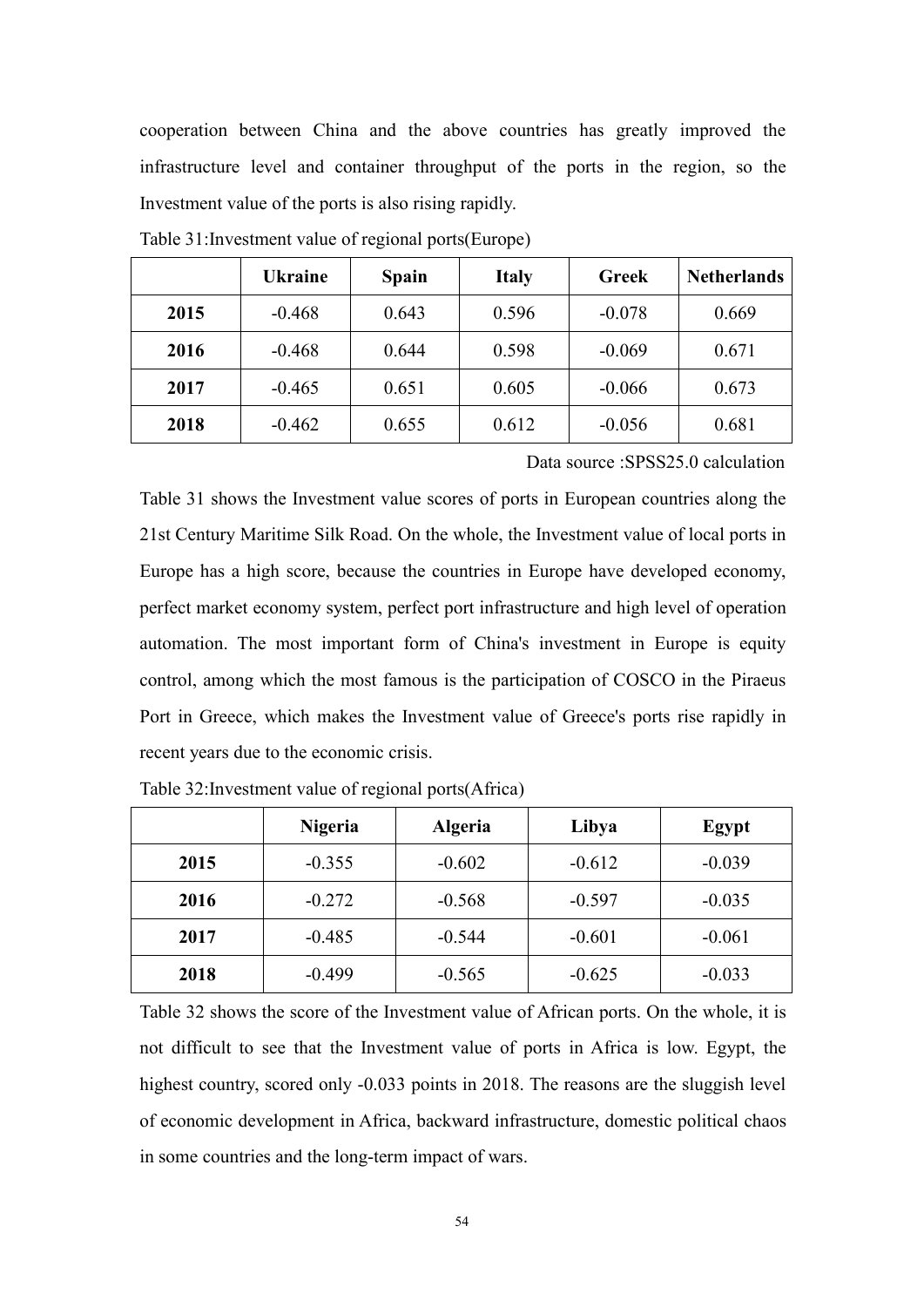### **4.1.1 Comparative analysis ofInvestment value of each region**

By comparing the Investment value of ports in Southeast Asia, the Middle East, South Asia, Europe and Africa, it can be seen that the region with the highest score of port Investment value is Europe and Southeast Asia, among which the most prominent country is Singapore. The region with the lowest port Investment value is Africa, where port infrastructure development is backward and the economy is underdeveloped. Therefore, investment in port construction in this region will face huge challenges and it is difficult to gain profits in a short period of time.

## **4.1.2 Investment value Orientation of Southeast Asia Ports**

In the study of the Investment value of the ports of Southeast Asian countries, the most noteworthy ones are Singapore and Malaysia, which guard the Malacca Strait. Singapore and Malaysia are far higher than other countries in the Investment value score above, which is closely related to their geographical location. The Strait of Malacca is one of the busiest shipping lanes in the world.It is the gateway for maritime traffic between the Pacific and Indian Oceans. Today, the Strait of Malacca accounts for a quarter of world trade and a quarter of oil carriers pass through the strait. The Strait of Malacca is known in the world as the "crossroads of the sea" and "lifeline of the sea". The investment and construction of ports around the Strait of Malacca is in line with China's goal of investment and development of ports along the 21st Century Maritime Silk Road. [33]Currently, there are two major Chinese investment projects in Malaysia and Singapore: the Royal Port in Malaysia and the Port Berth Agreement in Singapore. The investment and construction of a port near the Strait of Malacca has the following two meanings:1. It is conducive to promoting the construction of a major international logistics channel and meeting the needs of international shipping development. A day after the ships of the malacca strait and China about 80%, 80% of China's oil imports from the Middle East through the channel, so China support huang jing port deep-water wharf construction is the Chinese government control over their own economy, China has 99 years after the completion of the project of the franchise and huang jing Hong Kong land ownership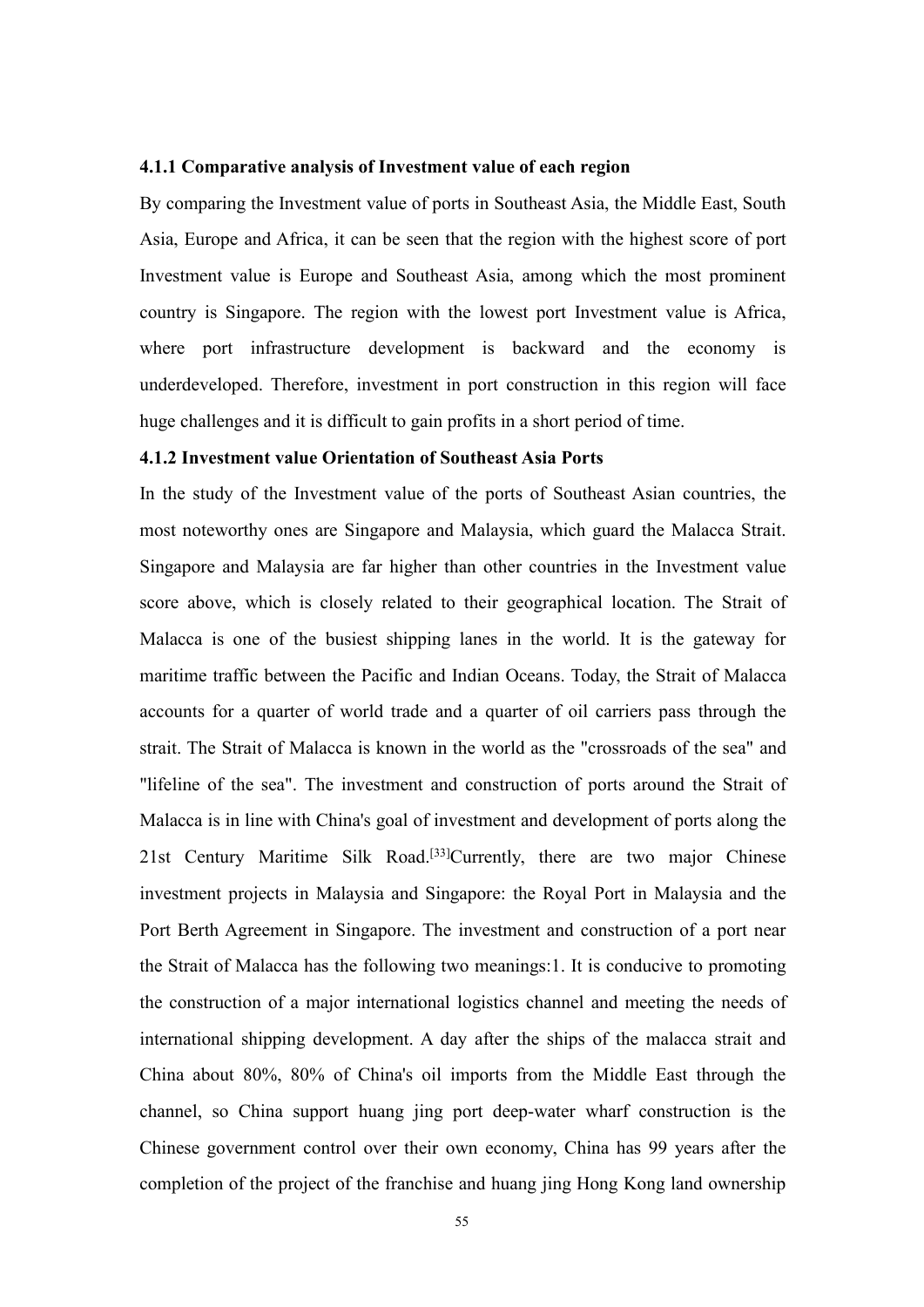of artificial islands, It will help China win the initiative in the Strait of Malacca and stabilize the overall situation of China's economic and trade development. 2. It conforms to the development vision of the 21st Century Maritime Silk Road and consolidates China's strategic position in Southeast Asia. The strait of malacca in the past for a long time without any project cooperation and China, as China's energy throat, once the country along the unpredictable risks will bring great obstacles to China's energy transport, so in Singapore and Malaysia have reliable anchorage port can help China in the region have their own voice. The choice of investment and port construction in Malacca is also in line with the vision of economic complementarity, practical cooperation and win-win development proposed by the 21st Century Maritime Silk Road.

In addition to the most important area of the Malacca Strait, Kyaukpyu port in Myanmar is also of Investment value. Although geographically myanmar does not have big advantage in particular, but investment in Burma after building part of the oil carrier can be directly shipped in the port to unload the Middle East oil, and through the oil pipeline to China, no need to get through the malacca strait and south China sea, can largely avoid energy dilemma brought by the political impact other countries.

### **4.1.3 Investment value Orientation of Middle East Ports**

Saudi Arabia and the United Arab Emirates scored highest on the Investment value of ports among Middle Eastern countries. That's because the two countries are among the world's largest oil exporters, with the region exporting 80 percent of the world's oil. China's oil supply depends on exports from Middle Eastern countries. As a result, Saudi Arabia and the UAE also have the most developed port infrastructure and economy in the region.China should be in line with international standards in port construction. Participating in the construction of global smart port system is the future development direction of China's port industry. The connotation of smart port includes: intelligent, green and integrated transportation system; Efficient and competitive system equipment; Energy conservation and efficient use of energy; Positive influence on regional economic development; Safety and environmental friendliness. The premise of smart port construction is sound port infrastructure. For example, the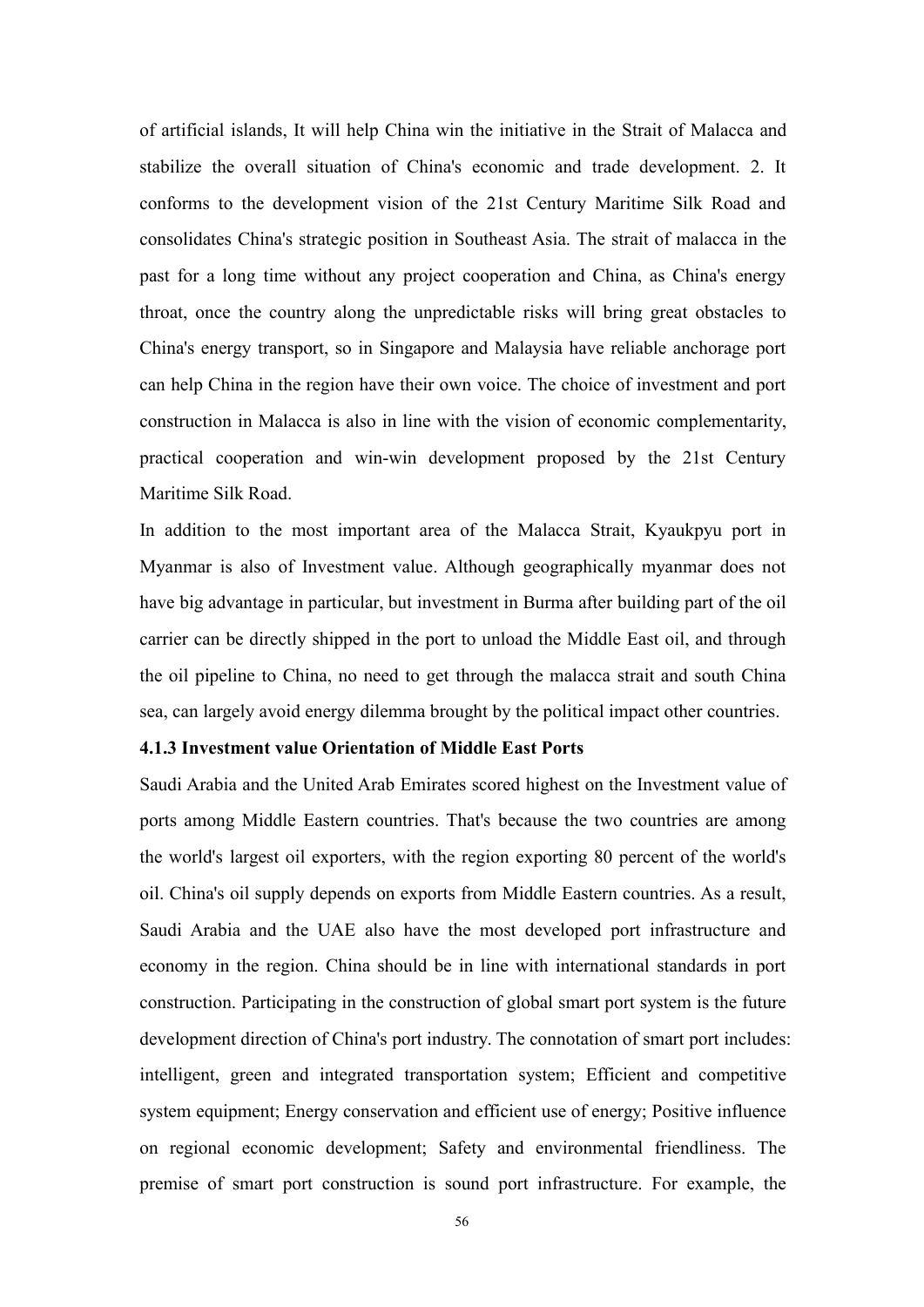operation and investment of COSCO Shipping in UAE Khalifa Port in 2016 and the operation and investment of Power Construction of China in King Salman International Integrated Port Facility project in 2018 are all good attempts for smart port. Therefore, to strengthen the investment in port construction in this region is the actual embodiment of the Investment value evaluation of ports. [34]

## **4.1.4 Investment value orientation of South Asia ports**

In South Asia, Bangladesh, Pakistan and Sri Lanka's Investment value scores very close, China is now in the three countries have port, the cooperation of investment projects, such as China and rebuilding work to chittagong, Bangladesh, China and Sri Lanka Colombo port cooperation, cooperation between China and Pakistan's gwadar port construction. The Investment value of the ports of these three countries has been rising rapidly in recent years under the cooperation with China, which has a great development prospect and long-term Investment value. Taking Gwadar Port for example, it has an excellent geographical location. Currently, it is the third largest deep-water port in Pakistan, which guards the Strait of Hormuz in the Persian Gulf and faces the Arabian Sea in the Indian Ocean to the south. It is an important coastal transit point for entering and leaving the Persian Gulf in the north, reaching Africa in the south and the Red Sea in the west. It is an important transportation hub along the "21st Century Maritime Silk Road" with countries in West Asia, the Middle East, South Asia, Africa and Europe, and a strategic economic development area to be developed. Gwadar Port has a good prospect for economic development. Located in the exclusive economic zone of Pakistan, Gwadar Port is rich in fish and seafood, and the nearby port area is very rich in mineral resources and gasoline resources. It has become one of the regions with relatively rich human resources, capital and technology in Pakistan. The political status of Gwadar Port is unique.<sup>[35]</sup>As a country that believes in Islam, Gwadar Port is the most important port connecting the Arabian Peninsula with the same belief. Supported by the common belief, it will be built into a regional economic and trade center with the exchange of oil and other resources as the medium and the goal of win-win cooperation. It is expected to deepen economic cooperation among countries in the region, including China, and effectively advance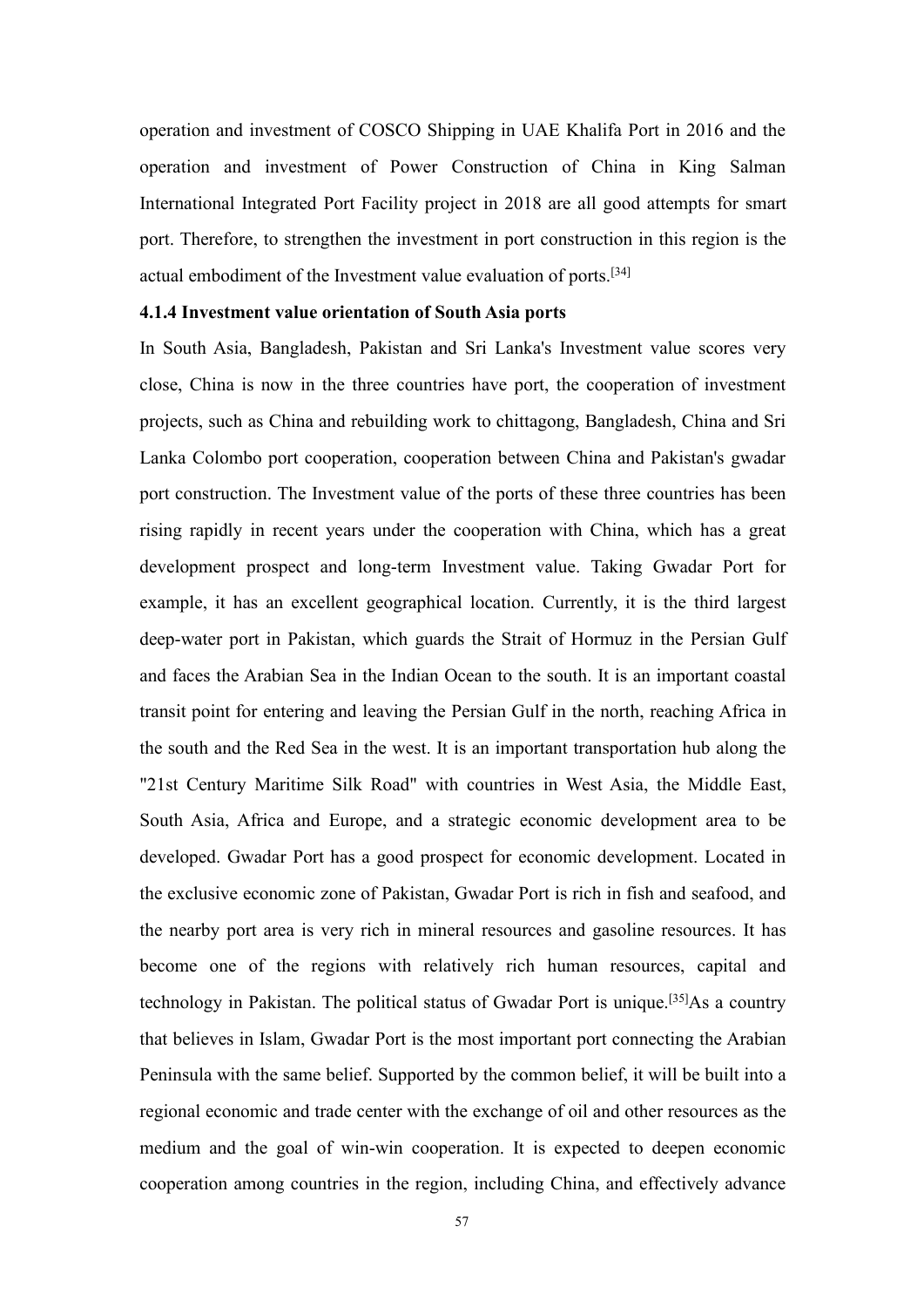regional economic integration. Sri Lanka's Colombo Port is also an important international port for the import and export of goods between Sri Lanka and India, and its influence radiates to the whole South Asia region. Therefore, the ports of South Asian countries are of long-term Investment value.

## **4.1.5 Investment value orientation of Europe ports**

Among the European countries, the countries with higher port Investment value are Spain, Italy and the Netherlands, but it is worth noting that the Investment value of Greece's port has also risen very rapidly in recent years. The Investment value of ports in Europe is divided into two orientations: economic benefit and geographical benefit. Like China's COSCO shipping to acquire EUROMAX Rotterdam port, Spain Naotum port, Italy equivalent behavior such as the largest container terminal is the purpose of economic benefit, because of the developed countries of Europe port infrastructure, early don't need to spend a lot of money for infrastructure construction, and the trade of developed countries, Investment in ports in the region can maximize economic benefits. For example, China's investment in the Piraeus port in Greece is more for the construction of the "China-Europe Land and Sea Express Line". Piraeus Port is a transit port for ships to go to the Atlantic Ocean through the Mediterranean Sea, the Indian Ocean through the Red Sea, and the Black Sea through the Sea of Marmara, connecting the Balkan Peninsula, southern Europe, the Black Sea and Western Europe, Central and Eastern Europe, the Middle East, and Africa. [36] Its geographical location is very important. The China-Europe Sea and Land Express Line, when completed, will open up a new and convenient route for China's import and export trade with Europe, which will shorten at least 7-11 days compared with the traditional route.

#### **4.1.6 Investment value orientation of Africa ports**

Among African countries, only Egypt has a high port Investment value. The port Investment value of other countries is at the lowest level in the world and fluctuates greatly, which is caused by national politics and economy. Therefore, in the region of African countries, the port investment direction should be focused on Egypt- the country guarding the Suez Canal. Egypt is the geographical intersection "area" initiative, promoting the construction of "area" is difficult to circumvent the important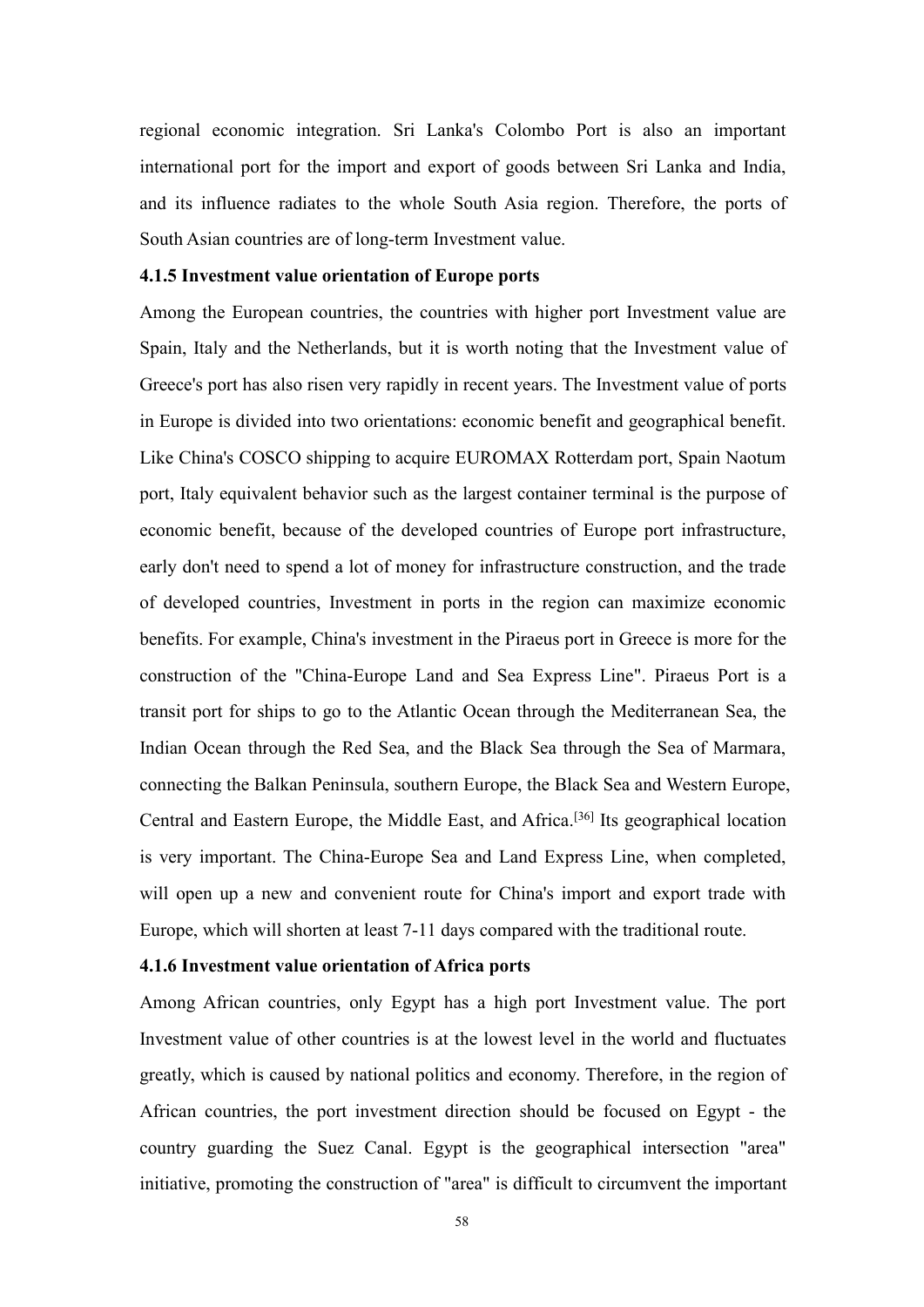country, Egypt's main port city of Alexandria, port said, du mia, suez port, etc., but now only Hong Kong group as the main contractors and operators participate in suha port and du mia port expansion project of the two ports. In general, China's direct investment and construction of port projects in Egypt is relatively limited, and the projects it participates in are basically port service functional projects and port peripheral supporting facilities projects. From the perspective of investment scale and Investment value chain level of the acquired projects, China is still in the initial stage of participation. Nevertheless, it is of great significance for China to invest in Egypt's port construction. As a key country in China's "21st Century Maritime Silk Road" strategy, China's participation in the all-round construction of Egypt's port and its surrounding infrastructure essentially promotes the realization of the "Maritime Silk Road" construction goal. China's participation in and investment in Egypt's port construction has improved the infrastructure of Egypt's ports and industrial parks, effectively promoted the division of labor and cooperation in the industrial chain, and thus accelerated China-Egypt cooperation on international production capacity.

## **4.2 Investment Suggestions based on the current state of the port**

## **4.2.1 Proposals for cooperation and government**

Most of China's port cooperation projects on the "21st Century Maritime Silk Road" are focused on the ports on important shipping routes in the South China Sea region, such as Singapore Port, King Port, Kuala Lumpur Port, Kyaukpyu Port, etc. Southeast Asian countries have common interests in port cooperation, which is the basis of establishing regional port cooperation mechanism. The author believes that port cooperation should continue to develop in the following three directions: the construction of port infrastructure and shipping routes, the improvement of port facilitation and the promotion of port security.

At present, the trade between China and Southeast Asian countries is dominated by port transportation, so the port infrastructure construction has a huge realistic demand.<br>The measures that can be taken to improve port infrastructure construction include dredging sea lanes, increasing port berths, expanding port throughput, and allocating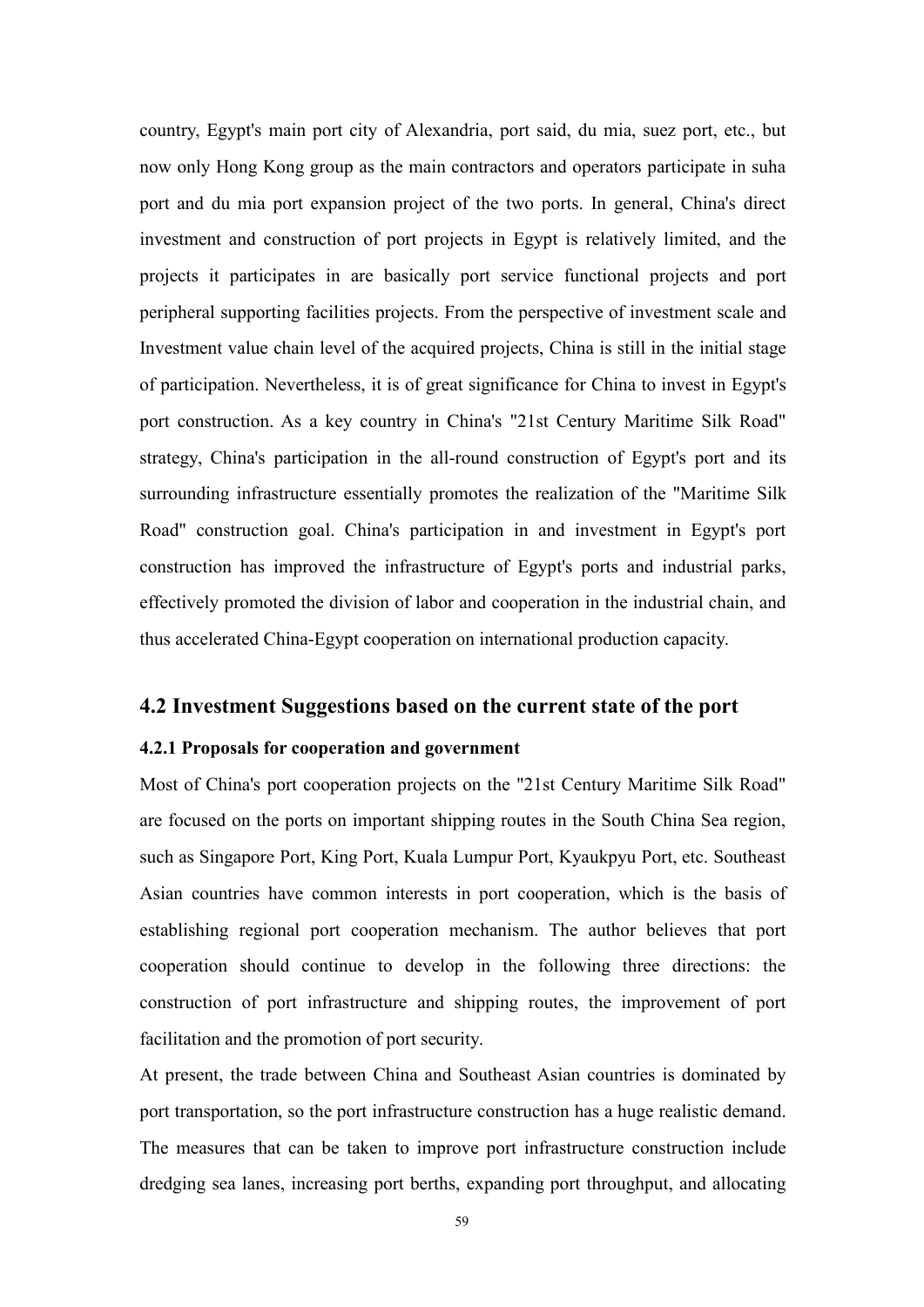handling facilities and equipment. In the construction of routes, we can expand the number of regional routes between countries and speed up liner flights.

Since the establishment of port cooperation between China and other countries, the development direction has been to improve the degree of port facilitation and port service efficiency, promote the efficiency of port logistics and unify and coordinate customs clearance standards. For example, port electronic data sharing, "single window certification", AEO certification and other initiatives.

Port security construction is also an important part of port cooperation. The cooperative ports should make joint efforts under the framework of the International Maritime Organization (IMO) to strengthen work in the areas of port state supervision, port safety and maritime security and Marine environmental protection. In cooperation to carry out the United Nations convention on the law, international convention on safety of life at sea, the international convention on the prevention of pollution, the international safety management rules.

The implementation of the 21st-Century Maritime Silk Road initiative is a comprehensive strategy involving politics, economy, culture, and diplomacy. The Chinese government can take the following measures to promote overseas port cooperation: 1. We will promote port construction and connectivity. We will develop the Marine industry and strengthen the foundation for cooperation. We will reform the financial mechanism and investment framework and encourage financial cooperation. We will formulate new economic rules and build a platform for trade cooperation. To invest in more ports overseas, China needs to establish an open economic system and develop in harmony with the rest of the world.

#### **4.2.2 Proposals for construction and investment**

China's port construction projects on the "21st Century Maritime Silk Road" are distributed in various continents, such as Kuantan Port in Malaysia, Colombo Port and Hambantota Port in Sri Lanka, Kyaukpyu Port in Myanmar, Gwadar Port in Pakistan, King Port in Malaysia, and Euromax Terminal in Rotterdam. In recent years, as the increment of domestic port infrastructure slows down, domestic port construction enterprises are forced to go overseas. It has become a general trend to invest in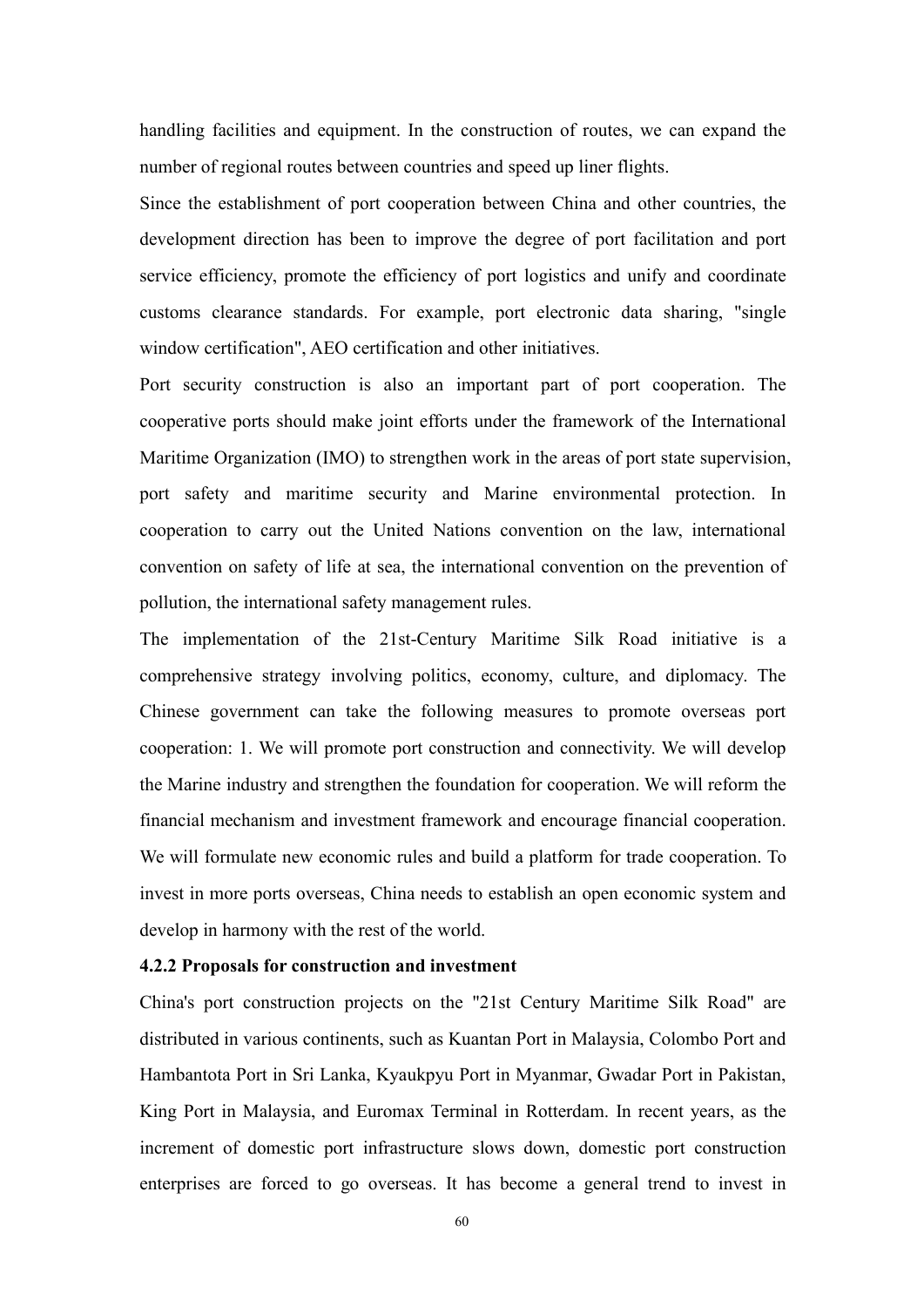overseas However, overseas investment is faced with great potential risks:

1. Political risk: Political risk refers to the political instability of some countries in port construction, which will delay the port construction project and bring huge hidden danger once the change occurs.

2. Security risk: Security risk refers to the impact of war and terrorist attacks on the port construction of the country where the port is located

3.Economic risk:Economic risk means that different countries have different Economic systems, some countries have trade protection, port investment may not bring profits, resulting in financial losses.

4. Legal risk: Legal risk refers to the fact that the laws of the country in which the port is invested may hinder the process of port investment.

Therefore, China's overseas port investment should investigate these five potential risks in advance, reasonably avoid or transfer risks, and reduce the potential risks to a minimum.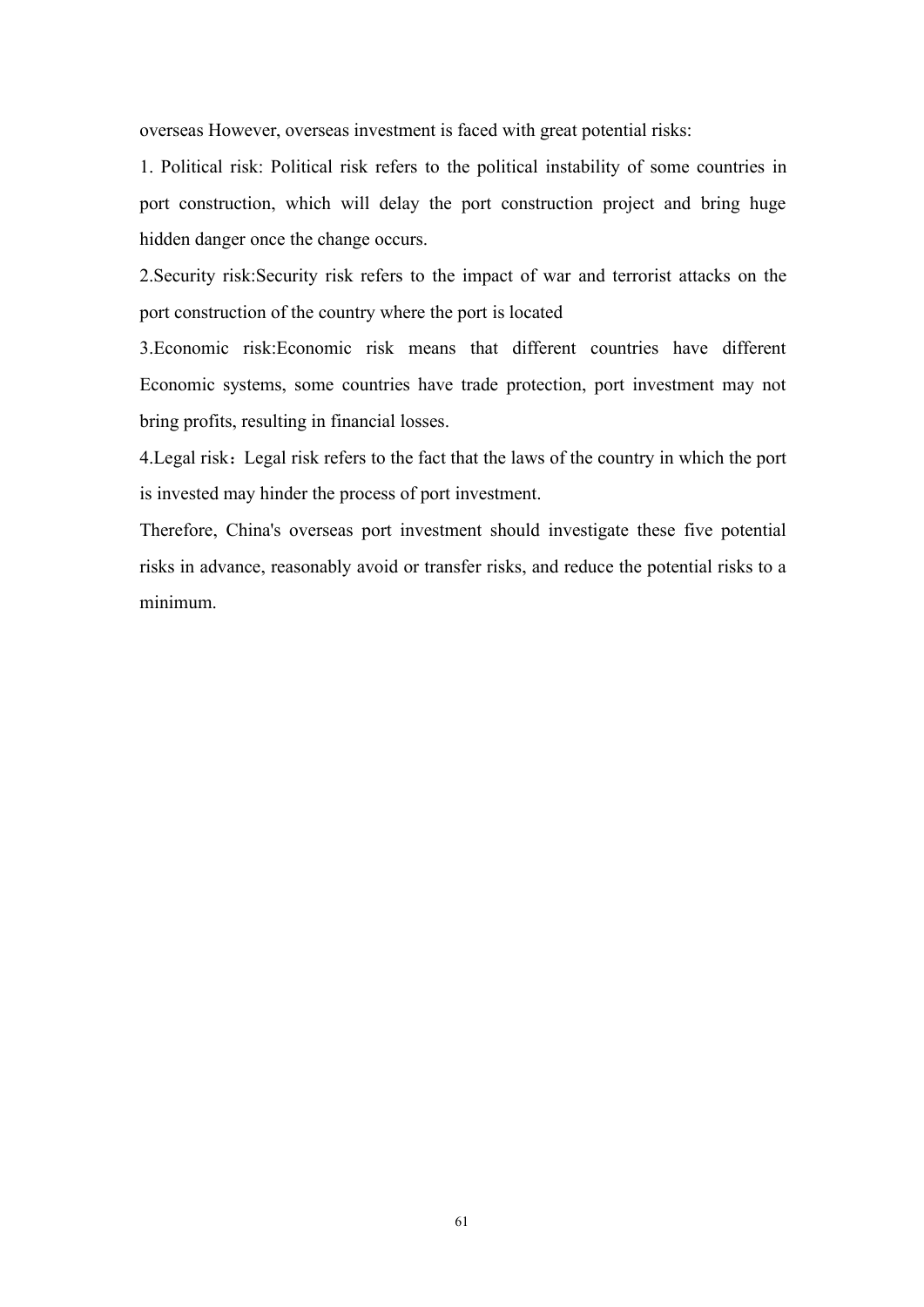## **Chapter 5**:**Summary and Outlook**

### **5.1 Summary**

This paper uses the principal component analysis method to evaluate the Investment value of the ports of the countries along the Maritime Silk Road in the 21st century from 2015 to 2018. Based on the evaluation, combined with qualitative analysis (political factors, geographical factors, economic factors) Evaluate the development direction of the national port strategy in each region. Concluded as follow:

1. The Investment value of the port largely depends on the geographical location of the port. For example, the ports close to the Strait of Malacca, the Strait of Hormuz, and the Suez Canal have great political and economic Investment value. The corresponding ports are Huangjing Port, Gwadar Port, and Port Said.

2. The port's infrastructure construction and regional economy also largely affect the Investment value of the port. For example, in Europe, investing in port construction in this region can greatly shorten the investment return period and has an advantage in economic Investment value. Corresponding ports are Rotterdam EUROMAX Terminal, Italy Dowa Port, Greece Piraeus Port.

3. The Investment value of China's investment and establishment of a port can increase significantly in a short period of time. Therefore, when considering the Investment value of the port, the current Investment value score should not be considered alone. Long-term strategic vision should be taken into consideration. Long-term Investment value.

4. When investing in a port, it will face many risks, such as political risk, security risk, economic risk, and legal risk. Investors should fully understand the political, economic, and legal policies of the port country before investing. Factors of port investment and construction.

#### **5.2 Outlook**

The port is a key carrier for the implementation of the 21st Century Maritime Silk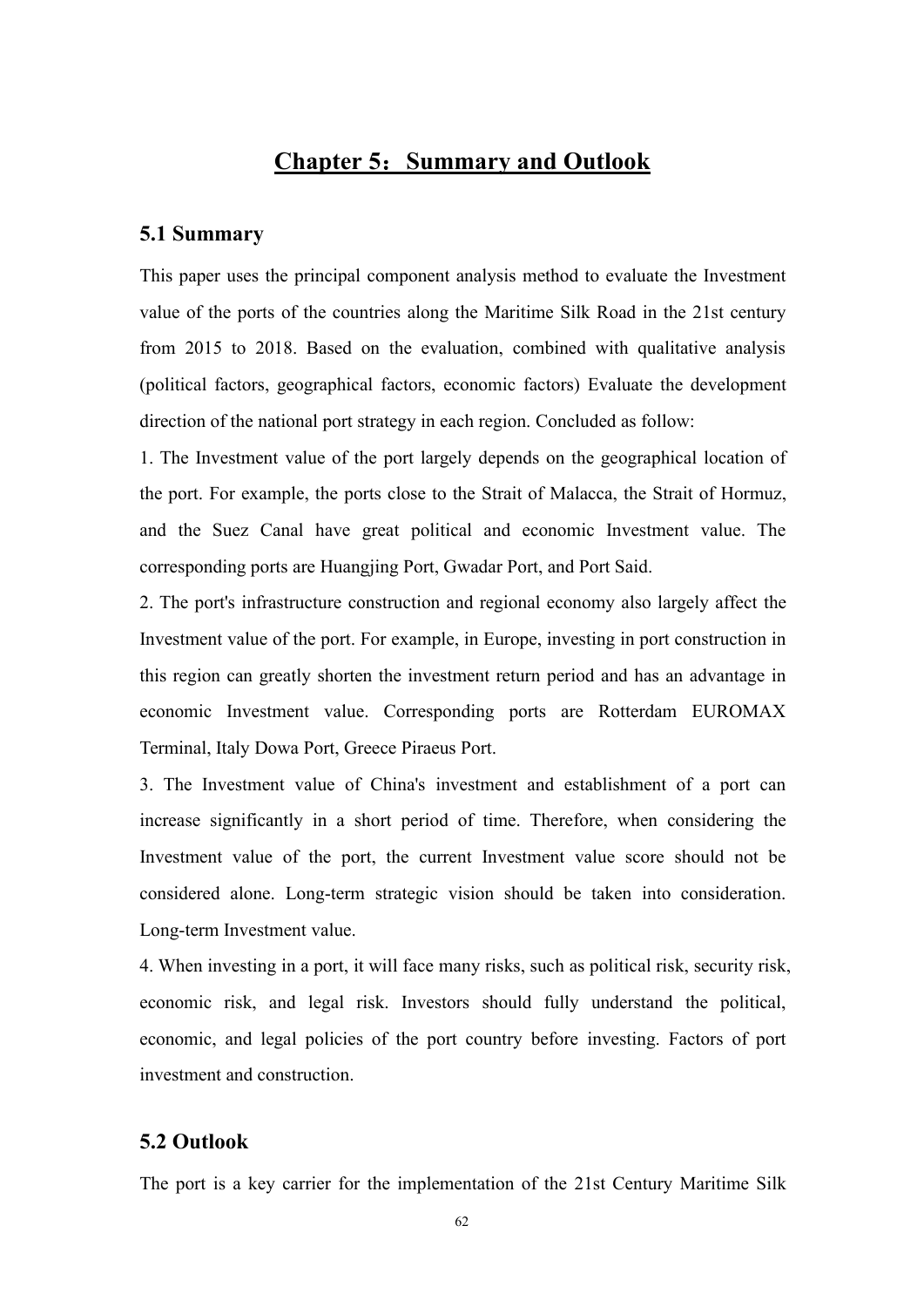Road Initiative, and an important node for strengthening the interconnection of the infrastructure of the countries along the Maritime Silk Road. This article puts forward two constructive suggestions to enhance the Investment value of the port through the above exploration:

1. Strengthen the construction of port infrastructure and improve the level of port operations. The level of port hardware infrastructure is an important indicator to measure the Investment value of ports.Investment operators should increase financial investment, carry out targeted port infrastructure upgrade plans, and improve the number of port channels, channel depths, and number of berths. Use advanced operating concepts to improve port operations.

2. Develop the construction of a global smart port system. Use the new generation of intelligent network data such as big data and artificial intelligence to build a smart port and build a smart, green, and integrated transportation system.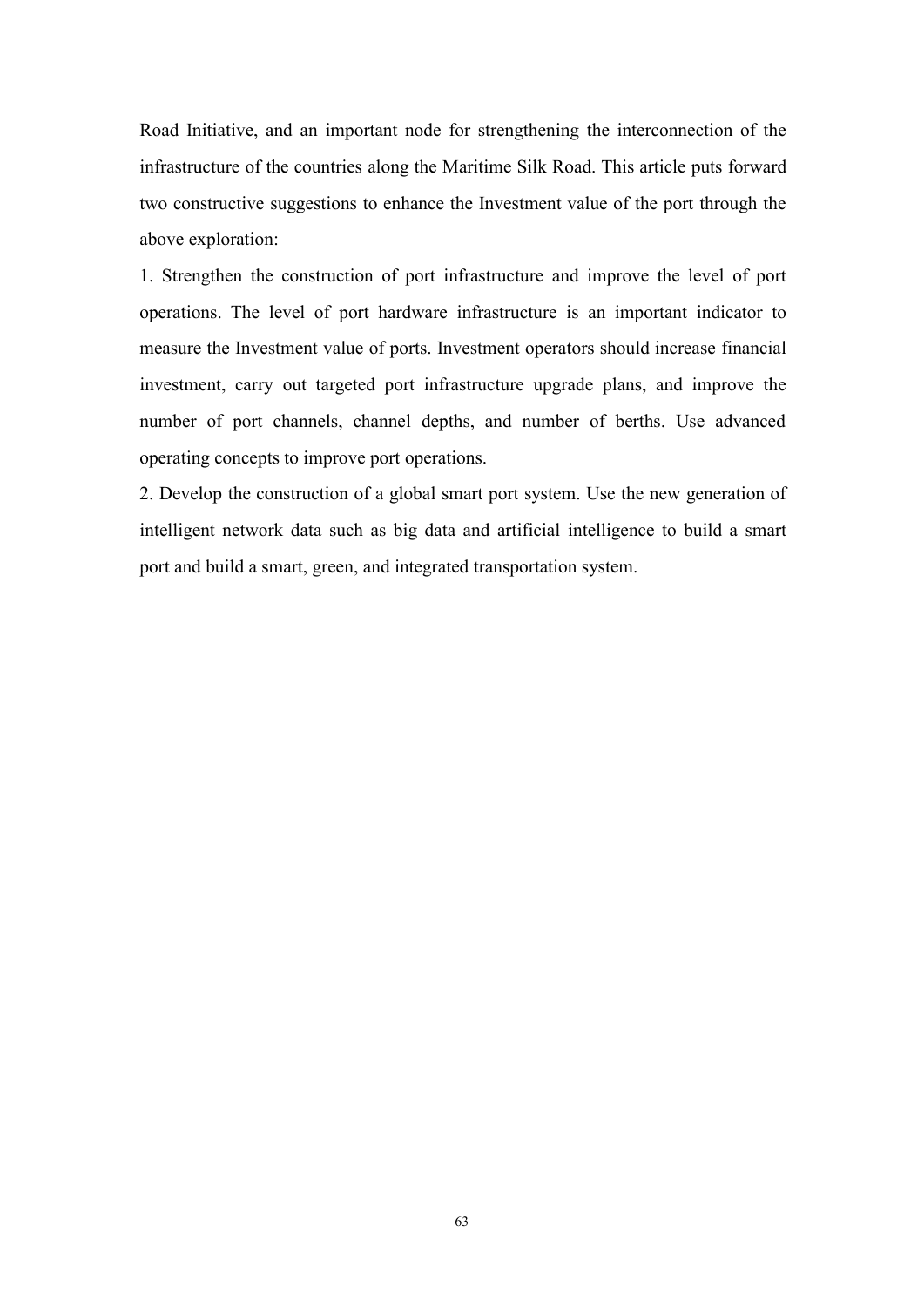## **References**

[1]Jasmine Siu Lee Lam, Kevin Patrick Brendan Cullinane & Paul TaeWoo Lee.(2018).The 21st-century Maritime Silk Road: challenges and opportunities for transport management and practice.*Transport Reviews*,38(4):413-415.

[2]Peng Peng.(2018). Modelling the competitiveness of the ports along the maritime silk road with big data.*Transportation Research Part A*,118(2018):852-867.

[3]Marcella De Martino&Alfonso Morvillo.(2008).Activities,resources and inter-organizational relationships:key factors in port competitiveness.*The flagship journal of international shipping and port research*,35(6):571-589.

[4]Chi Lok,Andrew Yuen,aming Zhang and Waiman Cheung.(2012).Port competitiveness from the users' perspective:An analysis of major container ports in China and its neighboring countries.*Research in Transportation Economics*,(35):34-40.

[5]Chen yingying&Zhang jiantong.(2020).Evaluation and comparative study on the competitiveness of China's coastal ports under the belt and road initiative.Industrial Engineering and management.*Research in Transportation Economics*,(35):55-65.

[6]Ding Changyuan.(2010).Study on the competitiveness of Dalian port in the Bohai Rim port group.Dalian Jiaotong University.

[7] Wang Aihu. (2018). The impact of logistics level of Guangdong Province on its export trade under the background of belt and road: An Empirical Study Based on Gravity Model.*Industrial Engineering*,21(02):1-8.

[8]Kuang Haibo&Chen Shuwen.(2007).Research and demonstration of port comprehensive competitiveness evaluation model based on entropy weight TOPSIS.Science of science and management of science and technology,2007(10):157-162.

[9]Cao Xiaofa.(2015).Study on the competitiveness of Ningbo Zhoushan port based on factor analysis.Zhejiang Ocean University.

[10]Zhang Pengfei.(2018).The Impact of Infrastructure Construction on Bilateral Trade of "One Belt And One Road" Asian Countries: An Extended Gravity Model.*Study of world economy*,(06):70-82.

[11]Zhong Hao.(2020).Research on the Comprehensive Competitiveness and Effect of the Main Ports along the 21st Century Maritime Silk Road.Guangdong Ocean University.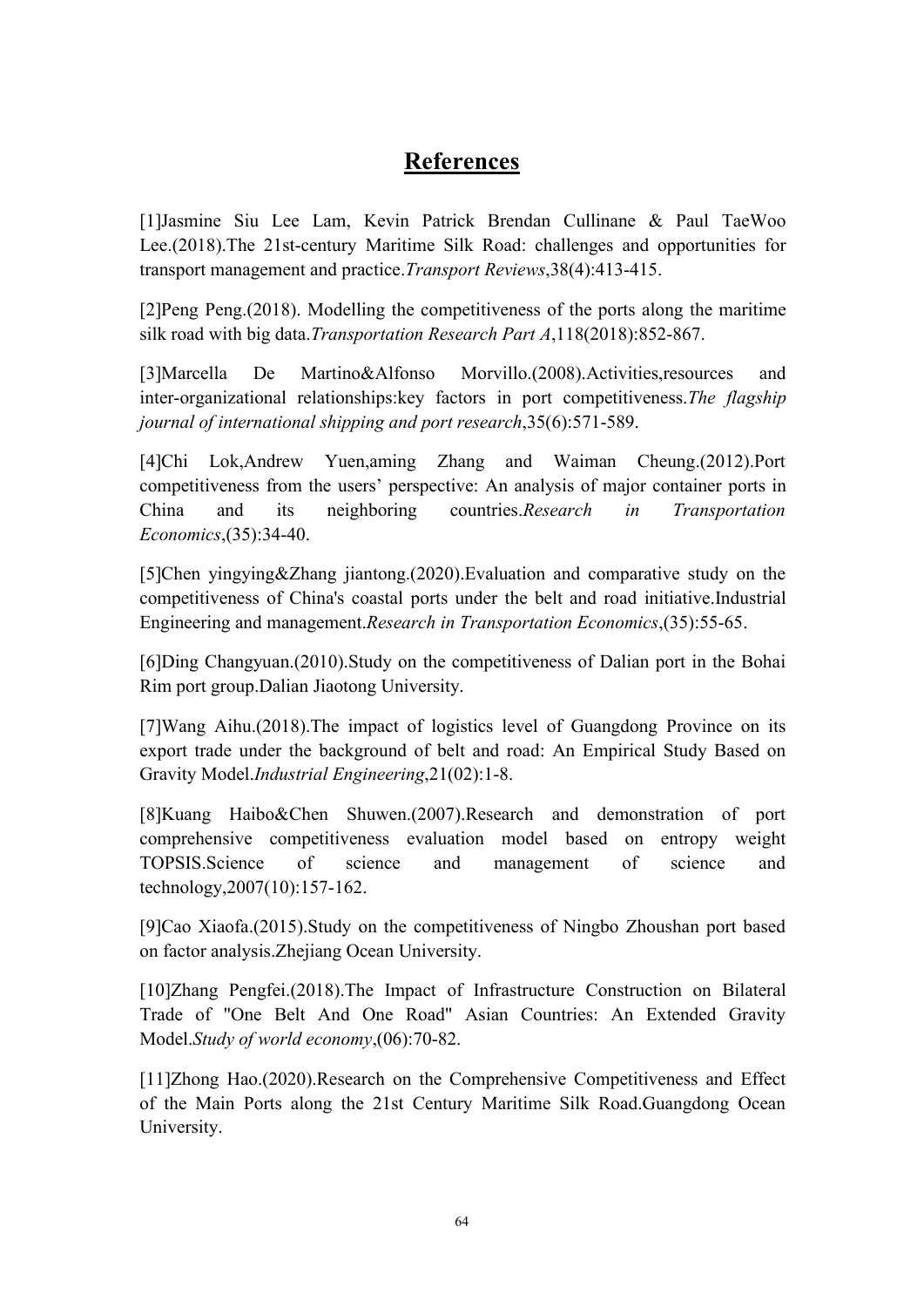[12]Wang Qingbo&Lin Hanlong.(2017).Research on the investment risk of port construction of maritime silk road in the 21st century.*Journal of Dalian Maritime University*,16(06):61-66.

[13]Li Wei.(2020).Research on ASEAN Container Port Construction Investment Priority under Maritime Silk Road Strategy.Dalian Maritime University.

[14]Zhang Shucun.(2017).Thoughts and countermeasures of optimizing the layout of China's foreign direct investment under "One Belt And One Road" strategy.*Management World*.(4):1-9.

[15]Zhou Zhiqiang.(2020).Politicization of Port: An Analysis of Political Risks of China's Participation in Port Construction along the 21st Century Maritime Silk Road.*Pacific Journal*(10):80-94.

[16]Lv Yongbo.(2002).Study on Competitiveness Evaluation of Main Container Port in China.*Journal of Northern Jiaotong University*,(05):102-105.

[17]Song Bingliang.(2010).Improve port performance evaluation methods.*Water Transportation Management*, 32 (12):16-18.<br>[18]Wu Zujun.(2019).A Study on the Competitiveness of Ningbo Zhoushan Port

Based on Factor Analysis.Zhejiang Ocean University.<br>[19]Du Mingjun.(2014).Research on the development mode of Dalian Port building

the fifth generation Internet of things intelligent port.Dalian Maritime University.

[20]Guo Zhen.(2016).Study on Qinzhou Port Logistics Performance Evaluation Index System.*Logistics Science and Technology*,(11):62-64.

[21]Chen Yang.(2021).Make friends,not money.How Chinese enterprises select transport infrastructure investment locations along the Belt and Road.*Transport policy*,101(21):119-132.

[22]Wang Min.(2018).Research on port transformation one by economic globalization and one belt, one road strategy.*China's collective economy*,(01):30-31.

[23]LU Min.(2017).Driving factors and modes of port transformation and upgrading.*Traffic enterprise management*, (01): 4-26.

[24]Sun De Gang.(2020).Political risks of China's participation in port construction along the "21st century Maritime Silk Road".*Journal of the Pacific,(*10):80-94.

[25]Wan Jun Jie.(2008).Risk management status of overseas port construction projects of Chinese Enterprises.*Traffic enterprise management*,(11):69-70.

[26]Chen Wei Guang.(2015).On the linkage of the maritime Silk Road cooperation mechanism in the 21st century.*Exploration of international economy and trade,*(3):72-82.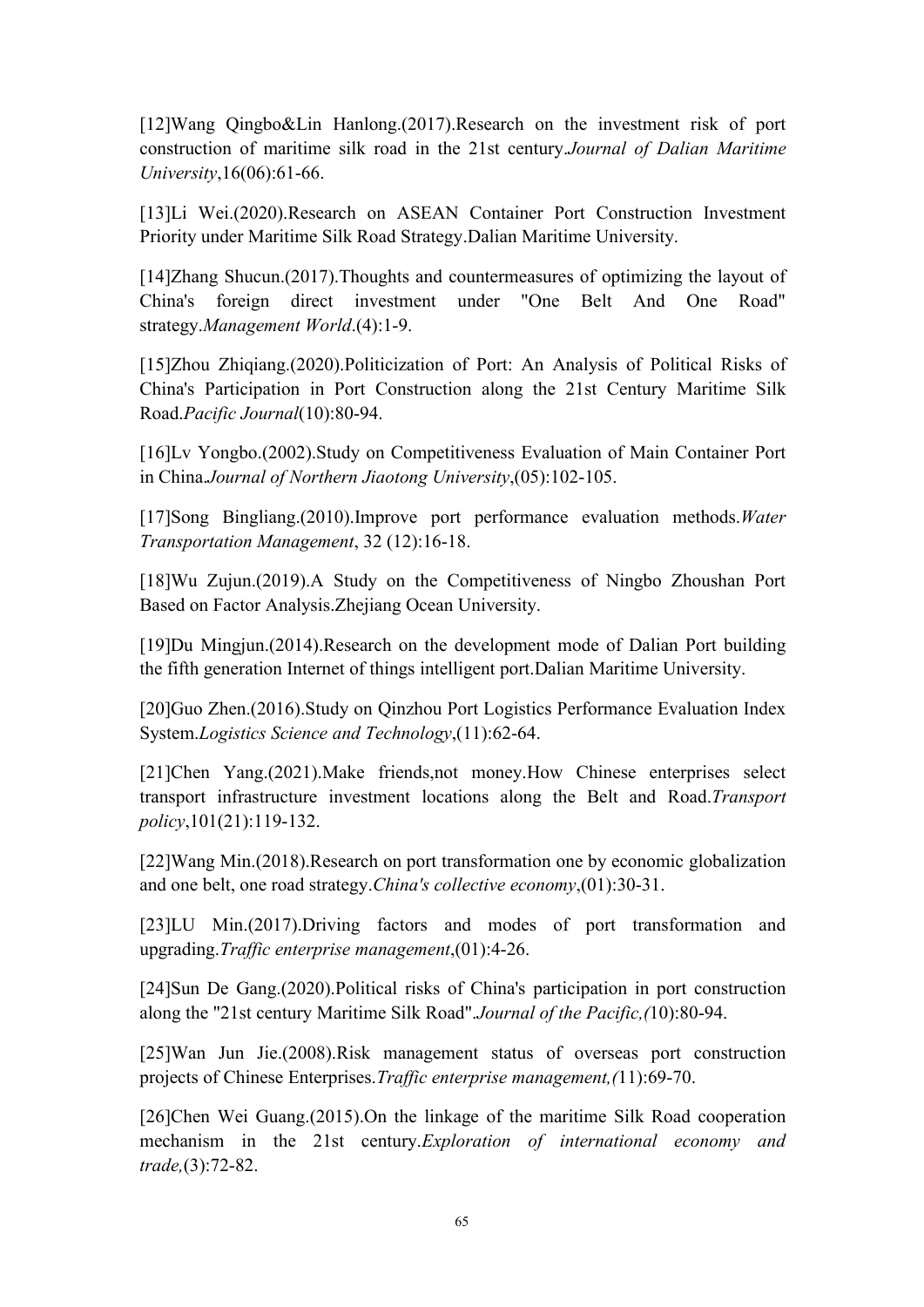[27]Guo Qing.(2016).China's potential investment one belt, one road, and the location choice.*Macroeconomic studies.*(09):148-161.

[28]Yang Meng.(2018).*Case study on COSCO Shipping's acquisition of Piraeus port management right in Greece*, Yan'an University.<br>[29]Sun De Gang.(2018).The present situation and Prospect of China's participation

in the port construction of Djibouti.*Contemporary world,*(04):70-74.

[30]Yang Ren.(2018).Competitiveness evaluation of important ports along the maritime Silk Road.*Journal of Earth Information Science,*20(05):623-631.

[31]Wang Qian.(2019).Panel data analysis of port competitiveness and hinterland economic cooperation mechanism.*Theory and practice of system engineering,*39(4):1079-1090.

[32]Geng Hui Jun.(2021).Evaluation of port competitiveness of Beijing Tianjin Hebei based on principal component analysis.*Logistics engineering and management,*43(01):78-82.

[33]Sun De Gang.(2018). The importance analysis of roval port to "One Belt And One" Road" construction.*The port economy,*(07):28-30.

[34]Xi De.(2002).*Port development strategy of Middle East countries*.Dalian Maritime University.

[35]Zhang Lei.(2021).The construction of Gwadar Port will benefit the two peoples.*Macroeconomic management,*34(4):21-23.

[36]Xu Beng.(2018).*Study on the Trade Benefit of China's Direct Investment to the Countries along the "21st Century Maritime Silk Road".Guangdong University of* Foreign Studies.

[37]Li Meng.(2018).Legal Prevention and Dispute Settlement of Overseas Investment Risk of Chinese Enterprises in "One Belt And One Road".*China Circulation Economy*(8):109-118.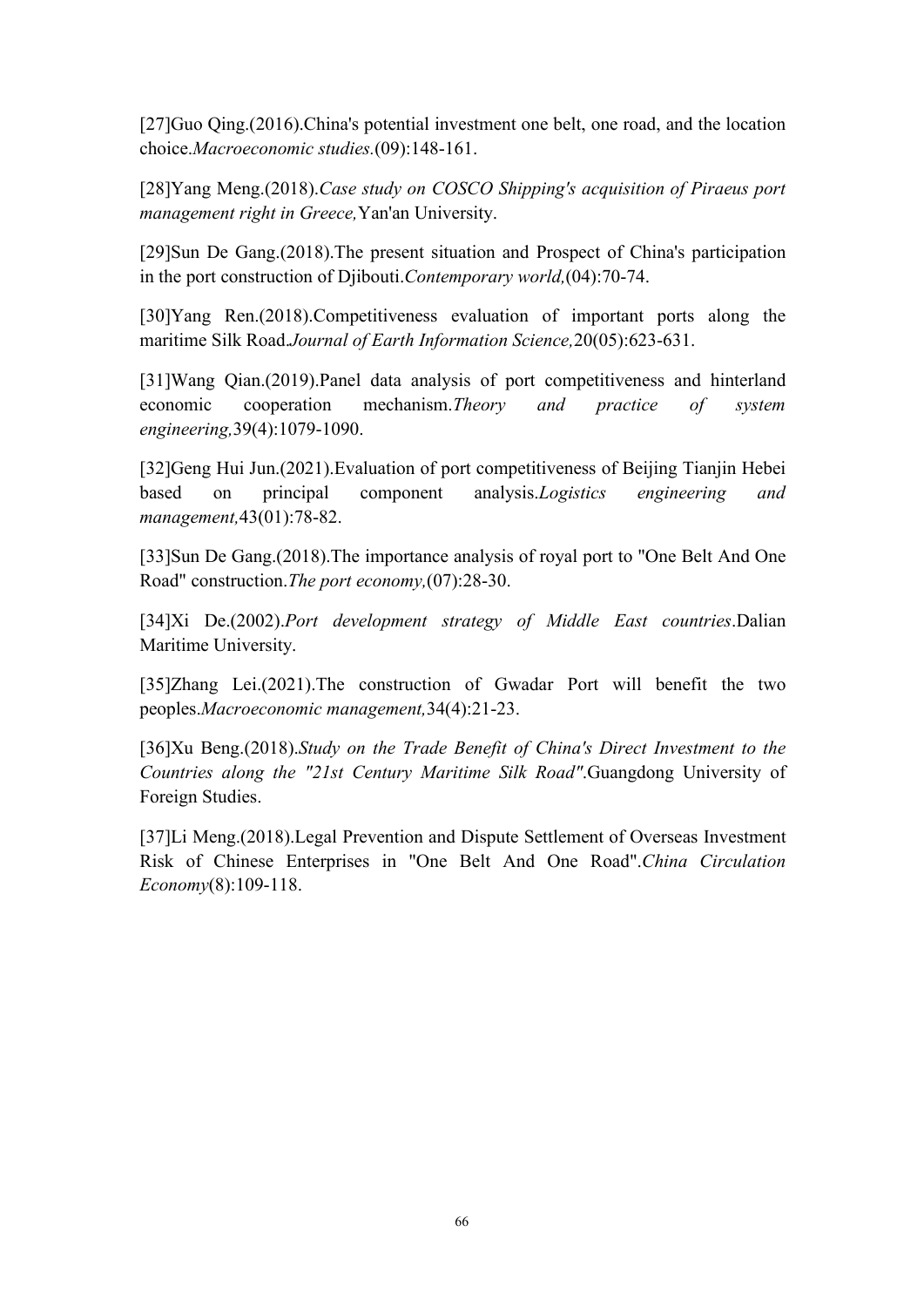## **Appendices**

# **Appendix 1:Standardized data of 2018 port Investment value evaluation indicators**

------------------------------------------------------------------------------------------------------

| Malaysia                       | 0.79583    | 1.75439    | 1.59062    | $-0.23005$ |
|--------------------------------|------------|------------|------------|------------|
| Thailand                       | $-0.22859$ | 0.26349    | $-0.16453$ | 0.07892    |
| Cambodia                       | $-0.13546$ | $-0.86794$ | $-1.26055$ | $-0.89968$ |
| Singapore                      | 1.91339    | 3.01467    | 2.27272    | $-0.19176$ |
| Myanmar                        | $-0.60111$ | $-0.80839$ | $-1.26055$ | $-0.79493$ |
| Turkey                         | $-0.04233$ | 0.12815    | 0.16830    | 0.63096    |
| Iran                           | $-0.49867$ | $-0.53771$ | $-0.31989$ | $-0.02773$ |
| Qatar                          | 0.98209    | $-0.74884$ | $-0.34201$ | $-0.57731$ |
| Saudi Arabia                   | 0.09736    | $-0.00935$ | 0.36476    | 0.64749    |
| <b>United Arab</b><br>emirates | 1.54087    | 1.11451    | 0.54195    | $-0.09226$ |
| Bangladesh                     | $-0.88050$ | $-0.64166$ | $-1.18174$ | $-0.39314$ |
| Pakistan                       | 0.15324    | $-0.59293$ | $-0.44095$ | $-0.31085$ |
| Sri Lanka                      | $-0.04233$ | $-0.19016$ | 0.53033    | $-0.77003$ |
| Ukraine                        | $-1.06676$ | $-0.82030$ | $-0.66917$ | $-0.68378$ |
| Spain                          | 0.53507    | 0.91312    | 1.03071    | 1.93785    |
|                                |            |            |            |            |